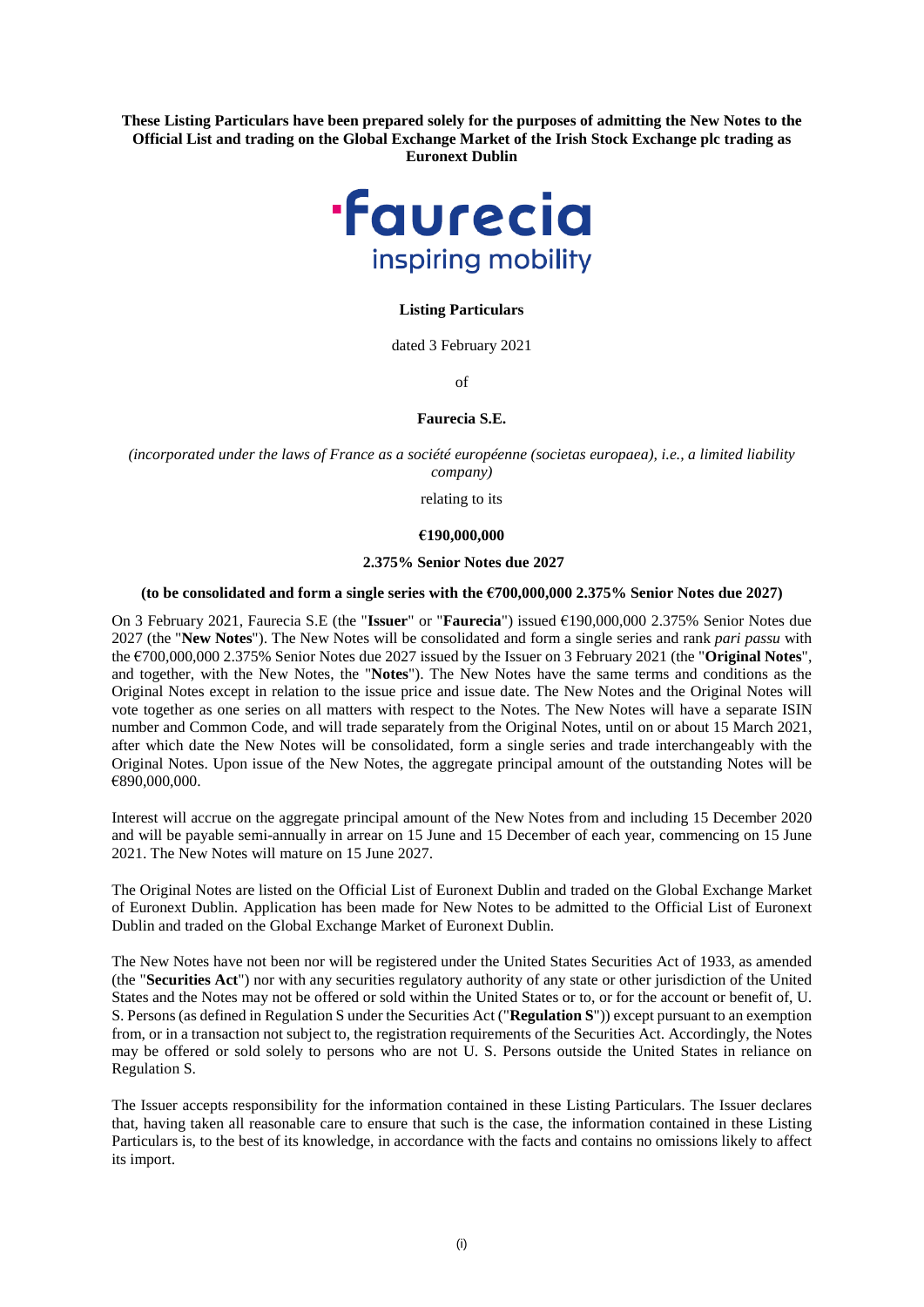# **Table of Contents**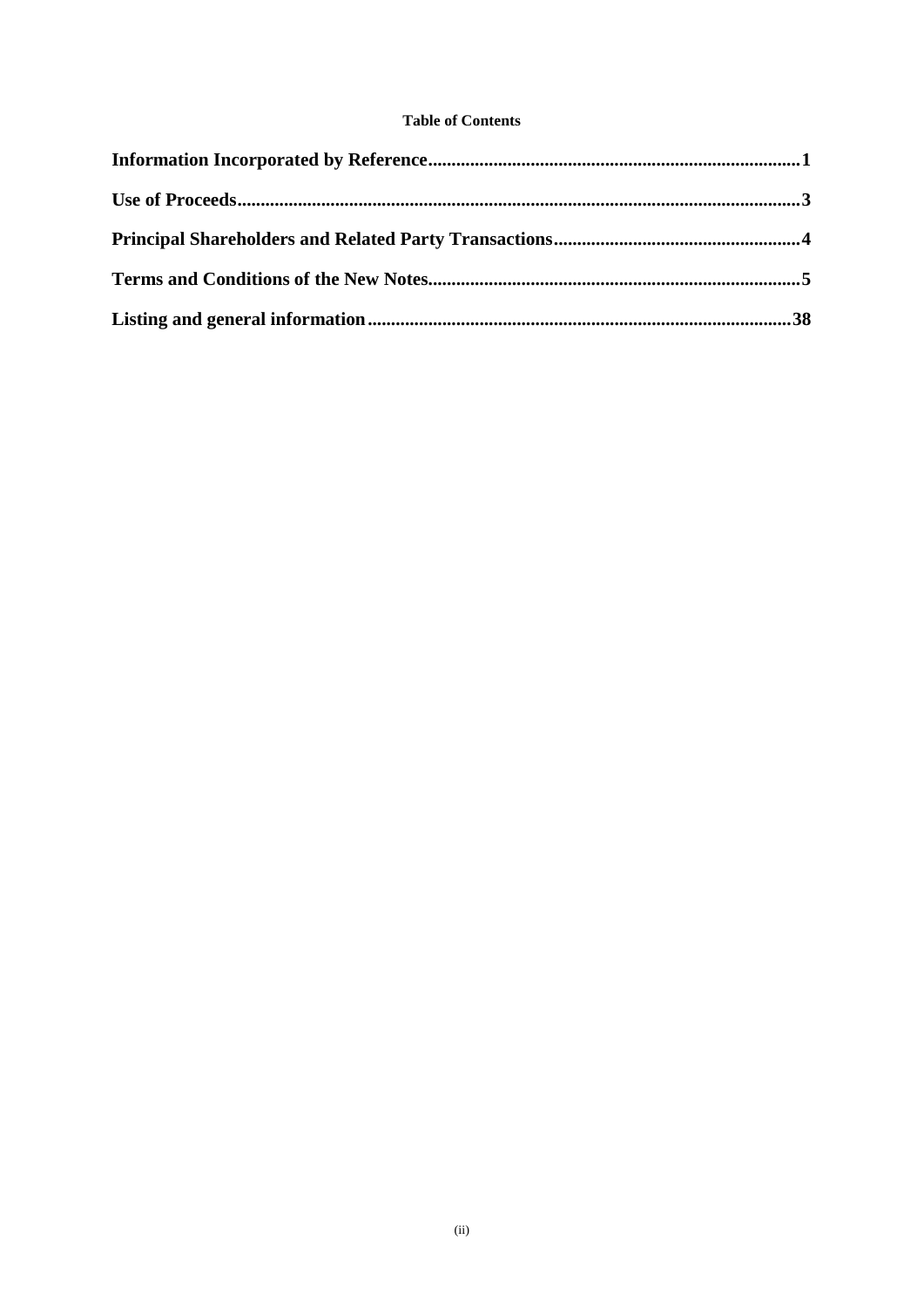## **Information Incorporated by Reference**

<span id="page-2-0"></span>The information set out below, which has previously been published or is being published simultaneously with these Listing Particulars and has been filed with Euronext Dublin, shall be deemed to be incorporated in, and to form part of, these Listing Particulars.

Such documents will be made available, free of charge, during normal business hours on any weekday at the specified office of the listing agent, unless such documents have been modified or superseded. This document must be read in conjunction with each document being incorporated by reference herein which together comprise "**Listing Particulars**".

The following documents are incorporated by reference in these Listing Particulars:

- the English translation of Faurecia's 2020 Half-Year Results comprising (i) its 2020 H1 Financial Statements and (ii) the section headed "Business Review" (the "**2020 Half-Year Results**");
- the English translation of the section headed "Business Review" from Faurecia's 2019 Annual Results (the "**2019 Annual Results**");
- section 1 (Financial statements) of the English translation of Faurecia's 2019 Universal Registration Document ("**2019 Universal Registration Document**") including its 2019 Consolidated Financial Statements, which was filed with *Autorité des marchés financiers* on 30 April 2020;
- section 1 (Financial statements) of the English translation of Faurecia's 2018 Registration Document ("**2018 Registration Document**"), including its 2018 Consolidated Financial Statements, which was filed with the *Autorité des marchés financiers* on 26 April 2019; and
- the following sections of the Listing Particulars dated 31 July 2020 and published by Faurecia in connection with the issue by it of  $6300,000,000$  2.625% Senior Notes due 2025 and  $6700,000,000$  3.750% Senior Notes due 2028 (the "**2020 Listing Particulars**"): "Risk Factors", "Certain Definitions", "Presentation of Financial and Other Information", "Market and Industry Data", "Forward Looking Statements", "Summary – Recent Developments", "Business", "Management", "Book-Entry, Delivery and Form", "The Issuer" and "Statutory Auditors", provided that:
	- references to "this Offering Circular" shall be construed to mean "these Listing Particulars";
	- the following definitions are deemed to be included in the section "Certain Definitions" for the purposes of these Listing Particulars:

""**2025 Notes**" refers to the €1 billion in principal amount of 2.625% Senior Notes due 2025, compromising the Original 2025 Notes and the  $\epsilon$ 300 million 2.625% Senior Notes due 2025 which Faurecia issued on 28 July 2020;

"**2028 Notes**" refers to €700 million 3.750 Senior Notes due 2028 which Faurecia issued on 28 July 2020";

- references to "the Original 2025 Notes" in the section headed Risk Factors shall be construed to mean "the 2025 Notes, the 2028 Notes";
- references to "the Notes" shall be construed to mean "the New Notes";
- references to the sections headed "Terms and Conditions of the New 2025 Notes" and "Terms and Conditions of the 2028 Notes" shall be construed to mean the section of these Listing Particulars headed "Terms and Conditions of the New Notes";
- the second sentence in the first paragraph of the section headed "Book-Entry Delivery and Form" shall be deleted and replaced with "The New Notes will be consolidated and form a single series with the €700,000,000 2.375% Senior Notes due 2027 issued by the Issuer on 27 November 2019"; and
- references to "each of the New 2025 Notes and the 2028 Notes" and "the New 2025 Notes and the 2028 Notes" in the section headed "Book-Entry Delivery and Form" shall be construed to mean "the New Notes".

Any statement contained in the 2020 Half Year Results or the sections of the 2019 Annual Results, the 2019 Universal Registration Document, the 2018 Registration Document or the 2020 Listing Particulars incorporated by reference herein shall be deemed to be modified or superseded for purposes of these Listing Particulars to the extent that a statement contained in these Listing Particulars (including any statement in an excerpt from a more recent document that is incorporated by reference in these Listing Particulars) modifies or supersedes such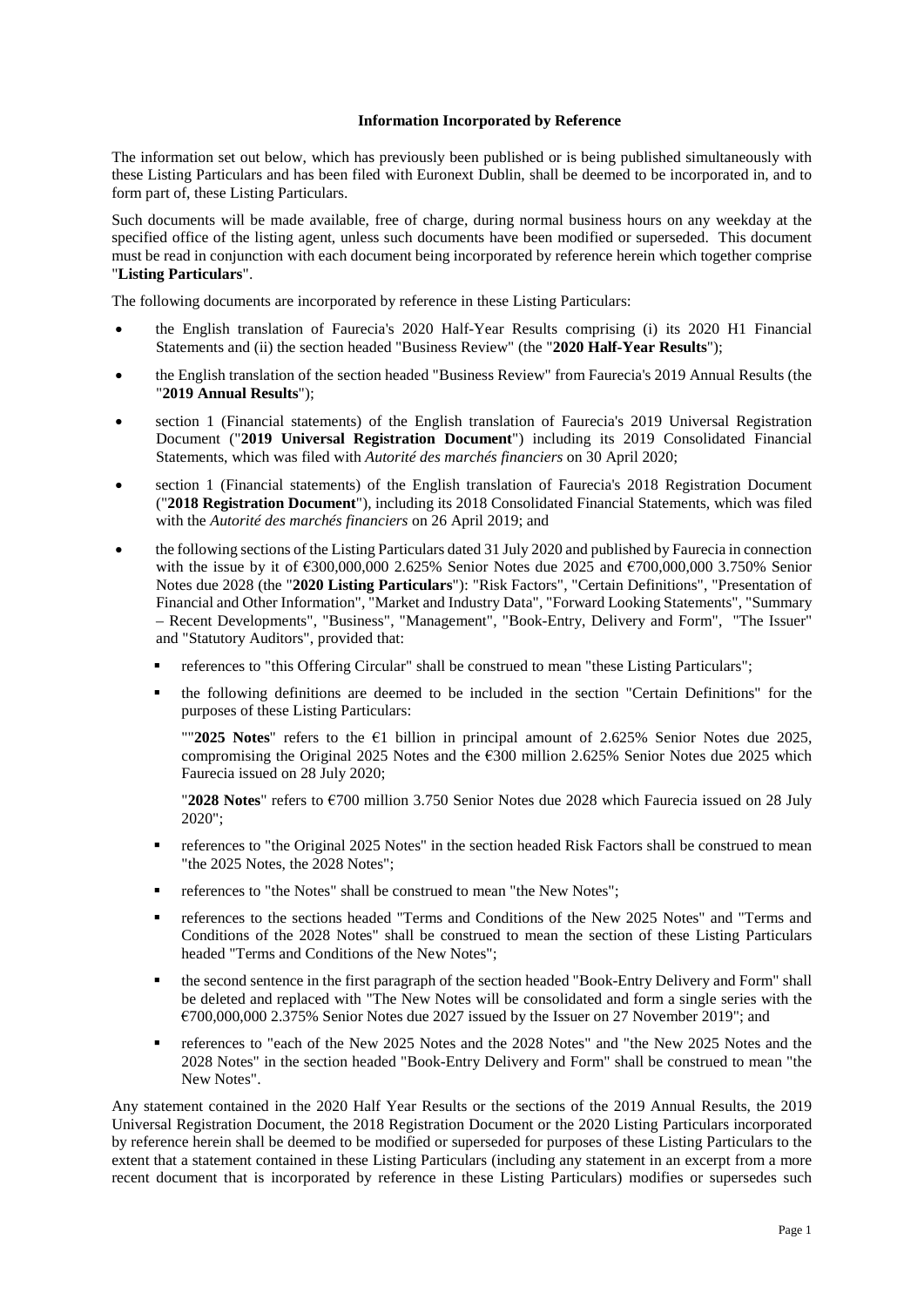statement. Any statement that is modified or superseded shall not be deemed, except as modified or superseded, to constitute a part of these Listing Particulars. The 2020 Half Year Results and the sections of the 2019 Annual Results, the 2019 Universal Registration Document, the 2018 Registration Document and the 2020 Listing Particulars incorporated by reference herein are important parts of these Listing Particulars. All references herein to these Listing Particulars include the 2020 Listing Particulars, the 2020 Half Year Results, the 2019 Annual Results, the 2019 Universal Registration Document and the 2018 Registration Document hereto, as modified or superseded.

Any documents themselves incorporated by reference in the 2020 Listing Particulars, the 2020 Half Year Results, the 2019 Annual Results, the 2019 Universal Registration Document or the 2018 Registration Document, or the sections of the 2020 Half Year Results, 2019 Annual Results, 2019 Universal Registration Document or the 2018 Registration Document that are not expressly incorporated by reference herein, shall not form part of these Listing Particulars.

The 2020 Listing Particulars, the 2020 Half Year Results, the 2019 Annual Results, the 2019 Universal Registration Document and the 2018 Registration Document contain, among other things, a description of the Group's results of operations. It is important that you read these Listing Particulars in its entirety, including the documents incorporated by reference herein, before making an investment decision regarding the New Notes.

Copies of the documents incorporated by reference in these Listing Particulars are available for viewing on Faurecia's website (http://www.faurecia.com). Except for the information specifically incorporated by reference in these Listing Particulars, the information provided on such website is not part of these Listing Particulars and is not incorporated by reference in it.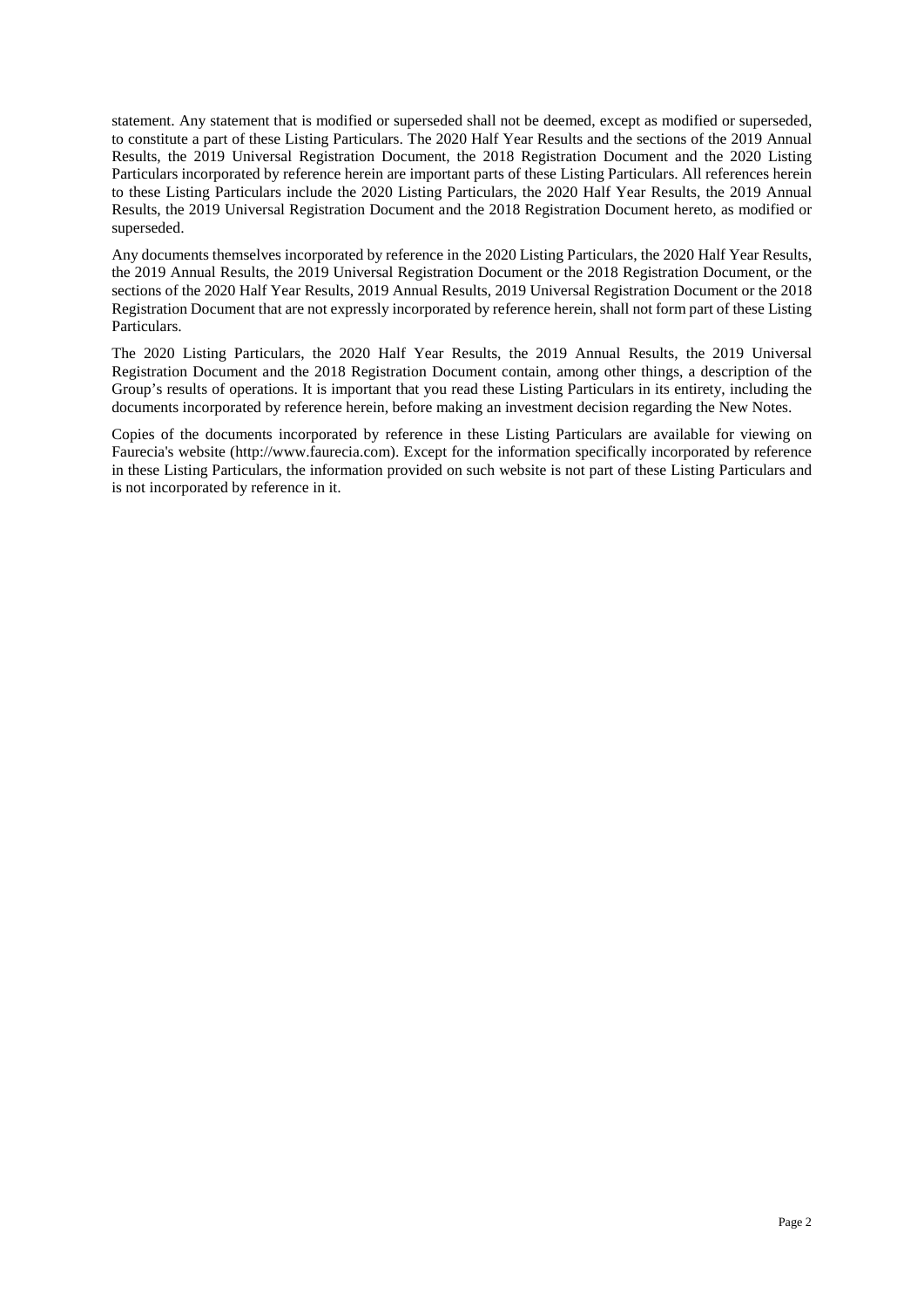# **Use of Proceeds**

<span id="page-4-0"></span>The net proceeds of the issue of the New Notes, after payment of fees and expenses payable on or about the Issue Date, are expected to be approximately  $E191$  million and will be used for general corporate purposes.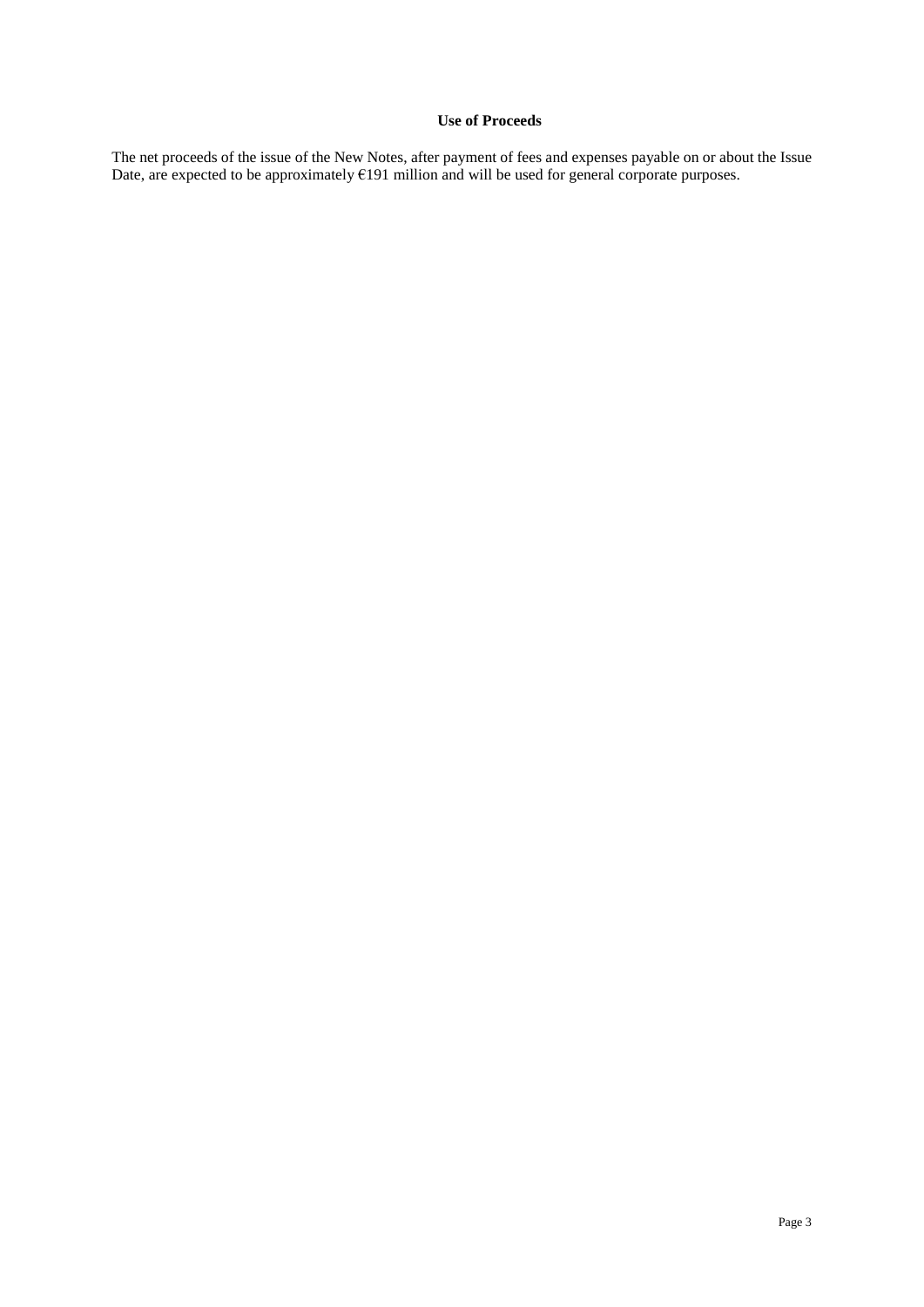#### **Principal Shareholders and Related Party Transactions**

## <span id="page-5-0"></span>*Principal Shareholders*

As at 31 December 2019, Faurecia's share capital amounted to €966,250,607 divided into 138,035,801 fully paidup shares with a par value of  $\epsilon$ 7, all in the same class. These shares represent 202,700,644 theoretical voting rights and 201,784,484 exercisable voting rights.

Faurecia's ownership structure and voting rights as at 31 December 2019 were as follows:

| <b>Shareholder</b>             | <b>Shares</b><br>Owned | <b>Percentage</b><br>of shares<br>outstanding | Theoretical<br>voting<br>rights | Theoretical<br>voting<br>rights | <b>Exercisable</b><br>voting<br>rights | Percentage<br>of voting<br>rights |
|--------------------------------|------------------------|-----------------------------------------------|---------------------------------|---------------------------------|----------------------------------------|-----------------------------------|
|                                | 63,960,006             | 46.34%                                        | 127,920,012                     | 62.99%                          | 127,920,012                            | 63.34%                            |
| Faurecia Actionnariat          |                        |                                               |                                 |                                 |                                        |                                   |
| corporate mutual fund          | 388,152                | 0.28%                                         | 695,270                         | 0.34%                           | 695,270                                | 0.34%                             |
| Board members & CEO            | 52,462                 | $0.04\%$                                      | 56,907                          | 0.03%                           | 56,907                                 | 0.03%                             |
| Treasury stock <sup>(**)</sup> | 1,149,994              | 0.83%                                         | 1.149.994                       | 0.57%                           | $\theta$                               | $0.00\%$                          |
|                                | 72,485,187             | 52.51%                                        | 73.273.444                      | 36.08%                          | 73.273.444                             | 36.28%                            |
| <b>TOTAL</b>                   | 138,035,801            | 100.00%                                       | 203,095,627                     | 100.00%                         | 201,945,633                            | 100.00%                           |
|                                |                        |                                               |                                 |                                 |                                        |                                   |

 (\*) On 29 October 2020, the PSA Peugeot Citroën group sold approximately 7 per cent. of its shares in Faurecia and on 12 January 2021, the PSA Peugeot Citroën group waived its double voting rights in Faurecia. The merger of the PSA Peugeot Citroën group and Fiat Chrysler Automobiles into Stellantis N.V. came into effect on 16 January 2021, and as a result Stellantis N.V. now owns 39.34 per cent. of the capital stock and 38.91 per cent. of the voting rights in Faurecia. On 25 January 2021, Stellantis N.V. published a notice to convene an Extraordinary General Meeting of its shareholders on 8 March 2021 to approve the distribution of up to 54,297,006 ordinary shares in Faurecia to its shareholders.

(\*\*) voting rights in treasury stock cannot be exercised by us.

Faurecia's directors hold approximately 0.04% of its capital and voting rights.

#### *Transactions with majority shareholders*

Faurecia are managed independently and transactions with the PSA Peugeot Citroën group (its former majority shareholder) and Stellantis N.V. (its current majority shareholder) were and are conducted on arm's length terms. These transactions (including with companies accounted for by the equity method by the PSA Peugeot Citroën group) are recognized as follows in Faurecia's audited consolidated financial statements:

|                                                                       | For the year ended 31 December |         |         |
|-----------------------------------------------------------------------|--------------------------------|---------|---------|
|                                                                       | 2017<br>$(Restated)*$          | 2018    | 2019    |
|                                                                       |                                |         |         |
|                                                                       | 2.078.2                        | 2.182.6 | 2,075.8 |
|                                                                       | 17.8                           | 15.8    | 12.8    |
| $Receivables$ <sup>(**)</sup>                                         | 522.2                          | 406.6   | 473.3   |
|                                                                       | 107.0                          | 94.5    | 138.1   |
| <sup>(**)</sup> Before no-recourse sales of receivables amounting to: | 273.7                          | 221.6   | 252.0   |

\* Restated to reflect the implementation of IFRS 15. Note that financial information as at and for the full year ended 31 December 2018 was prepared on the same basis.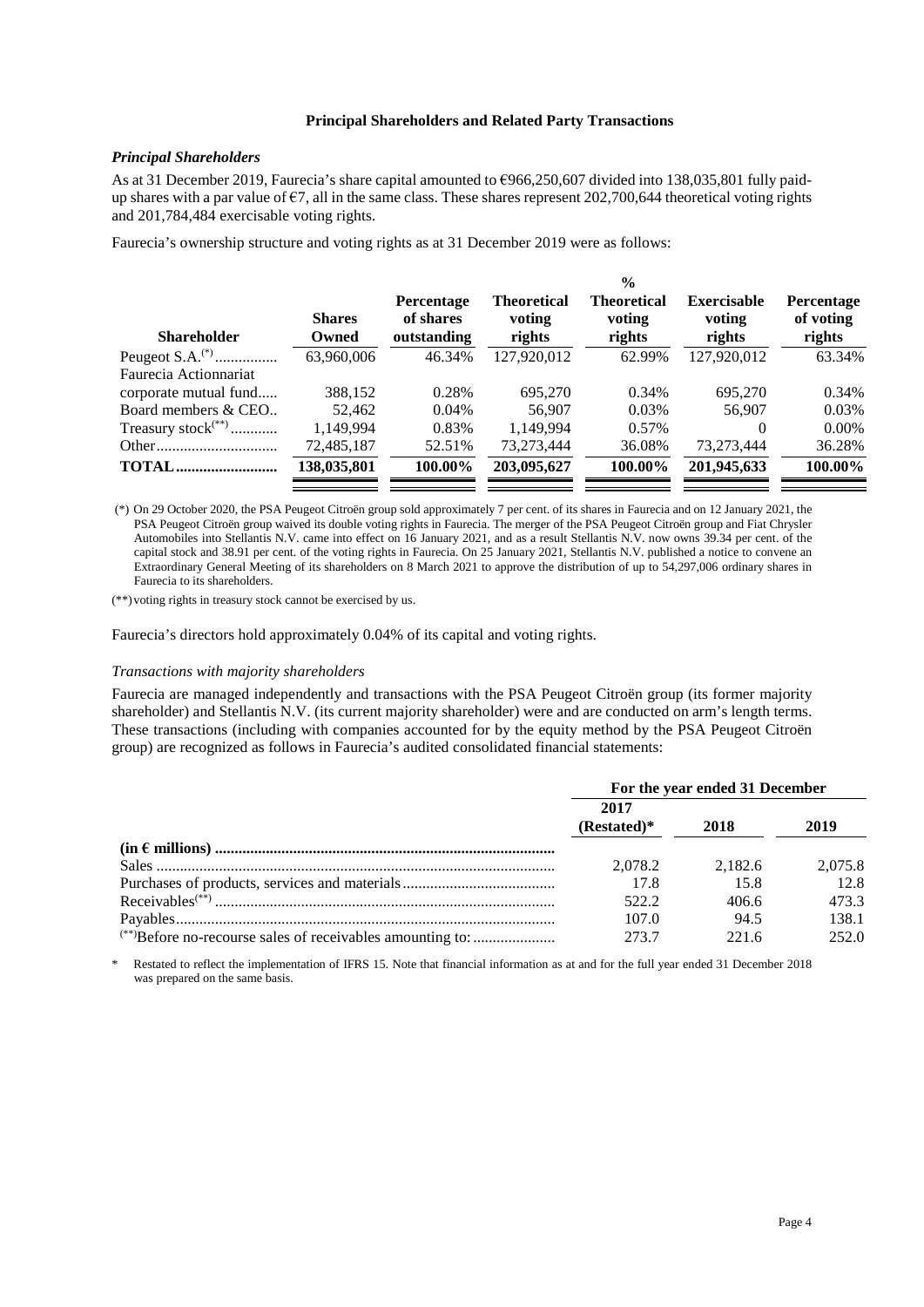## **Terms and Conditions of the New Notes**

<span id="page-6-0"></span>Faurecia S.E., a *société européenne* (*societas europaea*) incorporated under the laws of the Republic of France (the "**Issuer**") will issue €190 million in aggregate principal amount of 2.375% senior notes due 2027 (the "**New Notes**") under the trust deed dated 27 November 2019, as amended and supplemented by a supplemental trust deed dated on or about 3 February 2021 (the "**Trust Deed**") between the Issuer and Citibank, N.A., London Branch as the trustee (the "**Trustee**", which term shall include any trustee or trustees appointed pursuant to the Trust Deed) pursuant to which the Issuer issued  $\epsilon$ 700 million in aggregate principal amount of 2.375% senior notes 2027 (the "**Original Notes**" and, together with the New Notes, the "**Notes**").

As used herein in the "*Terms and Conditions of the New Notes*", "Issue Date" shall mean 27 November 2019 (the date the Original Notes were issued under the Trust Deed).

The Issuer has also entered into an agency agreement (the "**Agency Agreement**") dated the Issue Date with Citibank, N.A., London Branch, as principal paying agent and transfer agent, Citigroup Global Markets Europe AG, as registrar and the Trustee. The registrar and the principal paying agent for the time being are referred to in these terms and conditions (the "**Conditions**"), respectively, as the "**Registrar**" and the "**Principal Paying Agent**" and, the Principal Paying Agent together with any other paying agents as may be appointed under the Agency Agreement from time to time, the "**Paying Agents**" and the Paying Agents together with the Registrar, the "**Agents**". Pursuant to the terms of the Agency Agreement, the Agents have agreed to act and perform services on behalf of the Issuer with respect to these Conditions.

The statements in these Conditions include summaries of, and are subject to the detailed provisions of, the Trust Deed, which includes the form of the Notes. The holders of the Notes are entitled to the benefit of the Trust Deed and are bound by, and are deemed to have notice of all the provisions of, the Trust Deed and those applicable to them of the Agency Agreement. Copies of the Trust Deed and the Agency Agreement are available for inspection by holders of the Notes during normal business hours at the specified office of the Trustee for the time being, being at the date hereof at Citigroup Centre, Canada Square, Canary Wharf, London E14 5LB, United Kingdom, and at the specified office of the Principal Paying Agent. As used herein, references to the Trust Deed include the Conditions set forth herein.

#### **1. Status and Form**

The New Notes constitute senior unsecured and unguaranteed obligations of the Issuer and rank *pari passu* among themselves and in right of payment to all existing and future unsecured and unsubordinated Indebtedness of the Issuer, effectively junior to secured Indebtedness of the Issuer (to the extent of the value of the assets securing such Indebtedness), structurally junior to Indebtedness, liabilities and commitments (including trade payables and lease obligations) of our Subsidiaries, and senior in right of payment to any existing or future Subordinated Indebtedness of the Issuer.

The New Notes will be issued in registered form and transferable only upon the surrender of the New Notes being transferred for registration of transfer. The Issuer may require payment of a sum sufficient to pay any tax, assessment or other governmental charge payable in connection with certain transfers and exchanges.

The New Notes sold outside the United States to non-U.S. persons pursuant to Regulation S under the Securities Act ("**Regulation S**") will initially be represented by one or more global certificates in registered form without interest coupons attached (the "**Global Certificates**"). For the period ending on the 40th day after 3 February 2021 (the "**New Notes Issue Date**"), being 15 March 2021 (the "**Consolidation Date**"), the Global Certificates will have temporary ISIN and common code numbers which are different from the ISIN and common code numbers for the global certificates for the Original Notes, and book-entry interests in the Global Certificates for the New Notes may be (1) held only through Euroclear or Clearstream and (2) transferred only to non-U.S. persons under Regulation S. After such period ends, the New Notes will become fully fungible with, and have the same ISIN and common code numbers as the Original Notes.

#### **2. Principal, Maturity, Interest and Further Issues**

- <span id="page-6-2"></span>**2.1** The New Notes are issued in denominations of €100,000 and integral multiples of €1,000 in excess thereof. The Notes will mature on 15 June 2027 (the "**Maturity Date**"). If redeemed on the Maturity Date, the Notes will be redeemed at par on such date.
- <span id="page-6-1"></span>**2.2** Subject to compliance of the Issuer with Conditio[n 6.1,](#page-12-0) the Issuer is permitted, from time to time, without notice to or the consent of the holders of the Notes to create and issue further notes having the same terms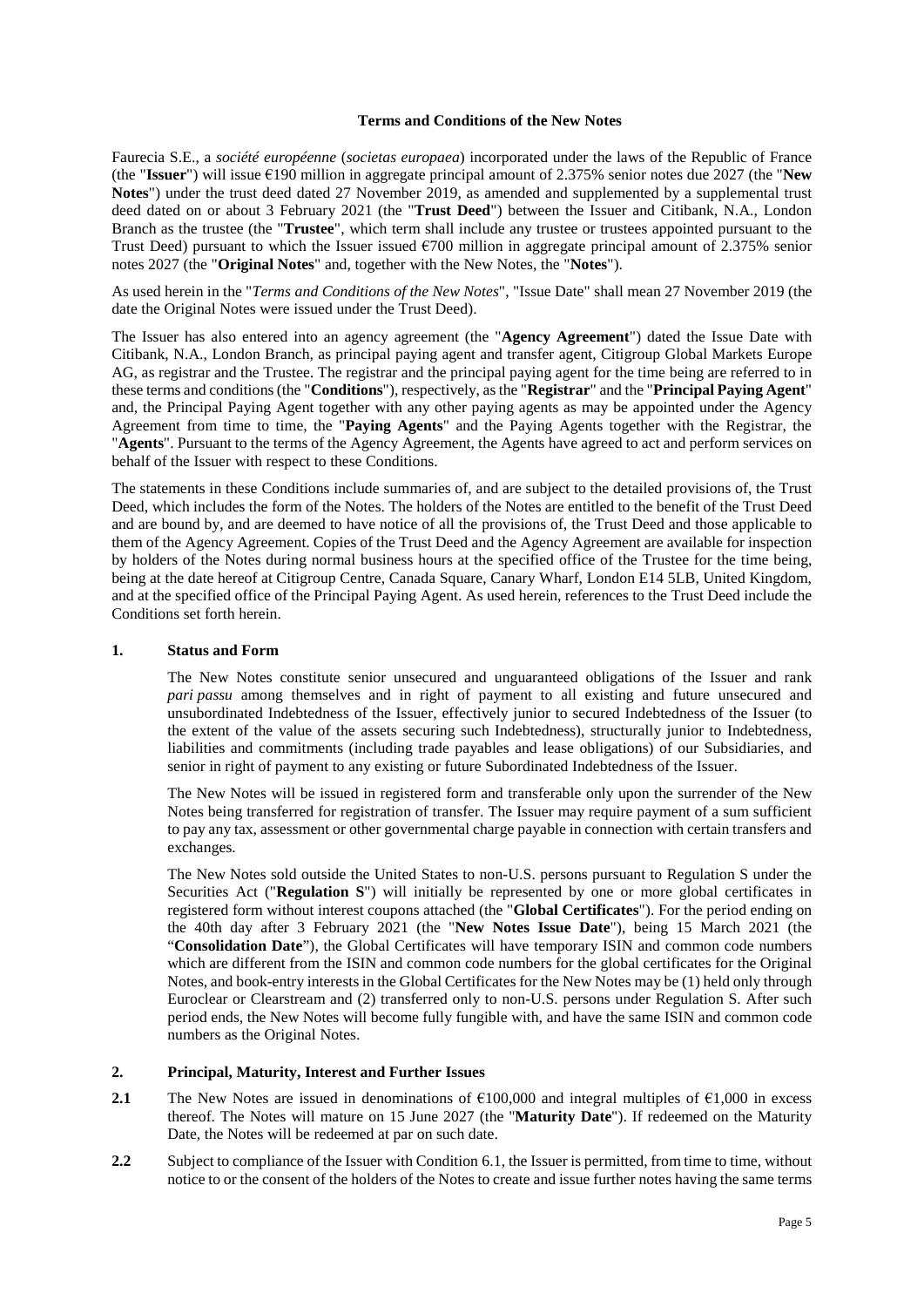and conditions as the Notes in all respects (or in all respects except for the date of and amount of the first payment of interest), in accordance with the Trust Deed (the "**Additional Notes**"). The Additional Notes, if any, will be consolidated and form a single series with the Notes. The Additional Notes and the Notes shall be treated as a single class for all purposes of the Trust Deed, including waivers, amendments, redemptions and offers to purchase. Unless the context otherwise requires, for the purposes of the Trust Deed and these Conditions, references to the Notes include any Additional Notes actually issued. The Issuer may from time to time, with the consent of the Trustee and subject to the Conditions and the Trust Deed, create and issue other series of notes having the benefit of the Trust Deed.

## **2.3 Interest**

- (a) Interest on the Notes will accrue at the rate of 2.375% per annum and will be payable semiannually in arrears on 15 June and 15 December of each year. The Issuer will make each interest payment to the holders of record of these Notes on the Business Day immediately preceding the related interest payment date. The Issuer will pay interest on overdue principal at 1.0% per annum in excess of the above rate compounded semi-annually and will pay interest on overdue instalments of interest at such higher rate compounded semi-annually to the extent lawful.
- (b) Interest on the Notes will accrue (in the case of Notes issued on the Issue Date) from the Issue Date (and in the case of any Additional Notes) from the date of issuance of such Additional Notes or as otherwise provided by the supplemental Trust Deed constituting such Additional Notes. Interest on the New Notes will accrue from 15 December 2020. Interest will be computed on the basis of a 360-day year comprised of twelve 30-day months and, in the case of an incomplete month, on the basis of number of actual days elapsed.
- (c) Interest on the Notes will cease to accrue on and from their due date for redemption or repayment unless payment of the redemption monies and/or accrued interest (if any) is improperly withheld or delayed in which event interest will continue to accrue as provided in the Trust Deed.

#### **2.4 Payment**

- (a) Payment of principal and interest will be made by the Principal Paying Agent in euro by wire transfer in same day funds to the registered account of each Noteholder or by euro cheque drawn on a bank that processes payments in euro mailed to the registered address of the Noteholder if it does not have a registered account. Payment of principal and premium (if any) will only be made against surrender of the relevant Note at the specified office of any of the Paying Agents.
- (b) Without prejudice to the rights of any holder of the Notes to (i) receive payment of principal of and interest on such holder's Notes on or after the due dates therefor as set forth in these Conditions and the Trust Deed or (ii) institute suit for the enforcement of any payment on or with respect to such holder's Notes, payments in respect of Notes are subject in all cases to any fiscal or other laws and regulations applicable in the place of payment, but without prejudice to the provisions of Condition 4 (Taxation).
- (c) Where payment is to be made by transfer to a registered account, payment instructions (for value the due date or, if that date is not a Business Day, for value the first following day which is a Business Day) will be initiated and, where payment is to be made by cheque, the cheque will be mailed, in each case, by the Paying Agent on the due date for payment or, in the case of a payment of principal, if later, on the Business Day on which the relevant Note is surrendered at the specified office of a Paying Agent.
- (d) Noteholders will not be entitled to any additional interest or other payment for any delay after the due date in receiving the amount due if the due date is not a Business Day or if the relevant Noteholder is late in surrendering its Note (if required to do so). If the amount of principal or interest is not paid in full when due, the Registrar will annotate the relevant Register with a record of the amount actually paid.

#### <span id="page-7-0"></span>**3. Optional Redemption**

## **3.1 Optional Redemption prior to 15 June 2023**

At any time prior to 15 June 2023, the Issuer is entitled, at its option, to redeem the Notes, in whole or in part, upon not less than 10 nor more than 60 days' prior notice to the holders of the Notes at a redemption price equal to 100% of the principal amount of such Notes plus the Applicable Premium as of, and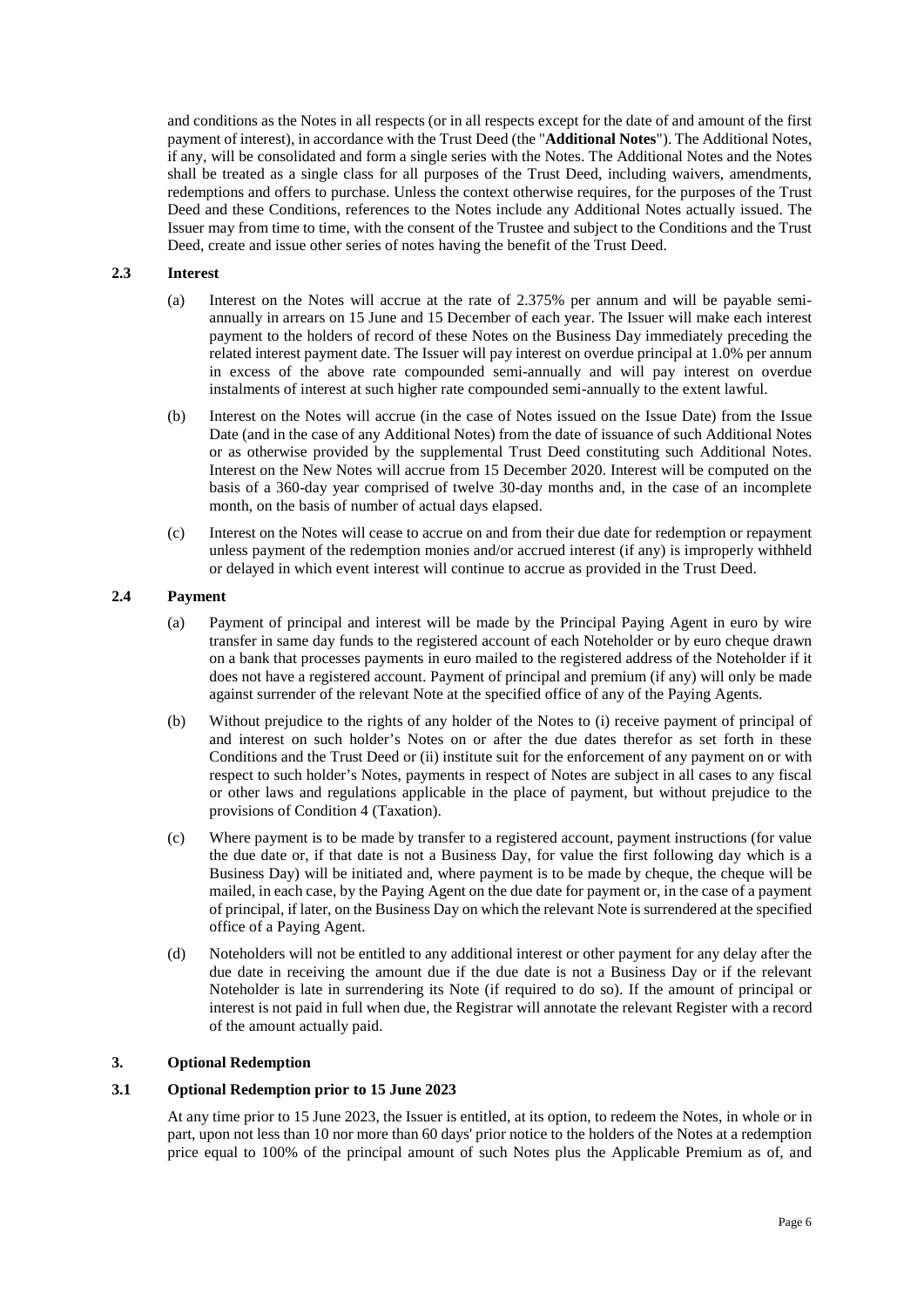accrued and unpaid interest to, the redemption date (subject to the right of holders of the Notes of record on the relevant record date to receive interest due on the relevant interest payment date).

For purposes of this Condition 3.1:

"**Applicable Premium**" means, with respect to a Note on any redemption date, the greater of (i) 1.00% of the principal amount of such Note, and (ii) the excess of (to the extent positive): (A) the present value at such redemption date of (x) 100% of the principal amount of the Notes to be redeemed plus (y) all required remaining interest payments due on such Note to and including 15 June 2023 (excluding any accrued but unpaid interest to such redemption date), computed using a discount rate equal to the Bund Rate at such redemption date plus 50 basis points, over (B) the outstanding principal amount of such Note on such date of redemption, as calculated by the Issuer or on behalf of the Issuer by such Person as the Issuer shall designate For the avoidance of doubt, the calculation of the Applicable Premium shall not be a duty or obligation of the Trustee, the Principal Paying Agent or the Registrar.

"**Bund Rate**" means, with respect to any redemption date, the rate per annum equal to the semi-annual equivalent yield to maturity as of such date of the Comparable German Bund Issue, assuming a price for the Comparable German Bund Issue (expressed as a percentage of its principal amount) equal to the Comparable German Bund Price for such redemption date, where: (i) "**Comparable German Bund Issue**" means the German *Bundesanleihe* security selected by any Reference German Bund Dealer as having a fixed maturity most nearly equal to the period from such redemption date to 15 June 2023 and that would be utilized at the time of selection, and in accordance with customary financial practice, in pricing new issues of euro-denominated corporate debt securities in a principal amount approximately equal to the then outstanding principal amount of the Notes and of a maturity most nearly equal to the period from the redemption date to 15 June 2023; *provided,* however, that if the period from such redemption date to 15 June 2023 is not equal to the fixed maturity of the German *Bundesanleihe* security selected by such Reference German Bund Dealer, the Bund Rate shall be determined by linear interpolation (calculated to the nearest one-twelfth of a year) from the yields of German *Bundesanleihe* securities for which such yields are given, except that if the period from such redemption date to 15 June 2023 is less than one year, a fixed maturity of one year shall be used; (ii) "**Comparable German Bund Price**" means, with respect to any redemption date, the average of all Reference German Bund Dealer Quotations for such date (which, in any event, must include at least two such quotations), after excluding the highest and lowest such Reference German Bund Dealer Quotations, or if the Issuer obtains fewer than four such Reference German Bund Dealer Quotations, the average of all such quotations; (iii) "**Reference German Bund Dealer**" means any dealer of German *Bundesanleihe* securities appointed by the Issuer in good faith; and (iv) "**Reference German Bund Dealer Quotations**" means, with respect to each Reference German Bund Dealer and any redemption date, the average as determined by the Issuer in good faith of the bid and offered prices for the Comparable German Bund Issue (expressed in each case as a percentage of its principal amount) quoted in writing to the Issuer by such Reference German Bund Dealer at 3:30 p.m. Frankfurt, Germany, time on the third business day in Germany preceding the redemption date.

#### <span id="page-8-0"></span>**3.2 Optional Redemption upon an Equity Offering**

At any time prior to 15 June 2023, upon not less than 10 nor more than 60 days' notice, the Issuer may, at its option, on any one or more occasions redeem up to 35% of the aggregate principal amount of Notes (including any Additional Notes) issued under the Trust Deed at a redemption price equal to 102.375% of the principal amount of such Notes to be redeemed, plus accrued and unpaid interest, if any, to the redemption date (subject to the right of holders of Notes of record on the relevant record date to receive interest due on the relevant interest payment date), with an amount equal to all or part of the net proceeds received by the Issuer from one or more Equity Offerings; provided, however, that:

- (a) at least 65% of the aggregate principal amount of Notes (including any Additional Notes) issued under the Trust Deed would remain outstanding immediately after the occurrence of such redemption; and
- (b) the redemption occurs within 90 days of the closing of such Equity Offering.

#### **3.3 Optional Redemption on or after 15 June 2023**

At any time and from time to time on or after 15 June 2023 the Issuer may, at its option, redeem all or part of the Notes upon not less than 10 nor more than 60 days' prior notice, at the redemption prices, expressed as percentages of principal amount of such Notes, or part thereof, to be redeemed, set forth below, plus accrued and unpaid interest thereon, if any, to the applicable redemption date, if redeemed during the 12-month period beginning on 15 June of the years indicated below: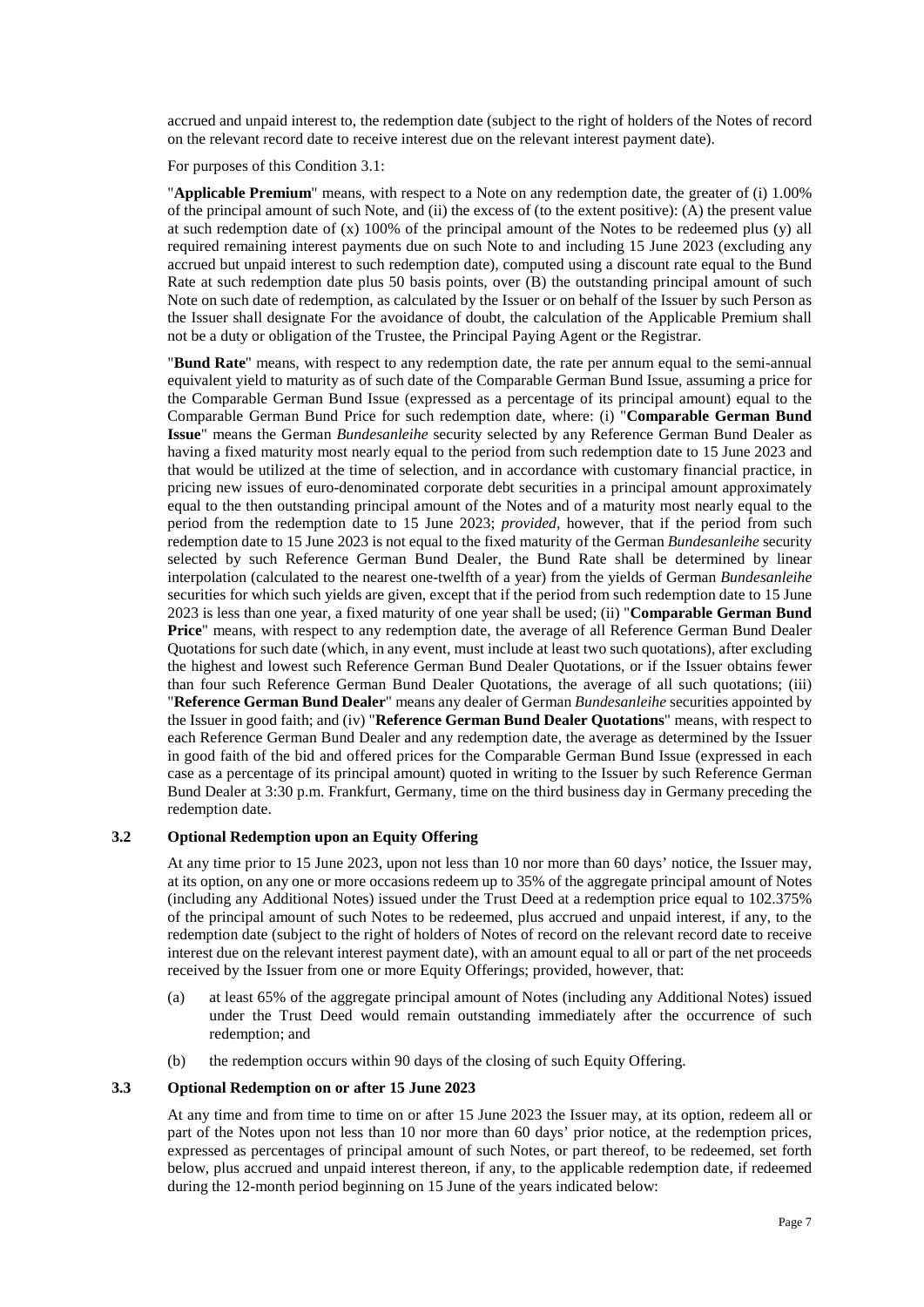| Year | <b>Percentage</b> |
|------|-------------------|
| 2023 | 101.18750\%       |
| 2024 | 100.59375%        |
|      | 100.00000%        |

## **3.4 Selection; Notice**

If less than all of the Notes are to be redeemed at any time, the Notes will be redeemed on a *pro rata* basis (or, in the case of Notes issued in global form, based on a method that most nearly approximates a *pro rata* selection and in accordance with the rules and procedures of the applicable clearing system) unless otherwise required by law or by a relevant clearing system or by an applicable stock exchange or depositary requirements. No Note of €100,000 in aggregate principal amount or less will be redeemed in part. If the Issuer redeems any Notes in part only, the notice of redemption relating to such Notes shall state the portion of the principal amount thereof to be redeemed. In case of any certificated Notes, a new Note in principal amount equal to the unredeemed portion thereof will be issued in the name of the Noteholder thereof upon cancellation of the original Note. In case of a global certificate, an appropriate notation will be made on such Note to decrease the principal amount thereof to an amount equal to the unredeemed portion thereof. Once notice of redemption is sent to the holders, Notes or portions thereof called for redemption become due and payable at the redemption price on the redemption date (subject to the satisfaction of any conditions precedent set forth in the redemption notice), and, commencing on the redemption date, interest will cease to accrue on Notes or portions thereof called for redemption unless payment of the redemption monies and/ or accrued interest (if any) is improperly withheld or refused, in which case interest will continue to accrue as provided in the Trust Deed.

Any redemption notice given under this Condition 3 may, at the Issuer's discretion, be subject to the satisfaction of one or more conditions, including in the case of a redemption pursuant to Condition [3.2,](#page-8-0) the completion of the related Equity Offering.

# <span id="page-9-0"></span>**4. Taxation**

## <span id="page-9-1"></span>**4.1 Additional Amounts**

- (a) All payments made by or on behalf of the Issuer (including any successor entity) (each, a "**Payor**") under or with respect to the Notes will be made free and clear of, and without withholding or deduction for or on account of, any present or future tax, duty, levy, impost, assessment, deduction, withholding or other governmental charge (including penalties, interest and other additions related thereto) (hereinafter "**Taxes**") imposed or levied by or on behalf of the Republic of France, any jurisdiction from or through which payment is made, and (if different) any jurisdiction to which the payment is effectively connected and in which the payor has a permanent establishment or is resident for tax purposes, and, in each case, any political subdivision or taxing authority thereof or therein (each a "**Relevant Taxing Jurisdiction**"), unless such withholding or deduction is required by law.
- (b) If any amounts are required to be withheld or deducted for or on account of Taxes imposed by a Relevant Taxing Jurisdiction from any payment made under or with respect to the Notes, the Payor, to the fullest extent then permitted by law, will be required to pay such additional amounts ("**Additional Amounts**") as may be necessary so that the net amount received by holders of the Notes (including Additional Amounts) after such withholding or deduction will not be less than the amount such holder of the Notes would have received if such Taxes had not been withheld or deducted; provided, however, that the foregoing obligation to pay Additional Amounts shall not apply to:
	- (i) any Taxes that would not have been so imposed but for the existence of any present or former connection between the relevant holder or beneficial owner of a Note (or between a fiduciary, settlor, beneficiary, member or shareholder of, or possessor of power over, the relevant holder, if the relevant holder is an estate, trust, partnership or corporation) and the Relevant Taxing Jurisdiction but excluding any connection arising from the ownership or holding of such Note, the enforcement of rights under such Note following an Event of Default or the receipt of payment in respect of such Note;
	- (ii) estate, inheritance, gift, sales, excise, transfer, personal property or similar Taxes;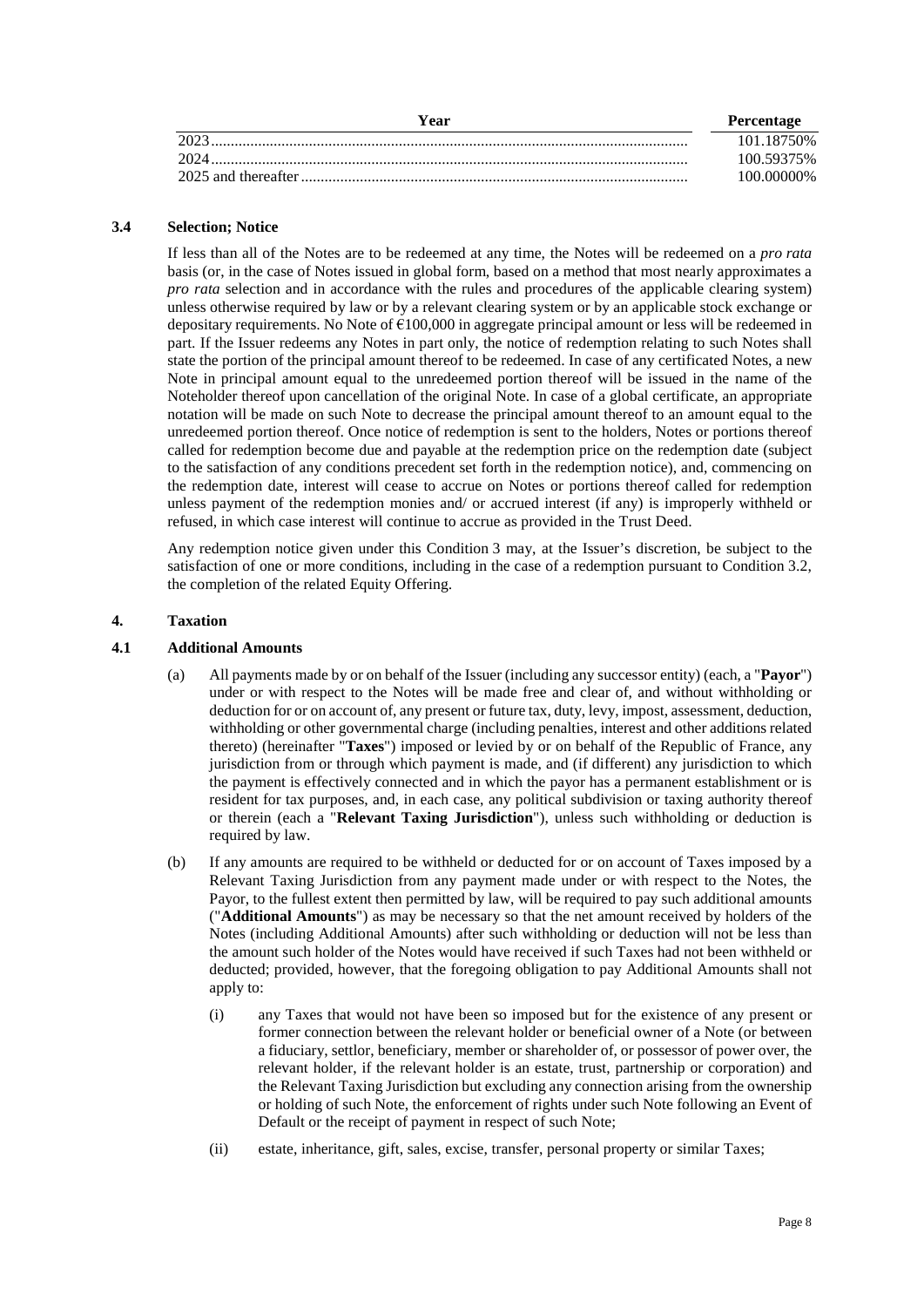- (iii) any Taxes that would not have been imposed but for the presentation of the Note by the holder for payment (where presentation is required in order to receive payment) more than 30 days after the date on which such payment on such Note became due and payable or the date on which payment thereof is duly provided for, whichever is later (except to the extent that the holder would have been entitled to Additional Amounts had the Note been presented on the last day of such 30-day period);
- (iv) any Taxes imposed on or with respect to any payment by the Issuer to the holder on the sole basis that such holder is a fiduciary or partnership or any person other than the beneficial owner of such payment or to the extent that a beneficiary or settlor with respect of such fiduciary, a member of such a partnership or the beneficial owner of such payment would not have been entitled to the Additional Amounts had such beneficiary, settlor, member or beneficial owner been the actual holder of such Note;
- (v) any withholding or deduction imposed as a result of the failure of the holder or beneficial owner of the Notes to comply with any reasonable written request, made to that holder or beneficial owner in writing at least 30 days before any such withholding or deduction would be payable by the Issuer or the relevant Paying Agent, to provide timely and accurate information concerning the nationality, residence or identity of such holder or beneficial owner of the Notes or to make any valid and timely declaration or similar claim or satisfy any certification information or other reporting requirement, which is required or imposed by a statute, treaty, regulation or administrative practice of the Relevant Taxing Jurisdiction as a precondition to exemption from or reduction in all or part of such withholding or deduction;
- (vi) any withholding or deduction required pursuant to an agreement described in section 1471(b) of the U.S. Internal Revenue Code (or any amended or successor version that is substantively comparable) or otherwise imposed pursuant to sections 1471 through 1474 of the U.S. Internal Revenue Code (or any amended or successor version that is substantively comparable), any regulations or agreements thereunder, official interpretations thereof, or any law implementing an intergovernmental agreement relating thereto; or
- (vii) any combination of the above.
- (c) The Payor will make all required withholdings and deductions and will remit the full amount required to be deducted or withheld to the Relevant Taxing Jurisdiction in accordance with applicable law. The Issuer will provide certified copies of tax receipts evidencing the payment of any Taxes so deducted or withheld from each Relevant Taxing Jurisdiction imposing such Taxes, or if such tax receipts are not available, certified copies or other reasonable evidence of such payments as soon as reasonably practicable to the Trustee. Such copies shall be made available to the holders of the Notes upon reasonable request and will be made available at the offices of the Paying Agent.
- (d) If any Payor is obliged to pay Additional Amounts under or with respect to any payment made on any Note, at least 30 days prior to the date of such payment, the Payor will deliver to the Trustee an Officer's Certificate stating the fact that Additional Amounts will be payable and the amount estimated to be so payable and such other information necessary to enable the Paying Agent to pay Additional Amounts on the relevant payment date (unless such obligation to pay Additional Amounts arises less than 45 days prior to the relevant payment date, in which case the Payor may deliver such Officer's Certificate as promptly as practicable thereafter). The Trustee shall be entitled to rely solely on such Officer's Certificate as conclusive proof that such payments are necessary.
- (e) Whenever in the Trust Deed or the Conditions there is mentioned, in any context (i) the payment of principal; (ii) purchase prices in connection with a purchase of Notes; (iii) interest; or (iv) any other amount payable on or with respect to any of the Notes, such reference shall be deemed to include payment of Additional Amounts as described under this heading to the extent that, in such context, Additional Amounts are, were or would be payable in respect thereof.
- (f) The Payor will pay any present or future stamp, issuance, registration, transfer or documentary taxes or any other excise or property taxes, charges or similar levies, and any penalties, additions to tax or interest due with respect thereto, that may be imposed in a Relevant Taxing Jurisdiction in connection with the execution, delivery, or registration of, or receipt of payment with respect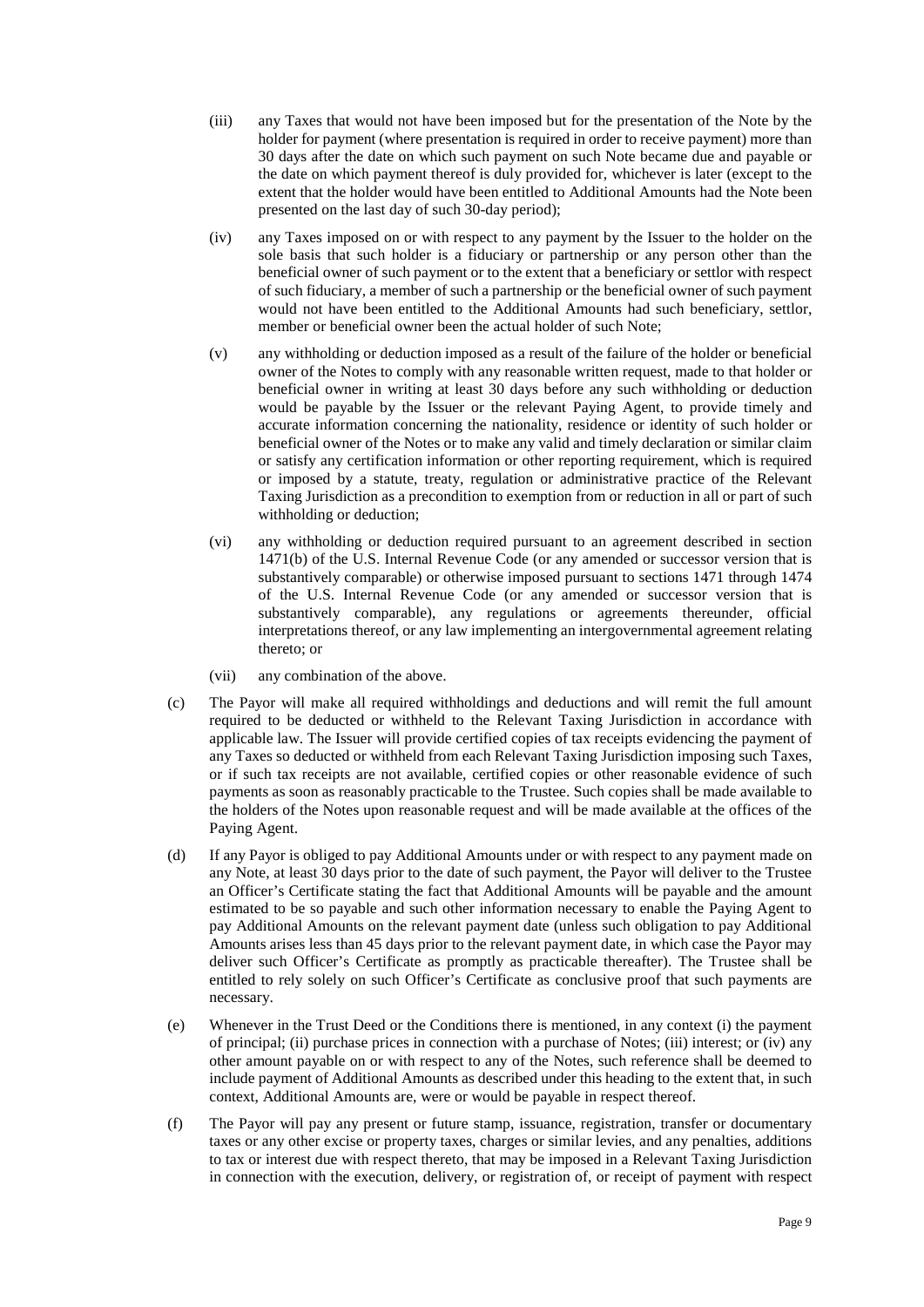to, any Notes, the Trust Deed or any other document or instrument referred to therein, or in any relevant jurisdiction in connection with any enforcement action following an Event of Default.

- (g) The obligations described under this heading will survive any termination or discharge of the Notes and the Trust Deed and will apply mutatis mutandis to any jurisdiction in which any successor person to a Payor is organized, engaged in business for tax purposes or otherwise resident for tax purposes, or any jurisdiction from or through which any payment under or with respect to the Notes is made by or on behalf of such Payor, or any political subdivision or taxing authority or agency thereof or therein.
- <span id="page-11-1"></span>**4.2** Redemption for Changes in Withholding Taxes
	- (a) The Issuer may redeem the Notes, at its option, at any time as a whole but not in part, upon not less than 10 nor more than 60 days' notice, at 100% of the principal amount thereof, plus accrued and unpaid interest (if any) to the date of redemption (subject to the right of holders of Notes of record on the relevant record date to receive interest due on the relevant interest payment date), in the event the Issuer has become or would become obligated to pay, on the next date on which any amount would be payable with respect to the Notes, any Additional Amounts as a result of:
		- (i) a change in or an amendment to the laws (including any regulations or rulings promulgated thereunder) of, or any treaties applicable to, any Relevant Taxing Jurisdiction (or any political subdivision or taxing authority thereof or therein); or
		- (ii) any change in or amendment to any official position regarding the application or interpretation of such laws, treaties, regulations or rulings (including a judgment by a court of competent jurisdiction),

which change or amendment is announced or becomes effective on or after the Issue Date (or, if the Relevant Taxing Jurisdiction became a Relevant Taxing Jurisdiction after the Issue Date, the date on which such Relevant Taxing Jurisdiction became a Relevant Taxing Jurisdiction) and the Issuer cannot avoid such obligation by taking reasonable measures available to it.

(b) Before the Issuer notifies the holders of the Notes of a redemption of the Notes as described above, the Issuer will deliver to the Trustee an Officers' Certificate to the effect that the Issuer cannot avoid the obligation to pay Additional Amounts by taking reasonable measures available to it. The Issuer will also deliver an opinion of independent legal counsel of recognized standing and an Officers' Certificate, each stating that the Issuer would be obligated to pay Additional Amounts as a result of a change in laws, treaties, regulations or rulings or the application or interpretation of such laws, treaties, regulations or rulings. The Trustee shall accept the Officers' Certificate and such opinion as sufficient evidence of the satisfaction of the conditions precedent described above without further liability to holders in respect thereof.

# <span id="page-11-0"></span>**5. Change of Control**

- **5.1** Upon the occurrence after the Issue Date of a Change of Control (as defined below), each holder of the Notes will have the right to require that the Issuer purchase all or any part (equal to  $\epsilon$ 100,000 or any integral multiple of €1,000 in excess thereof) of such holder's Notes at a purchase price in cash equal to 101% of the principal amount thereof on the date of purchase plus accrued and unpaid interest, if any, to the date of purchase (subject to the right of holders of the Notes of record on the relevant record date to receive interest due on the relevant interest payment date).
- **5.2** For purposes of these Conditions, a "Change of Control" occurs:
	- (a) if any "person" or "group" (as such terms are used in Section  $13(d)(3)$  of the Exchange Act), other than any person that owns more than 50% of the Voting Stock of the Issuer as of the Issue Date (a) becomes the owner, directly or indirectly, of more than 50% of the Voting Stock of the Issuer; (b) becomes the owner, directly or indirectly, of more than 40% of the Voting Stock of the Issuer, and no other person or group owns, directly or indirectly, a higher percentage of the Voting Stock of the Issuer than the specified person or group; (c) becomes able to use the voting rights attributable to its Voting Stock to determine in fact the decisions made at the Issuer's general shareholders' meetings; or (d) owns Voting Stock of the Issuer and gains the power to appoint or dismiss the majority of the members of the Issuer's Board of Directors; or
	- (b) upon the direct or indirect sale, lease, transfer, conveyance or other disposition (other than by way of merger or consolidation), in one or a series of related transactions, of all or substantially all of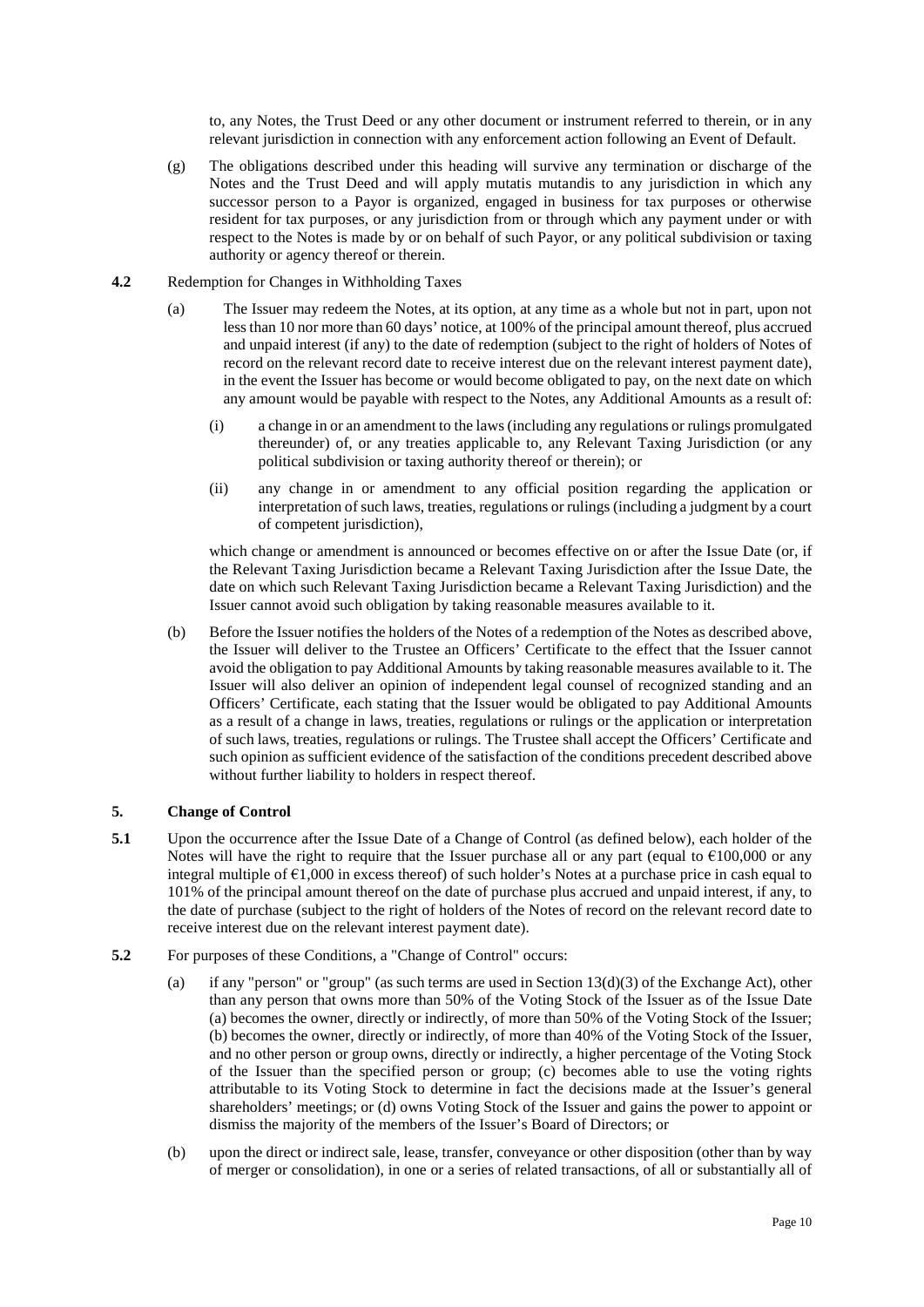the properties or assets of Issuer and its Subsidiaries taken as a whole to any Person (including any "person" (as that term is defined above)) other than any person that owns more than 50% of the Voting Stock of the Issuer as of the Issue Date.

- **5.3** Within 30 days following any Change of Control, the Issuer will notify each holder of the Notes in accordance with Condition [16](#page-24-0) with a copy to the Trustee (the "**Change of Control Offer**") stating:
	- (a) that a Change of Control has occurred and that such holder has the right to require the Issuer to purchase such holder's Notes at a purchase price in cash equal to 101% of the principal amount thereof on the date of purchase, plus accrued and unpaid interest, if any, to the date of purchase (subject to the right of holders of the Notes of record on the relevant record date to receive interest on the relevant interest payment date);
	- (b) the circumstances and relevant facts regarding such Change of Control;
	- (c) the purchase date (which shall be no earlier than 30 days nor later than 60 days from the date such notice is given); and
	- (d) the instructions, as determined by the Issuer, consistent with this Condition [5,](#page-11-0) that a holder must follow in order to have its Notes purchased.
- **5.4** The Issuer will not be required to make a Change of Control Offer following a Change of Control if (i) a third party makes the Change of Control Offer in the manner, at the times and otherwise in compliance with the requirements set forth in these Conditions applicable to a Change of Control Offer made by the Issuer and purchases all Notes validly tendered and not withdrawn under such Change of Control Offer or (ii) a notice of redemption for the redemption of the Notes in whole but not in part has previously been given pursuant to Condition [3,](#page-7-0) unless there has been a Default in payment of the applicable redemption price.
- **5.5** The Issuer will comply with the requirements of applicable securities laws or regulations in connection with the purchase of the Notes as a result of a Change of Control. To the extent that the provisions of any applicable securities laws or regulations conflict with the provisions of this Condition [5,](#page-11-0) the Issuer will comply with the applicable securities laws and regulations and shall not be deemed to have breached its obligations under this Conditio[n 5](#page-11-0) by virtue of its compliance with such securities laws or regulations.
- **5.6** The provisions of this Conditio[n 5](#page-11-0) relative to the obligations of the Issuer to make an offer to purchase the Notes as a result of a Change of Control may be waived or modified with the written consent of, or Extraordinary Resolution (as defined in the Trust Deed) approved by, the holders of a majority in principal amount of the Notes for the time being outstanding.

# <span id="page-12-2"></span>**6. Covenants**

# <span id="page-12-1"></span><span id="page-12-0"></span>**6.1 Limitation on Indebtedness**

- (a) The Issuer will not, and will not permit any of its Subsidiaries to, directly or indirectly, Incur any Indebtedness (including Acquired Debt), and the Issuer will not, and will not permit any Subsidiary to, issue any Disqualified Stock, and will not permit any of its Subsidiaries to issue any shares of Preferred Stock; provided, however, that:
	- (i) the Issuer may Incur Indebtedness (including Acquired Debt) or issue Disqualified Stock, in each case, if the Fixed Charge Coverage Ratio for the Issuer's most recently ended two fiscal half-years for which internal financial statements are available immediately preceding the date on which such Indebtedness is Incurred or such Disqualified Stock is issued, as the case may be, would have exceeded 2.0 to 1.0, in each case determined on a pro forma basis (including a pro forma application of the net proceeds therefrom), as if such Indebtedness had been Incurred or such Disqualified Stock had been issued, as the case may be, and the application of proceeds therefrom had occurred at the beginning of such two-half-year period; and
	- (ii) Subsidiaries of the Issuer may Incur Indebtedness (including Acquired Debt) or issue Disqualified Stock or Preferred Stock, in each case, if (x) the Fixed Charge Coverage Ratio for the Issuer's most recently ended two fiscal half-years for which internal financial statements are available immediately preceding the date on which such Indebtedness is Incurred or such Disqualified Stock or Preferred Stock is issued, as the case may be, would have exceeded 2.0 to 1.0, and (y) the Consolidated Senior Net Indebtedness Ratio for the Issuer's most recently ended two fiscal half-years for which internal financial statements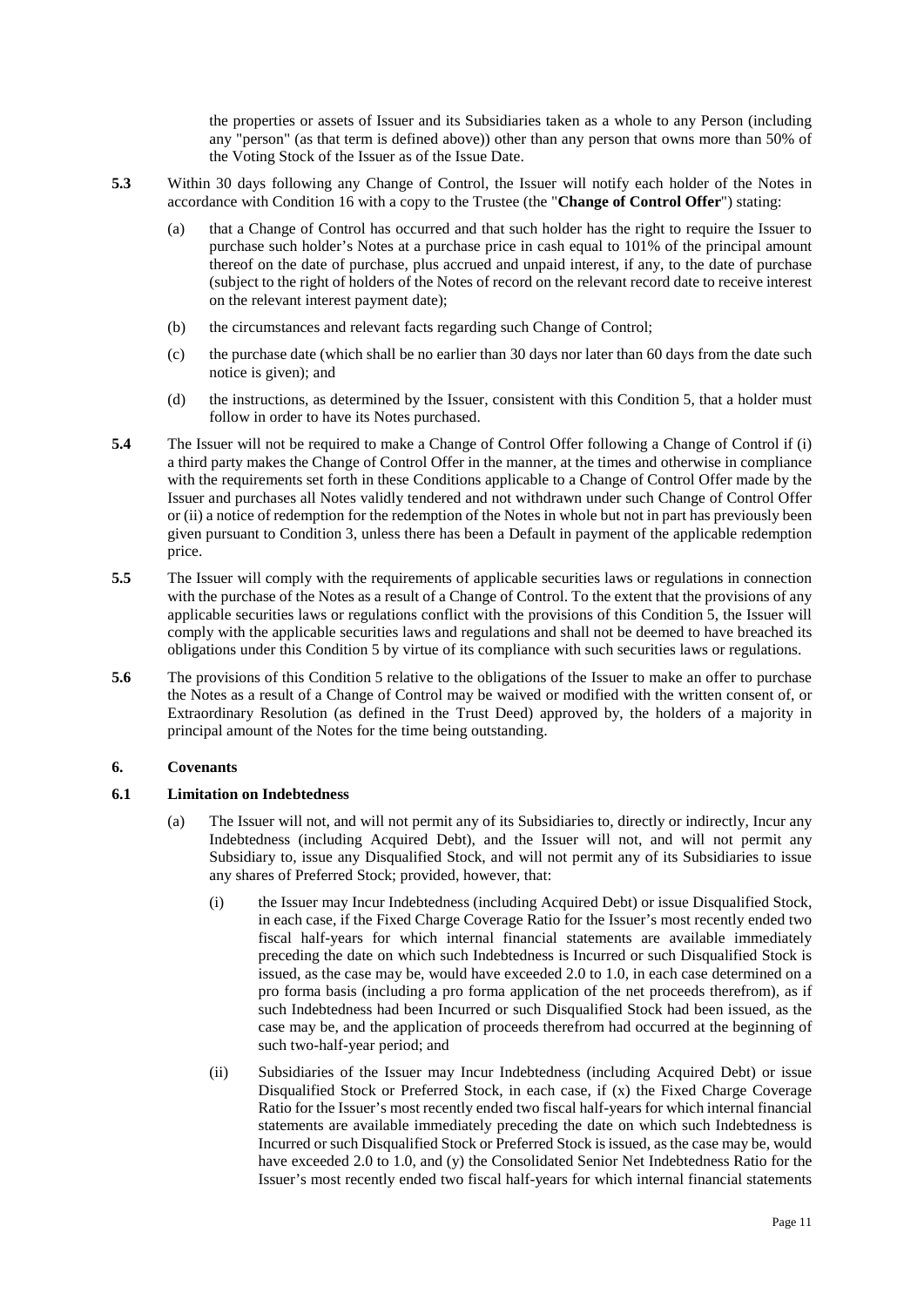are available immediately preceding the date on which such Indebtedness is Incurred or such Disqualified Stock or Preferred Stock is issued, as the case may be, would have been less than 0.75 to 1.0, in the case of  $(x)$  and  $(y)$  determined on a pro forma basis (including a pro forma application of the net proceeds therefrom), as if such Indebtedness had been Incurred or such Disqualified Stock or Preferred Stock had been issued, as the case may be, and the application of proceeds therefrom had occurred at the beginning of such twohalf-year period.

- <span id="page-13-7"></span><span id="page-13-6"></span><span id="page-13-5"></span><span id="page-13-4"></span><span id="page-13-3"></span><span id="page-13-2"></span><span id="page-13-1"></span><span id="page-13-0"></span>(b) Condition [6.1\(a\)](#page-12-1) will not prohibit the Incurrence of any of the following items of Indebtedness:
	- (i) Indebtedness Incurred by the Issuer pursuant to Credit Facilities in an aggregate principal amount outstanding at any time not exceeding the greater of  $(x) \in 2,150.0$  million and  $(y)$ 15% of Consolidated Total Assets;
	- (ii) Indebtedness owed to and held by the Issuer or a Subsidiary; provided, however, that any subsequent issuance or transfer of any Capital Stock which results in any such Subsidiary (to which such Indebtedness is owed) ceasing to be a Subsidiary or any subsequent disposition, pledge or transfer of such Indebtedness (other than to the Issuer or a Subsidiary) shall be deemed, in each case, to constitute the Incurrence of such Indebtedness by the obligor thereon not permitted by this sub-clause [\(ii\);](#page-13-0) and provided further that in the case of any such Indebtedness owed by the Issuer to a Subsidiary, such Indebtedness shall (if and to the extent legally permitted) by its terms be Subordinated Indebtedness;
	- (iii) Indebtedness represented by the Original Notes;
	- (iv) Indebtedness of the Issuer or any Subsidiary outstanding on the Issue Date (other than Indebtedness specified in sub-clause[s \(i\),](#page-13-1) [\(iii\)](#page-13-2) an[d \(xi\)](#page-14-0) of this Condition  $6.1(b)$ );
	- (v) Indebtedness of any Person that is assumed by the Issuer or any Subsidiary in connection with the Issuer's or any such Subsidiary's acquisition of assets from such Person or any Affiliate thereof or is issued and outstanding on or prior to the date on which such Person was acquired by the Issuer or any Subsidiary or merged or consolidated with or into the Issuer or any Subsidiary (other than Indebtedness Incurred to finance, or otherwise Incurred in connection with, or in contemplation of, such acquisition, merger or consolidation), provided that on the date of such acquisition, merger or consolidation, after giving pro forma effect thereto, the Issuer could incur at least €1.00 of additional Indebtedness pursuant to the Fixed Charge Coverage Ratio in clause [\(a\)](#page-12-1) of this Condition [6.1](#page-12-0) or the Fixed Charge Coverage Ratio is equal to or greater than the Fixed Charge Coverage Ratio immediately prior to giving such pro forma effect thereto;
	- (vi) the Incurrence of Refinancing Indebtedness by the Issuer or any Subsidiary in exchange for or the net proceeds of which are used to refund, replace, defease or refinance Indebtedness Incurred by the Issuer or any Subsidiary pursuant to clause of this Condition [6.1 o](#page-12-0)r sub-claus[e \(iii\),](#page-13-2) [\(iv\) o](#page-13-4)[r \(v\) o](#page-13-5)r this sub-clause [\(vi\)](#page-13-6) of this Condition [6.1\(b\);](#page-13-3)
	- (vii) Hedging Obligations of the Issuer or any Subsidiary Incurred in the ordinary course of business and not for speculative purposes;
	- (viii) Obligations in respect of worker's compensation claims, health, disability or other employee benefits or property, casualty or liability insurance, self-insurance obligations, performance, bid, stay, customs, appeal, surety bonds and similar bonds and completion guarantees provided by the Issuer or any Subsidiary in the ordinary course of business;
	- (ix) Indebtedness arising from agreements of the Issuer or a Subsidiary providing for indemnification, adjustment of purchase price, earn-out or similar Obligations, in each case, Incurred or assumed in connection with the acquisition or disposition of any business, assets or Capital Stock of the Issuer or any Subsidiary; provided that such Indebtedness is not reflected on the balance sheet of the Issuer or any Subsidiary (it being understood that contingent Obligations referred to in a footnote to financial statements and not otherwise reflected on such balance sheet shall not be deemed to be reflected on such balance sheet for purposes of this sub-clause);
	- (x) Indebtedness of the Issuer or any Subsidiary in respect of (A) letters of credit, bankers' acceptances, bank guarantees (*cautions bancaires or garanties à premiére demande*) or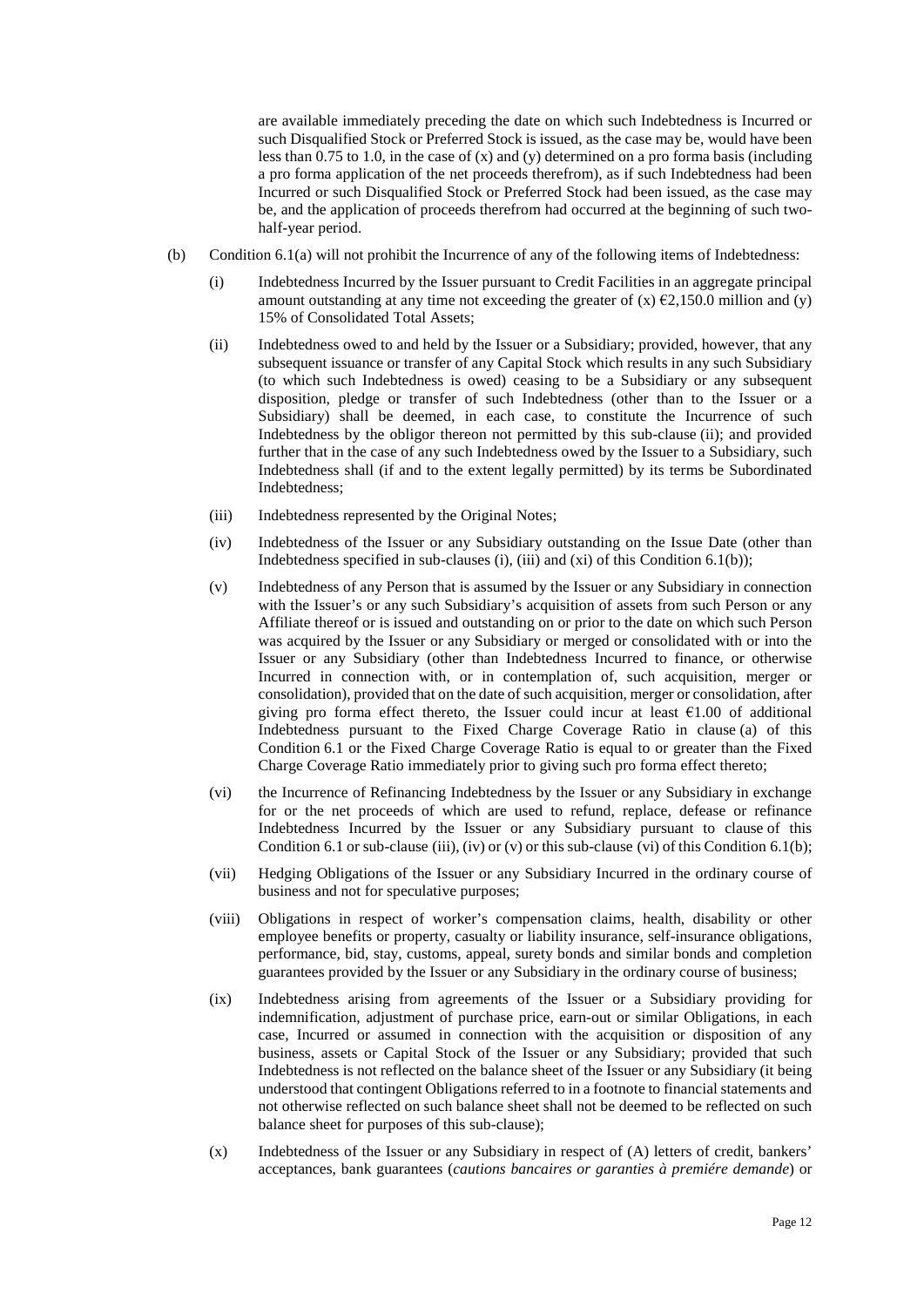other similar instruments or obligations issued, or relating to liabilities or obligations Incurred, in the ordinary course of business and not in connection with the borrowing of money (including those issued to governmental entities in connection with self-insurance under applicable workers' compensation statutes), or (B) decrees, attachments or awards or completion guarantees, surety, judgment, appeal or performance bonds, or other similar bonds, instruments or obligations or take-or-pay obligations contained in supply agreements, or relating to liabilities or obligations Incurred, in the ordinary course of business; provided that, with respect to the drawing of letters of credit, such Indebtedness is reimbursed within 30 days following such drawing;

- <span id="page-14-0"></span>(xi) Purchase Money Indebtedness and Capital Lease Obligations incurred by the Issuer or any Subsidiary for the purpose of financing all or any part of the purchase price or cost of design, construction, installation or improvement of, or leasing of, property, plant or equipment used in the business of the Issuer or any of its Subsidiaries (including any reasonable fees and expenses Incurred in connection with such purchase, design, construction, installation or improvement), and any refinancing of Indebtedness with respect thereto, in an aggregate principal amount at any time outstanding not exceeding the sum of (A) an amount equal to the greater of  $\epsilon$ 790.0 million and 5.5% of Consolidated Total Assets and (B)  $\epsilon$ 700.0 million (being the maximum amount of additional liabilities that would have been recognised on the consolidated balance sheet of the Issuer as of 31 December 2018 had IFRS 16 *Leases* been in effect on such date);
- (xii) the Incurrence by the Issuer or any of its Subsidiaries of Indebtedness arising from the honouring by a bank or other financial institution of a check, draft or similar instrument inadvertently drawn against insufficient funds, so long as such Indebtedness is covered within ten Business Days;
- (xiii) customer deposits and advance payments (not in connection with the borrowing of money) received from customers for goods or services purchased in the ordinary course of business;
- <span id="page-14-3"></span>(xiv) Indebtedness of the Issuer or a Subsidiary owing to the World Bank, the European Bank for Reconstruction and Development, the European Investment Bank, Fonds Industriel de Modernisation, Fond de Développement Economique et Social or any multilateral, governmental or European Union-controlled or US-controlled financial institution in an aggregate principal amount at any time outstanding not to exceed €550.0 million; provided that the aggregate principal amount at any time outstanding of such Indebtedness that is secured by a Lien does not to exceed  $€300.0$  million;
- (xv) any guarantee by the Issuer or a Subsidiary of Indebtedness of the Issuer or of a Subsidiary, which Indebtedness in each case is permitted to be Incurred by another provision of this Condition [6.1;](#page-12-0) provided that any such guarantee of Indebtedness of the Issuer by a Subsidiary is made in compliance with Condition [6.4;](#page-17-0)
- (xvi) any guarantees of the Issuer and its Subsidiaries in respect of Qualified Joint Ventures in an aggregate amount at any time outstanding not to exceed  $\epsilon$ 600.0 million;
- <span id="page-14-1"></span>(xvii) Indebtedness of the Issuer or any Subsidiary arising as a result of implementing composite accounting or other cash pooling arrangements, treasury or cash management arrangements or netting or setting off arrangements involving solely the Issuer and other members of the Group or solely among the members of the Group;
- (xviii) Indebtedness of the Issuer or any Subsidiary (other than and in addition to Indebtedness permitted under sub-clauses [\(i\)](#page-13-1) throug[h \(xvii\) o](#page-14-1)r sub-clause [\(xix\)](#page-14-2) of this Condition [6.1\(b\)\)](#page-13-3) in an aggregate principal amount at any time outstanding not to exceed the greater of €715.0 million and 5.0% of Consolidated Total Assets; and
- <span id="page-14-2"></span>(xix) shares of Preferred Stock of a Subsidiary issued to the Issuer or another Subsidiary; provided that any subsequent issuance or transfer of any Capital Stock which results in any Subsidiary that holds such shares of Preferred Stock of another Subsidiary ceasing to be a Subsidiary or any other subsequent transfer of any such shares of Preferred Stock (except to the Issuer or another Subsidiary) shall be deemed, in each case, to be an issuance of shares of Preferred Stock not permitted by this claus[e \(xix\).](#page-14-2)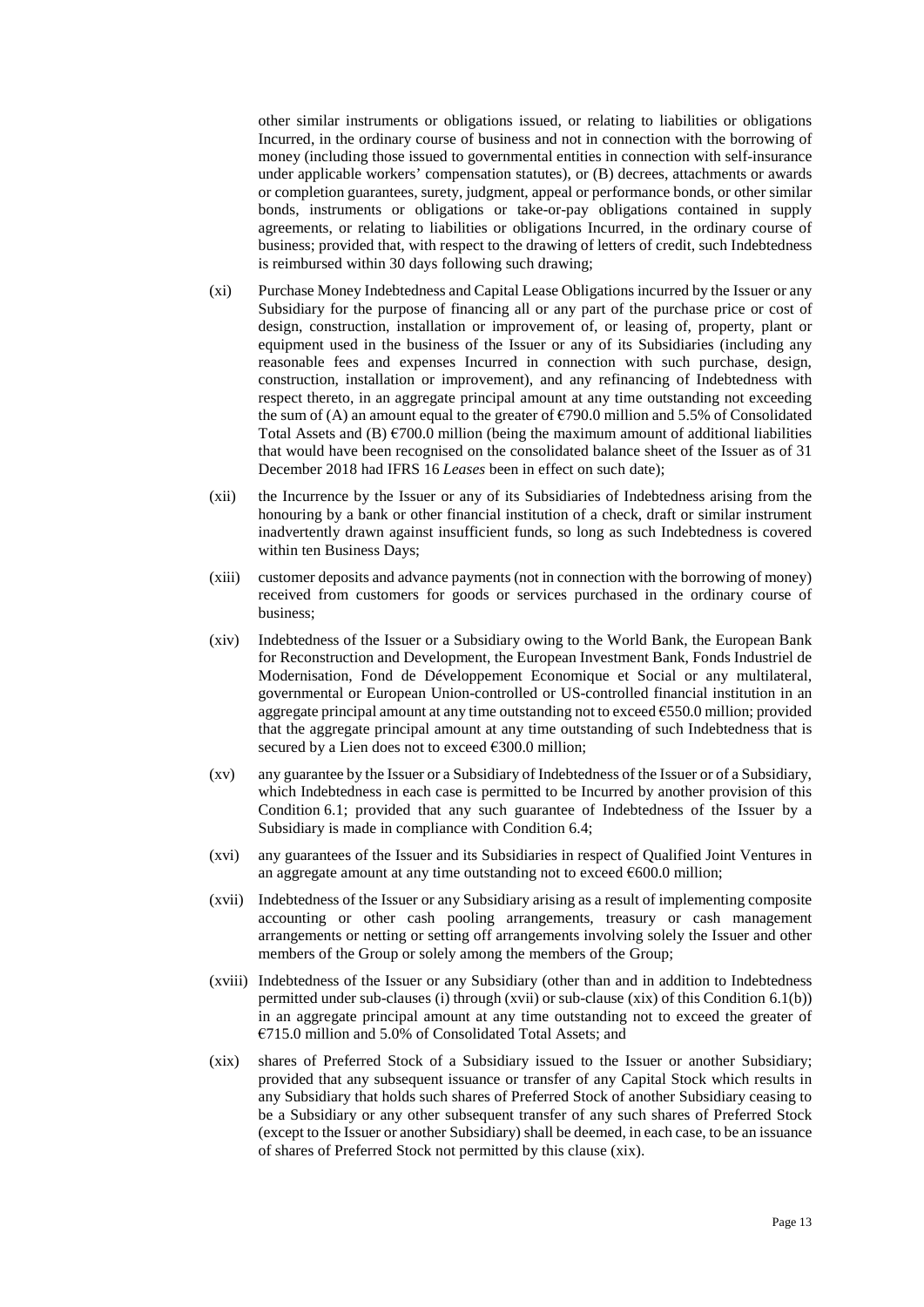- <span id="page-15-0"></span>(c) For purposes of determining compliance with, and the outstanding principal amount of any particular Indebtedness Incurred pursuant to and in compliance with, this Condition 6.1:
	- (i) (x) any Indebtedness outstanding on the Issue Date under the Senior Credit Facility will be treated as Incurred under clause  $6.1(b)(i)$  above and may not be reclassified and (y) any Indebtedness described under clause (v) of the definition of "Indebtedness" (whether outstanding on the Issue Date or Incurred thereafter) shall be treated as Incurred under clause 6.1(b)(xi) above and may not be reclassified;
	- (ii) subject to sub-clause [\(i\) a](#page-15-0)bove,  $(x)$  in the event that an item of Indebtedness (or any portion thereof) meets the criteria of more than one of the types of Indebtedness described above, the Issuer, in its sole discretion, will classify such item of Indebtedness (or any portion thereof) at the time of Incurrence and may include the amount and type of such Indebtedness in one or more of the above clauses (including in part under one clause and in part under another such clause) and (y) the Issuer will be entitled to divide and reclassify an item of Indebtedness in more than one of the types of Indebtedness described above;
	- (iii) any other obligation of the obligor on such Indebtedness (or of any other Person who could have Incurred such Indebtedness under this Condition [6.1\)](#page-12-0) arising under any guarantee, Lien, letter of credit, bankers' acceptance or other similar instrument or obligation securing or supporting such Indebtedness (other than such guarantee, Lien, letter of credit, bankers' acceptance or other similar instrument issued by the Issuer and securing or supporting Indebtedness of a Subsidiary) shall be disregarded to the extent that such guarantee, Lien, letter of credit, bankers' acceptance or other similar instrument or obligation secures or supports such Indebtedness; and
	- (iv) the amount of Indebtedness issued at a price that is less than the principal amount thereof shall be equal to the amount of the liability in respect thereof determined in accordance with IFRS.
- (d) For purposes of determining compliance with this Conditio[n 6.1,](#page-12-0) the Euro Equivalent of the principal amount of Indebtedness denominated in another currency shall be calculated based on the relevant currency exchange rate in effect on the date such Indebtedness was Incurred, in the case of term Indebtedness, or first drawn, in the case of Indebtedness Incurred under a revolving credit facility; provided that (i) if such Indebtedness is Incurred to refinance other Indebtedness denominated in a currency other than euro, and such refinancing would cause the applicable eurodenominated restriction to be exceeded if calculated at the relevant currency exchange rate in effect on the date of such refinancing, such euro-denominated restriction shall be deemed not to have been exceeded so long as the principal amount of such refinancing Indebtedness does not exceed the principal amount of such Indebtedness being refinanced; (ii) the Euro Equivalent of the principal amount of any such Indebtedness outstanding on the Issue Date shall be calculated based on the relevant currency exchange rate in effect on the Issue Date; and (iii) if any such Indebtedness is subject to a Currency Agreement with respect to the currency in which such Indebtedness is denominated covering principal, premium, if any, and interest on such Indebtedness, the amount of such Indebtedness and such interest and premium, if any, shall be determined after giving effect to all payments in respect thereof under such Currency Agreement. Notwithstanding any other provision of this covenant, the maximum amount of Indebtedness that the Issuer and the Subsidiaries may Incur pursuant to this covenant shall not be deemed to be exceeded, with respect to any outstanding Indebtedness, solely as a result of fluctuations in the exchange rate of currencies.

## <span id="page-15-1"></span>**6.2 Limitation on Liens**

The Issuer will not, and will not permit any Subsidiary to, directly or indirectly, Incur or permit to exist any Lien on any of its properties (including Capital Stock of a Subsidiary), whether owned at the Issue Date or thereafter acquired, securing Indebtedness ("**Initial Liens**") other than Permitted Liens without effectively providing that the Notes shall be secured (i) equally and ratably with the Indebtedness so secured or (ii) if such Indebtedness is Subordinated Indebtedness, prior to the Subordinated Indebtedness so secured, for so long as such Indebtedness is so secured. Any Lien thereby created in favor of the holders of the Notes under this Condition [6.2](#page-15-1) will be automatically and unconditionally released and discharged upon (a) the release and discharge of the Initial Lien to which it relates or (b) any sale, exchange or transfer to any Person, which is not the Issuer or an Affiliate of the Issuer, of the property or assets secured by such Initial Lien or of all the Capital Stock of the entity holding such property or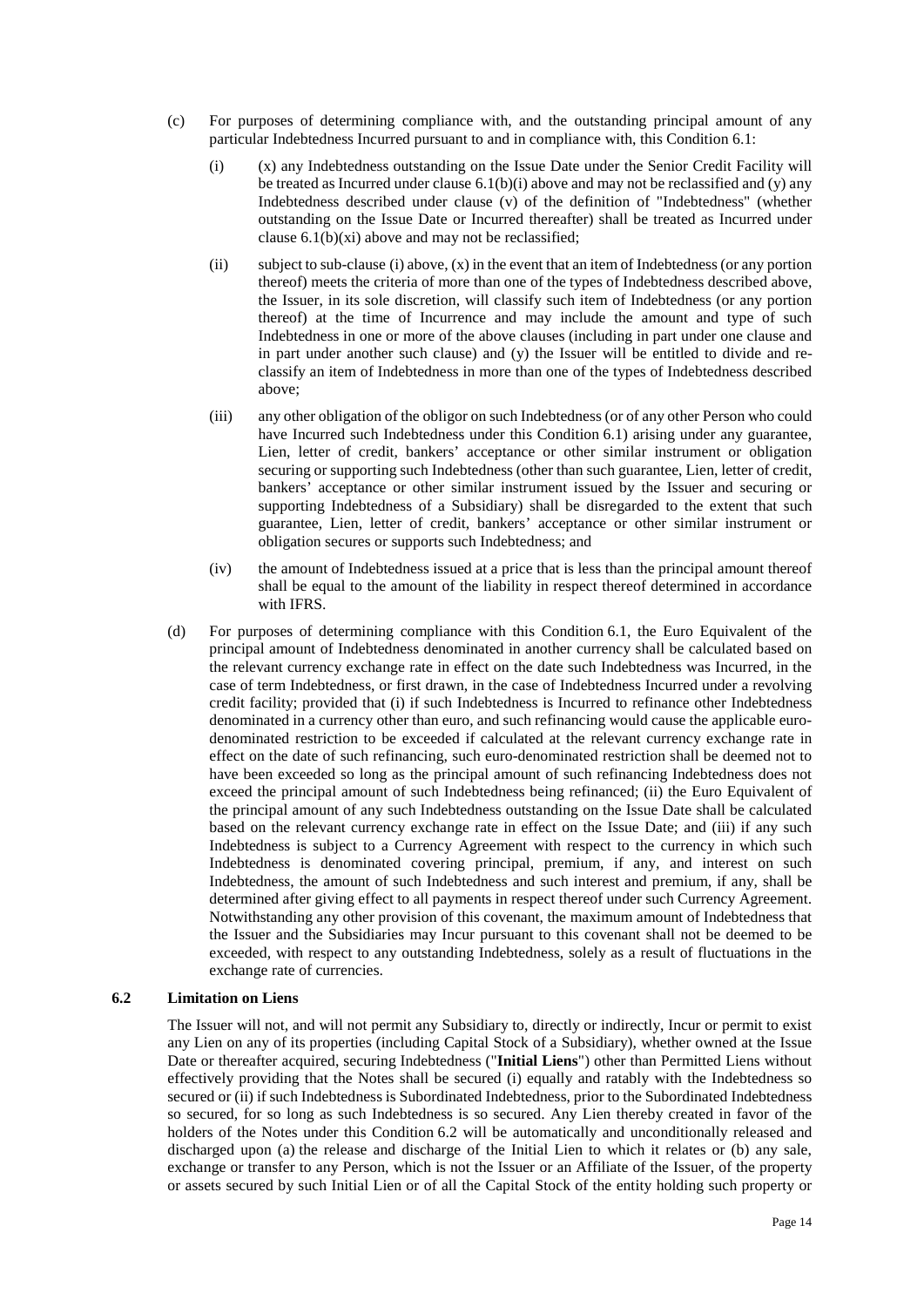assets (or of a Person of which such entity is a Subsidiary), in each case, that is otherwise permitted by these Conditions (but only if all other Liens on the same property or assets that were required to be given under the terms of other Indebtedness as a result of the Initial Lien having been given or having arisen have also been, or upon such sale, exchange or transfer, would also be, unconditionally released and discharged).

#### <span id="page-16-3"></span><span id="page-16-0"></span>**6.3 Merger and Consolidation**

- (a) The Issuer shall not, in a single transaction or through a series of transactions consolidate with or merge with or into any other Person, or sell, assign, convey, transfer, lease or otherwise dispose of all or substantially all of the Issuer's properties and assets to any other Person or Persons.
- <span id="page-16-4"></span><span id="page-16-2"></span><span id="page-16-1"></span>(b) Claus[e \(a\)](#page-16-0) will not apply if:
	- (i) at the time and immediately after giving effect to any such consolidation or merger, either (x) the Issuer shall be the continuing corporation or (y) the Person (if other than the Issuer) formed by or surviving any such consolidation or merger or to which such sale, assignment, conveyance, transfer, lease or other disposition of all or substantially all of the Issuer's properties and assets or all or substantially all of the properties and assets of the Issuer and of the Subsidiaries on a consolidated basis has been made (the "**Surviving Entity**"):
		- (A) shall be a corporation duly organized and validly existing under the laws of France, any other member state of the European Union, Switzerland, the United States of America, any state thereof or the District of Columbia; and
		- (B) expressly assumes the obligations of the Issuer under the Notes, the Trust Deed (pursuant to a supplemental Trust Deed) and the Agency Agreement (pursuant to a supplemental Agency Agreement), in form and substance reasonably satisfactory to the Trustee, and the Notes and the Trust Deed remain in full force and effect as so supplemented;
	- (ii) immediately after giving effect to any such consolidation, merger, sale, assignment, transfer, lease or other disposition on a pro forma basis (and treating any Obligation of the Issuer or any Subsidiary incurred in connection with or as a result of such transaction or series of transactions as having been incurred by the Issuer or any Subsidiary at the time of such transaction), no Default or Event of Default shall have occurred and be continuing;
	- (iii) immediately after giving effect to any such consolidation, merger, sale, assignment, transfer, lease or other disposition on a pro forma basis (on the assumption that such transaction or series of transactions occurred on the first day of the two-half-year period immediately prior to the consummation of such transaction or series of transactions for which internal financial statements of the Issuer are available, with the appropriate adjustments with respect to the transaction or series of transactions being included in such pro forma calculation):
		- (A) the Issuer (or the Surviving Entity if the Issuer is not a continuing obligor under these Conditions) could Incur at least  $61.00$  of additional Indebtedness pursuant to the Fixed Charge Coverage Ratio test set forth in clause [\(a\)](#page-16-0) of Condition [6.1;](#page-12-0) or
		- (B) the Fixed Charge Coverage Ratio of the Issuer (or if applicable, the Surviving Entity) would not be less than it was immediately prior to giving such *pro forma* effect to such transaction; and
	- (iv) the Issuer or the Surviving Entity shall have delivered to the Trustee, in a form and substance reasonably satisfactory to the Trustee, an Officers' Certificate (attaching the computations to demonstrate compliance with sub-clauses [\(ii\)](#page-16-1) and [\(iii\)](#page-16-2) above) and an Opinion of Counsel, each stating that such consolidation, merger, sale, assignment, conveyance, transfer, lease or other disposition, and if a supplemental Trust Deed and a supplemental Agency Agreement are required in connection with such transaction, such supplemental Trust Deed and supplemental Agency Agreement will comply with the requirements of the Trust Deed and the Agency Agreement and such supplemental Trust Deed and supplemental Agency Agreement have been duly authorized, executed and delivered by the Issuer and/or Surviving Entity and constitute legal, valid, binding and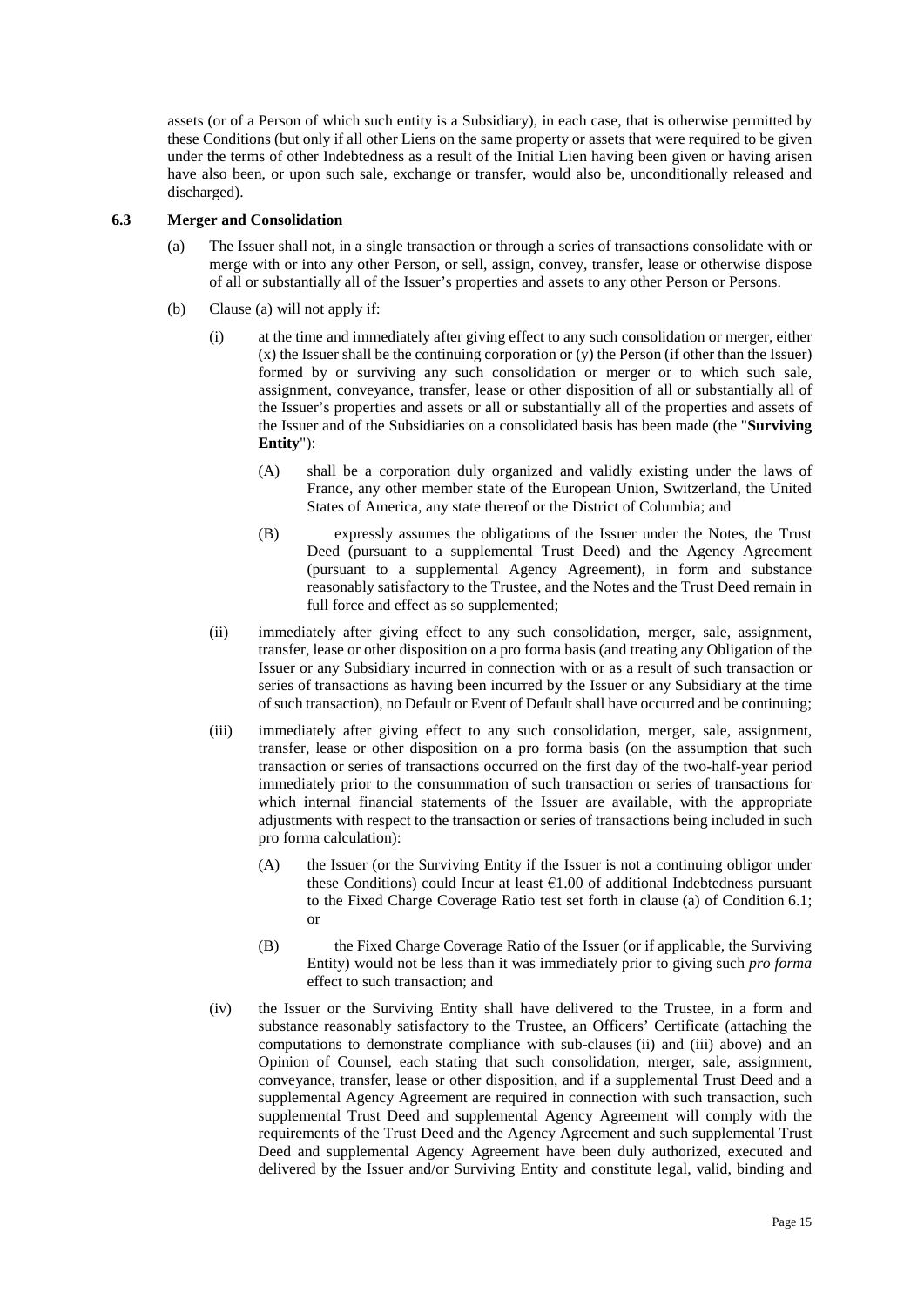enforceable obligations of each such party thereto, provided that in giving such opinion such counsel may rely on an Officers' Certificate as to compliance with the foregoing clauses [\(ii\)](#page-16-1) and [\(iii\)](#page-16-2) and as to matters of fact and such opinion may contain customary assumptions and qualifications. No Opinion of Counsel shall be required for a consolidation, merger, sale, assignment, conveyance, transfer, lease or other disposition described in paragraph [\(c\)](#page-17-1) of this Condition [6.3.](#page-16-3)

- <span id="page-17-1"></span>(c) (A) Paragraph [\(a\) o](#page-16-0)f this Conditio[n 6.3](#page-16-3) shall not apply to any transaction in which any Subsidiary consolidates with, merges into or transfers all or part of its assets to the Issuer (with the Issuer as the Surviving Entity thereof) and (B) sub-clauses [\(ii\)](#page-16-1) and [\(iii\)](#page-16-2) of paragraph [\(b\)](#page-16-4) of this Condition [6.3](#page-16-3) shall not apply if the Issuer consolidates or merges with or into or transfers all or substantially all its properties and assets to (x) an Affiliate of the Issuer that is incorporated or organized for the purpose of reincorporating or reorganizing the Issuer in another jurisdiction or changing its legal structure to another entity or (y) a Subsidiary of the Issuer so long as all assets of the Issuer and the Subsidiaries of the Issuer immediately prior to such transaction (other than Capital Stock of such Subsidiary) are owned by such Subsidiary and its Subsidiaries immediately after the consummation thereof.
- (d) In the case of any transaction complying with this Condition to which the Issuer is a party, the Surviving Entity shall succeed to, and be substituted for, and may exercise every right and power of, the Issuer under the Trust Deed; provided that the predecessor Issuer shall not be relieved from its obligations to pay the principal and interest on the Notes in the case of a lease of all or substantially all of the assets of the Issuer and the Subsidiaries taken as a whole.

### <span id="page-17-0"></span>**6.4 Limitation on Issuances of Guarantees of Indebtedness**

- (a) The Issuer will not cause or permit any Subsidiary to guarantee (whether directly or indirectly) any Indebtedness of the Issuer (other than the Notes but including, for the avoidance of doubt, Indebtedness under any Credit Facility Incurred pursuant to Condition 6.1(b[\)\(i\)\)](#page-13-1) and without limitation, unless (x) the Issuer simultaneously causes such Subsidiary to provide, by way of a supplemental Trust Deed in form and substance reasonably satisfactory to the Trustee, a guarantee of the Notes on a substantially identical basis and ranking senior to or pari passu with such Subsidiary's guarantee of such other Indebtedness of the Issuer, which guarantee of the Notes shall be legally valid and enforceable to at least the same degree as such guarantee of other Indebtedness of the Issuer and shall be in effect for so long as such Subsidiary's guarantee of such other Indebtedness of the Issuer remains in effect, and  $(y)$  with respect to any guarantee of Subordinated Indebtedness of the Issuer by such Subsidiary, any such guarantee shall be subordinated to such Subsidiary's guarantee with respect to the Notes at least to the same extent as such Subordinated Indebtedness is subordinated to the Notes. Any guarantee by a Subsidiary of the Notes that is required by the immediately preceding sentence may, as necessary, be subject to any limitation under applicable law (including, without limitation, laws relating to maintenance of share capital, corporate benefit, fraudulent conveyance or transfer, transactions under value, voidable preference and financial assistance), provided that such limitation also applies to such guarantee of such other Indebtedness of the Issuer to at least the same extent as it applies to such guarantee of the Notes.
- (b) This Condition [6.4 s](#page-17-0)hall not be applicable to any guarantees by any Subsidiary: (i) that existed as of the Issue Date or at the time such Person became a Subsidiary if the guarantee was not Incurred in connection with, or in contemplation of, such Person becoming a Subsidiary; or (ii) given to a bank or trust company or other financial institution referred to in clause (ii) of the definition of Cash Equivalents in respect of or in connection with the operation of cash management or pooling programs or treasury arrangements or similar arrangements established for the Issuer's benefit or that of any member of the Group.
- (c) Notwithstanding the foregoing, the Issuer shall not be obliged to cause such Subsidiary to guarantee the Notes pursuant to this Condition [6.4](#page-17-0) to the extent that such guarantee by such Subsidiary would reasonably be expected to give rise to or result in a violation of applicable law which, in any case, cannot be prevented or otherwise avoided through measures reasonably available to the Issuer or the Subsidiary or any liability for the officers, directors or shareholders of such Subsidiary. In the event that the Issuer shall seek, pursuant to the immediately preceding sentence, to cause or permit a Subsidiary to guarantee Indebtedness of the Issuer without such Subsidiary being obliged to guarantee the Notes (and prior to the issuance of such guarantee), the Issuer will deliver to the Trustee an Officers' Certificate to the effect that either (i) such Subsidiary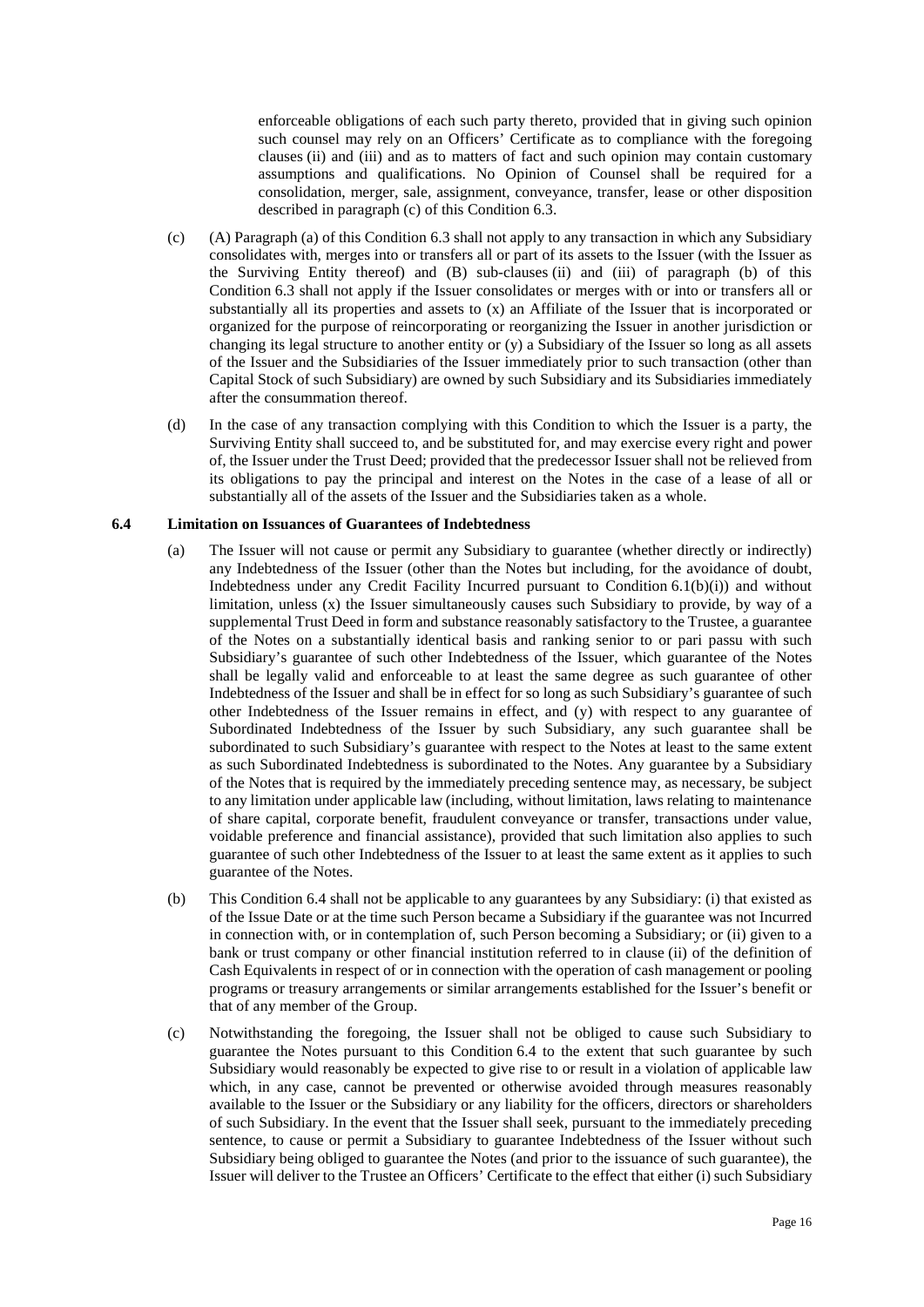cannot prevent or avoid a violation of applicable law that would reasonably be expected to arise or result from the giving of a guarantee by measures reasonably available to it or such Subsidiary or (ii) the giving of the guarantee by a Subsidiary would reasonably be expected to give rise to liability for the officers, directors or shareholders of such Subsidiary, and the Trustee shall accept such as sufficient evidence thereof without further liability to the Noteholders or any other Person in respect thereof.

(d) Any additional guarantee created for the benefit of the Noteholders pursuant to this Condition [6.4](#page-17-0) will automatically and unconditionally be released under the same conditions and circumstances that the guarantee of the other Indebtedness of the Issuer that gave rise to the obligation to guarantee the Notes will be released, so long as no Event of Default would otherwise arise as a result and no other Indebtedness of the Issuer is at that time guaranteed by the relevant Subsidiary.

## **6.5 Business Activities**

The Issuer will not, and will not permit any of its Subsidiaries to, engage in any business other than Permitted Businesses, except to such extent as would not be material to the Issuer and its Subsidiaries taken as a whole.

#### **6.6 Payments for Consent**

The Issuer will not, and will not permit any of its Subsidiaries to, directly or indirectly, pay or cause to be paid any consideration to or for the benefit of any holder of the Notes for or as an inducement to any consent, waiver or amendment of any of the terms or provisions of the Trust Deed, the Agency Agreement or the Notes unless such consideration is offered to be paid and is paid to all holders of the Notes that consent, waive or agree to amend in the time frame set out in the solicitation documents relating to such consent, waiver or agreement. Notwithstanding the foregoing, the Issuer and its Subsidiaries shall be permitted, in any offer or payment of consideration for, or as an inducement to, any consent, waiver or amendment of any of the terms or provisions of the Trust Deed, the Agency Agreement or the Notes, to exclude holders of Notes in any jurisdiction where (i) the solicitation of such consent, waiver or amendment, including in connection with an offer to purchase for cash or (ii) the payment of the consideration therefor (A) would require the Issuer or any of its Subsidiaries to file a registration statement, prospectus or similar document under any applicable securities laws (including, but not limited to, the United States federal securities laws and the laws of the European Union or its member states), in each case, which the Issuer reasonably determines (acting in good faith) would be materially burdensome or (B) would otherwise not be permitted under applicable law in such jurisdiction.

# <span id="page-18-0"></span>**6.7 Reports**

As long as any Notes are outstanding, the Issuer will furnish to the holders of the Notes and to the Trustee:

- (a) within 120 days after the end of the Issuer's fiscal year (beginning with the fiscal year ended 31 December 2019), annual reports, which shall contain the following information with a level of detail that is substantially comparable to the offering circular related to the issuance of the Notes on the Issue Date: (i) audited consolidated balance sheets of the Issuer as of the end of the two most recent fiscal years and audited consolidated income statements and statements of cash flow of the Issuer for the two most recent fiscal years, including complete footnotes to such financial statements and the report of the independent auditors on the financial statements; (ii) an operating and financial review of the audited financial statements, including a discussion of the results of operations, financial condition and liquidity and capital resources, and a discussion of material commitments and contingencies and critical accounting policies; (iii) a description of the business, management and shareholders of the Issuer, all material affiliate transactions and a description of all material new contractual arrangements, including material debt instruments (unless such contractual arrangements were described in a previous annual or semi-annual report, in which case the Issuer need describe only any material changes); and (iv) material risk factors relating to the business of the Issuer and material recent developments;
- (b) within 45 days following the end of the first half-year period in each fiscal year of the Issuer (beginning with the half-year ending 30 June 2020), semi-annual reports containing the following information: (i) an unaudited condensed consolidated balance sheet of the Issuer as of the end of such period and unaudited condensed consolidated statements of income and cash flow of the Issuer for the semi-annual period ending on the unaudited condensed consolidated balance sheet date and the comparable prior year period, together with condensed footnote disclosure; (ii) an operating and financial review of the unaudited financial statements, including a discussion of the results of operations, financial condition and liquidity and capital resources, and a discussion of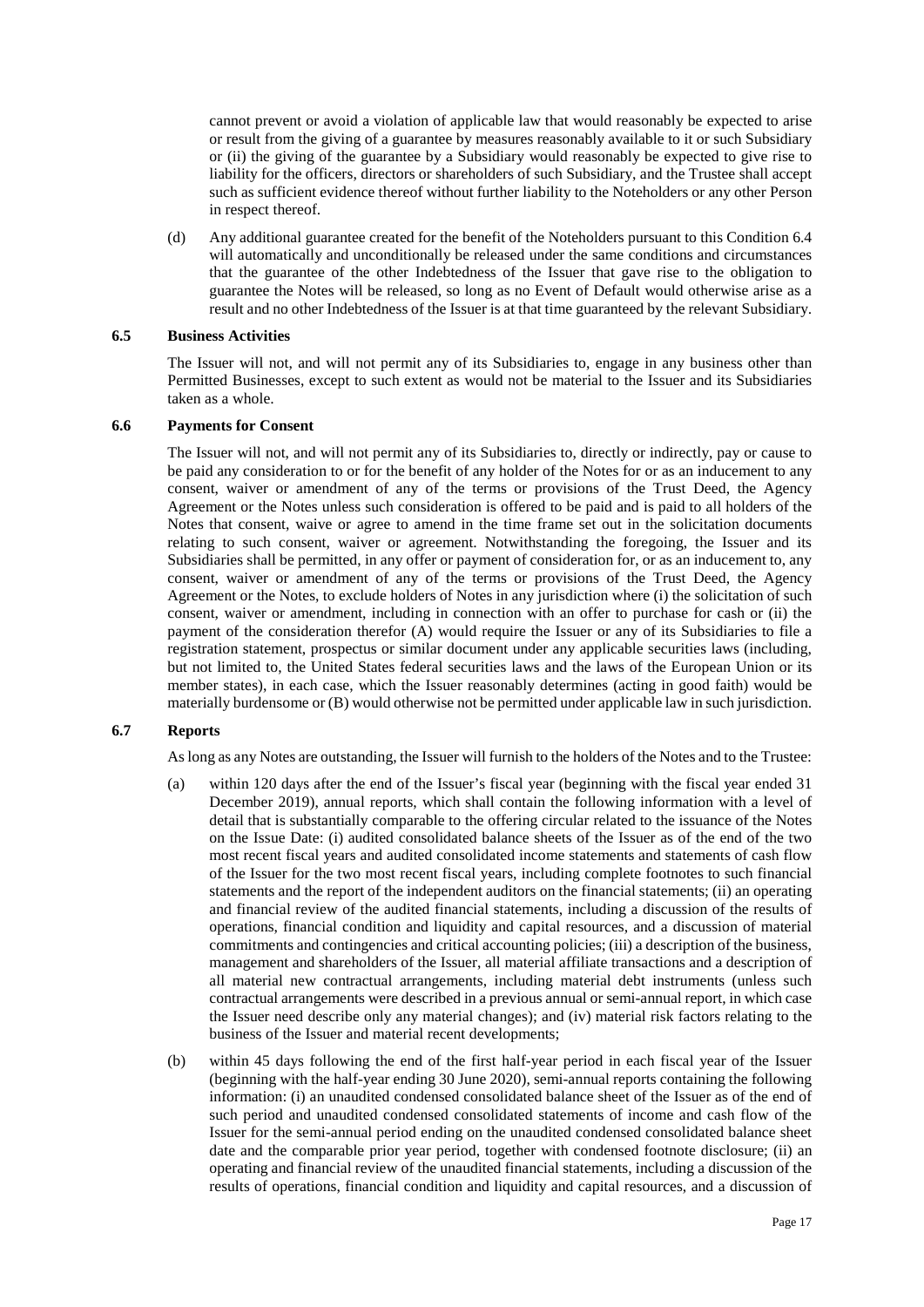changes in material commitments and contingencies and changes in critical accounting policies; and (iii) material recent developments;

- (c) quarterly consolidated sales data of the Issuer for each of the first and third quarter of each fiscal year of the Issuer, in each case not later than 60 days after the end of the relevant quarter; and
- (d) promptly after the occurrence of a material acquisition or disposition, any restructuring of the Issuer and its Subsidiaries, taken as a whole, any change in the Chief Executive Officer, Chief Financial Officer or any Executive Vice President of the Issuer, any change in auditors or any other material event that the Issuer announces publicly, a report containing a description of such event.

At the same time as it delivers the financial statements referred to in Condition [6.7,](#page-18-0) the Issuer shall deliver to the Trustee an Officer's Certificate certifying its compliance with this Condition 6 and that no Default or Event of Default has occurred or if it has, giving detail of such Default or Event of Default. The Trustee shall have no obligation to read or analyze any information or report delivered to it under this Condition [6.7](#page-18-0) and shall have no obligation to determine whether any such information or report complies with the provisions of this Condition [6.7](#page-18-0) and shall not be deemed to have notice of anything disclosed therein and shall incur no liability by reason thereof.

The Issuer will also make available copies of all reports required by this Condition [6.7\(](#page-18-0)i) on its website and (ii) if and so long as the Notes are listed on the Global Exchange Market and the rules of Euronext Dublin so require, at the specified office of the paying agent.

## **7. Suspension of Covenants During Achievement of Investment Grade Status**

- <span id="page-19-0"></span>**7.1** If during any period the Notes have achieved and for so long as the Notes continue to maintain Investment Grade Status and no Event of Default shall have occurred and be continuing (such period, an "Investment Grade Status Period"), upon written notice by the Issuer to the Trustee in an Officers' Certificate certifying such Investment Grade Status and the absence of any Event of Default, the following Conditions will be suspended and will not be applicable to the Issuer and the Subsidiaries during such period:
	- (a) Condition [6.1;](#page-12-0)
	- (b) Condition [6.2;](#page-15-1)
	- (c) Condition  $6.3(b)(iii)$ ; and
	- (d) Condition [6.4.](#page-17-0)

Covenants and other provisions of these Conditions that are suspended during an Investment Grade Status Period will be immediately reinstated and will continue to exist during any period in which the Notes do not have Investment Grade Status. No action taken during an Investment Grade Status Period or prior to an Investment Grade Status Period in compliance with the covenants then applicable will constitute a Default or an Event of Default under the Notes in the event that suspended covenants and provisions are subsequently reinstated or suspended, as the case may be. For the avoidance of doubt, an Investment Grade Status Period will not commence until the Issuer has provided written notice to the Trustee in accordance with this Condition [7.1.](#page-19-0)

For purposes of this Condition, "**Investment Grade Status**" exists as of any time if at such time the Notes have been assigned at least two of the following ratings: (x) BBB- or higher by S&P, (y) Baa3 or higher by Moody's or (z) BBB- or higher by Fitch.

## **8. Currency Indemnity**

**8.1** Euros are the sole currency of account and payment for all sums payable by the Issuer under the Notes and the Trust Deed. Any amount received or recovered in a currency other than euros in respect of the Notes (whether as a result of, or of the enforcement of, a judgment or order of a court of any jurisdiction or in the winding-up or dissolution of the Issuer or its Subsidiaries or otherwise) by the Trustee or a holder of the Notes in respect of any sum expressed to be due to it from the Issuer shall constitute a discharge of the Issuer only to the extent of the euros amount which the recipient is able to purchase with the amount so received or recovered in such other currency, on the date of that receipt or recovery (or, if it is not practicable to make that purchase on that date, on the first date on which it is practicable to do so). If that euro amount is less than the euro amount expressed to be due to the recipient under any Note, the Issuer shall indemnify the recipient against the cost of making any such purchase. For the purposes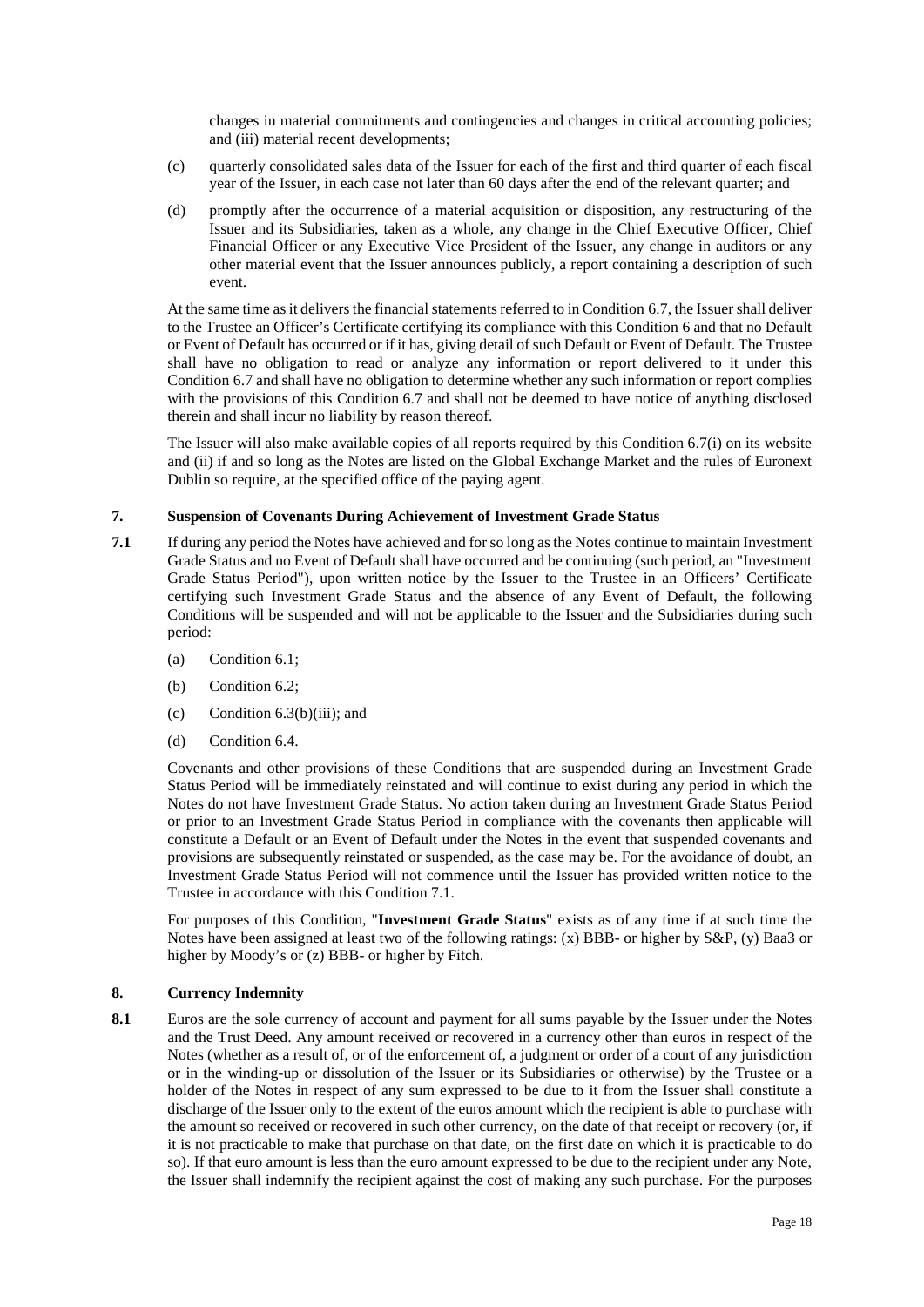of this indemnity, it will be sufficient for the Trustee or the holders of the Notes to certify (indicating the sources of information used) that it would have suffered a loss had the actual purchase of euros been made with the amount so received in that other currency on the date of receipt or recovery (or, if a purchase of euros on such date had not been practicable, on the first date on which it would have been practicable).

- **8.2** The indemnity set forth in Condition 8.1, to the extent permitted by law:
	- (a) constitutes a separate and independent obligation from the other obligations of the Issuer;
	- (b) shall give rise to a separate and independent cause of action;
	- (c) shall apply irrespective of any waiver granted by the Trustee or any holder of the Notes; and
	- (d) shall continue in full force and effect despite any other judgment, order, claim or proof for a liquidated amount in respect of any sum due under any Note or any other judgment or order.

The indemnity pursuant to this Condition 8 shall be a senior obligation with respect to the Issuer on the same basis and to the same extent as all other payment obligations of the Issuer hereunder.

## <span id="page-20-4"></span>**9. Events of Default**

- <span id="page-20-3"></span><span id="page-20-2"></span><span id="page-20-1"></span><span id="page-20-0"></span>**9.1** Each of the following is an Event of Default with respect to the Notes (each, an "Event of Default"):
	- (a) (x) a default in the payment of interest on the Notes when due, continued for 30 days, or (y) a default in the payment of Additional Amounts for 30 days after notice thereof to the Issuer;
	- (b) a default in the payment of principal of, or premium (if any) on any Note when due at its Stated Maturity, upon optional redemption, a repurchase required by these Conditions, acceleration or otherwise;
	- (c) failure by the Issuer to comply with its obligations under Condition [5](#page-11-0) or Conditio[n 6.3;](#page-16-3)
	- (d) failure by the Issuer to comply for 60 days after written notice from the Trustee, or holders of at least 25% in aggregate principal amount of Notes, with any other covenant contained in these Conditions or the Trust Deed;
	- (e) default under any mortgage, indenture or instrument under which there may be issued or by which there may be secured or evidenced any Indebtedness for money borrowed by the Issuer or any of its Subsidiaries (or the payment of which is guaranteed by the Issuer or any of its Subsidiaries), whether such Indebtedness now exists, or is created after the Issue Date, if that default:
		- (i) is caused by a failure to pay principal of such Indebtedness prior to the expiration of the grace period provided in such Indebtedness on the date of such default (a "**Payment Default**"); or
		- (ii) results in the acceleration of such Indebtedness prior to its Stated Maturity, and, in each case, the principal amount of any such Indebtedness, together with the principal amount of any other such Indebtedness under which there has been a Payment Default or the maturity of which has been so accelerated, aggregates  $\epsilon$ 100.0 million or more;
	- (f) the taking of any of the following actions by the Issuer or any Significant Subsidiary pursuant to or within the meaning of any Bankruptcy Law: (A) the commencement of a voluntary case (including, the appointment of a voluntary administrator); (B) the consent to the entry of an order for relief against it in an involuntary case; (C) the consent to the appointment of a Custodian of it or for any substantial part of its property (unless such appointment is done on a solvent basis or is in connection with a transaction or series of related transactions permitted by Condition [6.3\)](#page-16-3) or (D) the making of a general assignment for the benefit of its creditors;
	- (g) the Issuer or any Significant Subsidiary that is established in France (without prejudice to the other paragraphs of this Condition) (A) is unable to pay its due debt out of its available assets (*cessation des paiements*) within the meaning of Articles L.631-1 et seq. of the French Commercial Code; or (B) without limitation to the foregoing, is subject, on its own initiative or on the initiative of a third party, to: (1) an amicable liquidation or a dissolution (other than merger or dissolution permitted by these Conditions); (2) a request of nomination of a *mandataire ad hoc* as provided in Articles L.611-3 et seq. of the French Commercial Code; (3) the opening of proceedings for *sauvegarde, sauvegarde financiére accélérée, sauvegarde accélérée, redressement judiciaire* or *liquidation judiciaire*, (4) a bankruptcy judgment (*redressement judiciaire or liquidation*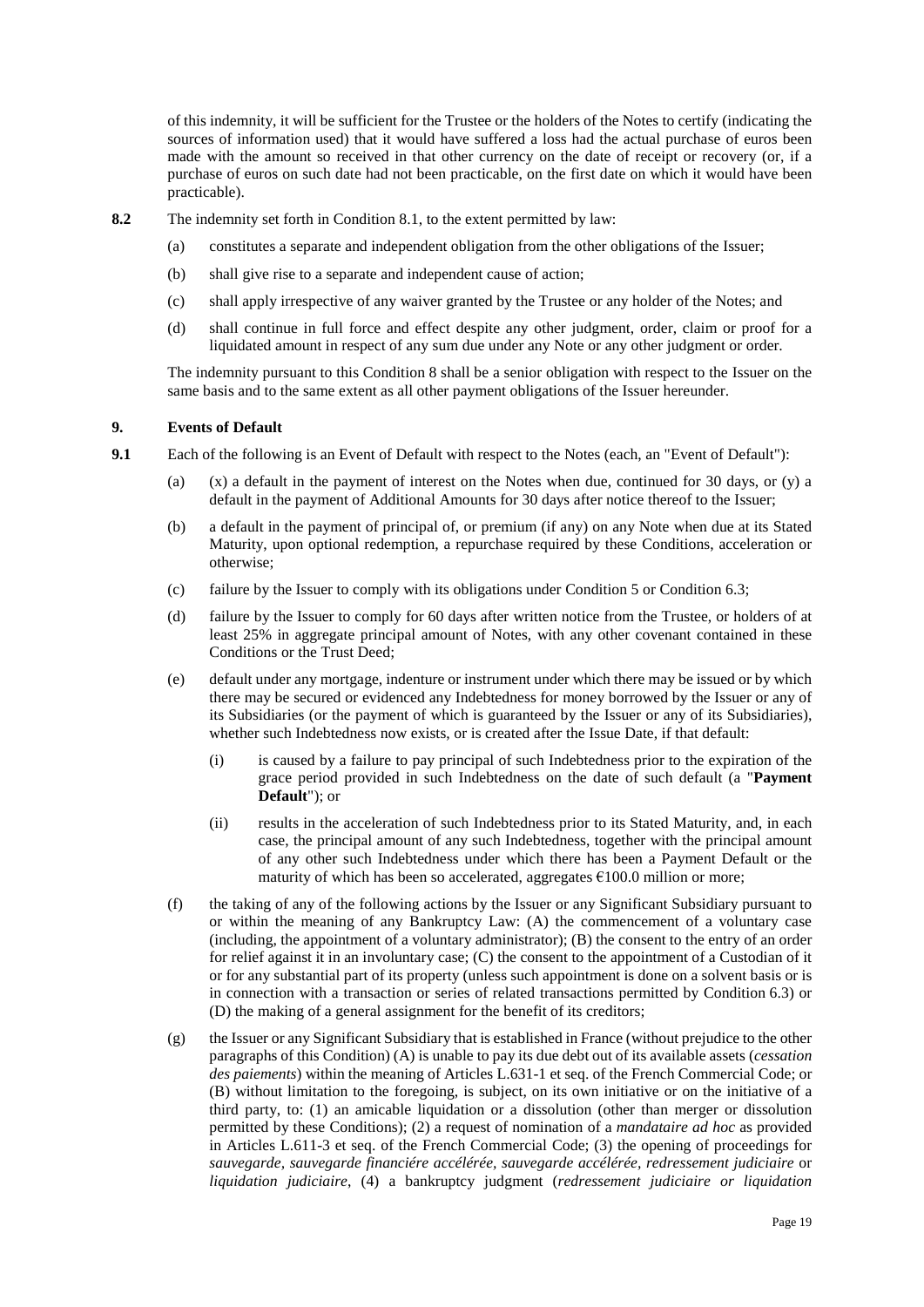*judiciaire*) in accordance with Articles L.631-1 et seq. and L.640-1 et seq. of the French Commercial Code or a judgment for the *cession totale ou partielle de l'entreprise* in accordance with Articles L.642-1 et seq. of the French Commercial Code; or (5) a conciliation proceeding under L.611-4 et seq. of the French Commercial Code;

- <span id="page-21-0"></span>(h) a court of competent jurisdiction enters an order, judgment or decree under any Bankruptcy Law that: (A) is for relief against the Issuer or any Significant Subsidiary in an involuntary case; (B) appoints a Custodian of the Issuer or any Significant Subsidiary or for any substantial part of any of their respective property; or (C) orders the winding- up or liquidation of the Issuer or any Significant Subsidiary (unless such winding up or liquidation is done on a solvent basis or is in connection with a transaction or series of related transactions permitted by Conditio[n 6.3\)](#page-16-3); and in any of (A) through (C) the order or decree remains unstayed and in effect for 60 consecutive days; or
- (i) the rendering of any final judgment by a court of competent jurisdiction for the payment of money in an amount (net of any insurance or indemnity payments actually received in respect thereof prior to or within 60 days from the entry thereof, or to be received in respect thereof in the event any appeal thereof will be unsuccessful) in excess of  $\epsilon$ 100.0 million against the Issuer or a Significant Subsidiary that is not discharged, or bonded or insured by a third Person, if such judgment or decree is not discharged, waived or stayed for a period of 60 consecutive days.

<span id="page-21-1"></span>**9.2**

- (a) If an Event of Default (other than an Event of Default specified in sub-clauses [\(f\),](#page-20-0) [\(g\)](#page-20-1) or [\(h\)](#page-21-0) of Condition [9.1\)](#page-20-2) occurs and is continuing, the Trustee (subject as provided below in this Condition [9.2\)](#page-21-1) or the holders of at least 25% in principal amount of the outstanding Notes may declare by notice in writing to the Issuer (an "**Acceleration Notice**") the Notes to be immediately due and repayable at their principal amount together with accrued interest and all other amounts due on all the Notes; provided, however, that, after delivery of such an Acceleration Notice, but before a judgment or decree based on acceleration, the holders of a majority in aggregate principal amount of the outstanding Notes may rescind and annul such acceleration and waive the Default resulting from non-payment of accelerated principal, interest and other amounts due (or instruct the Trustee to do so subject as provided in Condition [9.2\)](#page-21-1) if all Events of Default, other than such non-payment of accelerated principal, interest and other amounts due, have been cured or waived. Upon delivery of an Acceleration Notice, such principal and interest and all other amounts due shall be due and payable immediately. If an Event of Default relating to sub-clauses  $(f)$ ,  $(g)$  or  $(h)$ of Condition [9.1 o](#page-20-2)ccurs, the Notes will automatically become and be immediately due and payable at such amount aforesaid without the requirement for any Acceleration Notice or other act on the part of the Trustee or any holders of the Notes and, for the avoidance of doubt, any requirement for an Event of Default to be continuing will be satisfied upon such automatic acceleration.
- <span id="page-21-2"></span>(b) Notwithstanding Condition 9.2(a) above, in the event of an Acceleration Notice being delivered in respect of the Notes because an Event of Default specified in Condition [9.1\(e\)](#page-20-3) above shall have occurred and be continuing, such Acceleration Notice and such Event of Default and all consequences thereof (including any acceleration or resulting payment default) shall be annulled, waived and rescinded, automatically and without any action by the Trustee or the holders of the Notes, and be of no further effect, if the Payment Default or other default triggering such Event of Default pursuant to Condition [9.1\(e\)](#page-20-3) shall be remedied or cured by the Issuer or a Subsidiary or waived by the holders of the relevant Indebtedness within 60 days after the Acceleration Notice with respect thereto and if (a) the annulment of the acceleration of the Notes would not conflict with any judgment or decree of a court of competent jurisdiction and (b) all existing Events of Default, except non-payment of principal, premium or interest on the Notes that became due solely because of the acceleration of the Notes, have been cured or waived.
- (c) The Trustee may at any time, at its discretion and without notice, take such steps, actions or proceedings against the Issuer as it may think fit to enforce the provisions of the Trust Deed and the Notes, but it shall not be bound to take any such proceedings or any other step or action in relation to the Trust Deed or the Notes (including, without limitation any action under Condition [9.1](#page-20-2) or 9.2(a)) unless (a) subject, where applicable, to the provisions of Condition [12.1,](#page-22-0) it has been so directed by an Extraordinary Resolution (as defined in the Trust Deed) of the holders of the Notes or so requested in writing by the holders of at least 25% in principal amount of the Notes then outstanding and (b) it has been indemnified and/or secured and/or pre-funded to its satisfaction.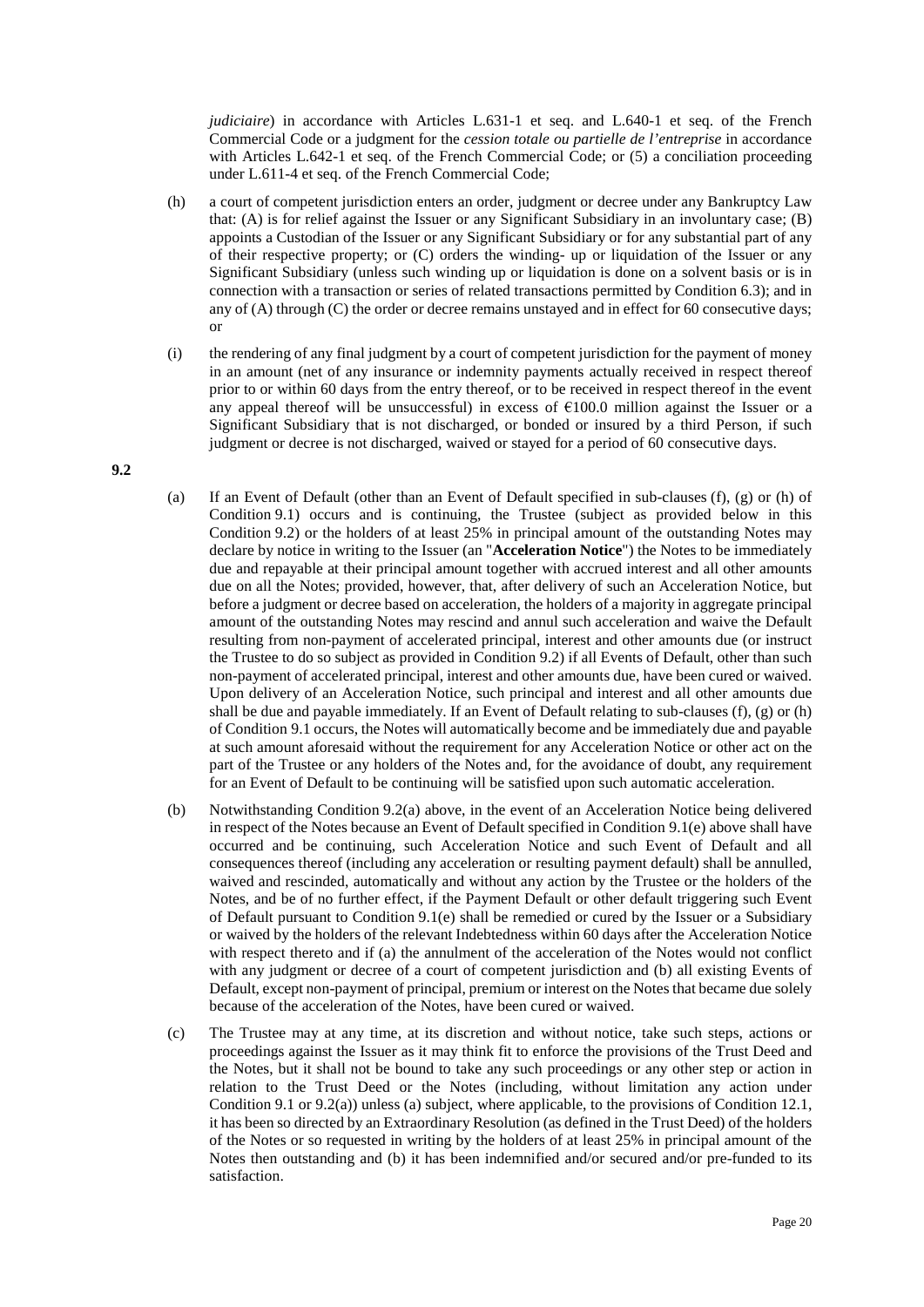**9.3** In the event that holders of Notes declare the Notes to be accelerated pursuant to Condition 9.2(a), the Trustee shall be entitled to rely on such Acceleration Notice (or any amendment or rescission referred to in Condition [9.2\(b\)\)](#page-21-2) without any further investigation or liability to any party in connection therewith. Other than as provided in Condition [9.2,](#page-21-1) no holder of Notes shall be entitled to proceed directly against the Issuer unless the Trustee, having become bound so to proceed, fails so to do within a reasonable period and the failure shall be continuing.

# **10. No Personal Liability of Directors, Officers, Employees and Shareholders**

No director, officer, employee, incorporator or stockholder, as such, of the Issuer or any Subsidiary of any thereof shall have any liability for any obligation of the Issuer under these Conditions, the Trust Deed or the Notes or for any claim based on, in respect of, or by reason of, any such obligation or its creation. Each holder, by accepting the Notes, waives and releases all such liability. The waiver and release are part of the consideration for issuance of the Notes.

# <span id="page-22-2"></span>**11. Prescription**

Claims against the Issuer for payment of principal and interest in respect of the Notes will be prescribed and become void unless made, in the case of principal and premium, within ten years or, in the case of interest and Additional Amounts, within five years after the relevant date for payment thereof.

## <span id="page-22-3"></span>**12. Amendments and Waivers**

<span id="page-22-0"></span>**12.1** The Trust Deed contains provisions for convening meetings of the holders of the Notes to consider any matter affecting their interests, including the modification or abrogation by Extraordinary Resolution (as defined in the Trust Deed) of any of these Conditions or any of the provisions of the Trust Deed. The quorum at any meeting for passing an Extraordinary Resolution will be one or more Eligible Persons (as defined in the Trust Deed) present holding or representing more than 50% in aggregate principal amount of the Notes for the time being outstanding, except that, at any meeting the business of which includes the modification or abrogation of certain of the provisions of these Conditions and certain of the provisions of the Trust Deed in each case as set forth in Condition [12.2](#page-22-1) below, the necessary quorum for passing an Extraordinary Resolution will be one or more Eligible Persons present holding or representing not less than 75% of the principal amount of the Notes for the time being outstanding. An Extraordinary Resolution passed at any meeting of the holders of the Notes will be binding on all holders, whether or not they are present at the meeting. Once the requisite quorum is achieved at any meeting, any Extraordinary Resolution may be passed by holders of Notes who are present at such meeting and who hold or represent more than 50% or, in respect of any Extraordinary Resolution relating to any matters described in Condition [12.2,](#page-22-1)  $66\frac{2}{3}\%$  in aggregate principal amount of the Notes held by all holders who are present or represented at such meeting.

The Trust Deed also provides that a resolution in writing and signed by or on behalf of holders of more than 50% in aggregate principal amount of Notes for the time being outstanding (or in respect of the matters set forth below in Condition [12.2,](#page-22-1) not less than 75% in aggregate principal amount of Notes for the time being outstanding) shall have the same effect as an Extraordinary Resolution passed at a meeting as described above.

- <span id="page-22-1"></span>**12.2** The matters that require a quorum of 75% at any meeting of holders of the Notes or that require a direction or request or the consent of holders of at least 75% in aggregate principal amount of the Notes for the time being outstanding, as described in Condition 12.1, are:
	- (a) reducing the principal amount of Notes whose holders must consent to an amendment or a waiver or the principal amount of Notes required to establish a quorum for passing an Extraordinary Resolution;
	- (b) reducing the rate of or extending the time for payment of interest on the Notes;
	- (c) reducing the principal of or changing the Stated Maturity of the Notes;
	- (d) reducing the premium payable upon the redemption of, or changing the date for any redemption of, Notes under Conditio[n 3](#page-7-0) or Condition [4.2](#page-11-1) (or, after a Change of Control has already occurred, Condition [5\)](#page-11-0);
	- (e) making any of the Notes payable in a currency other than euro;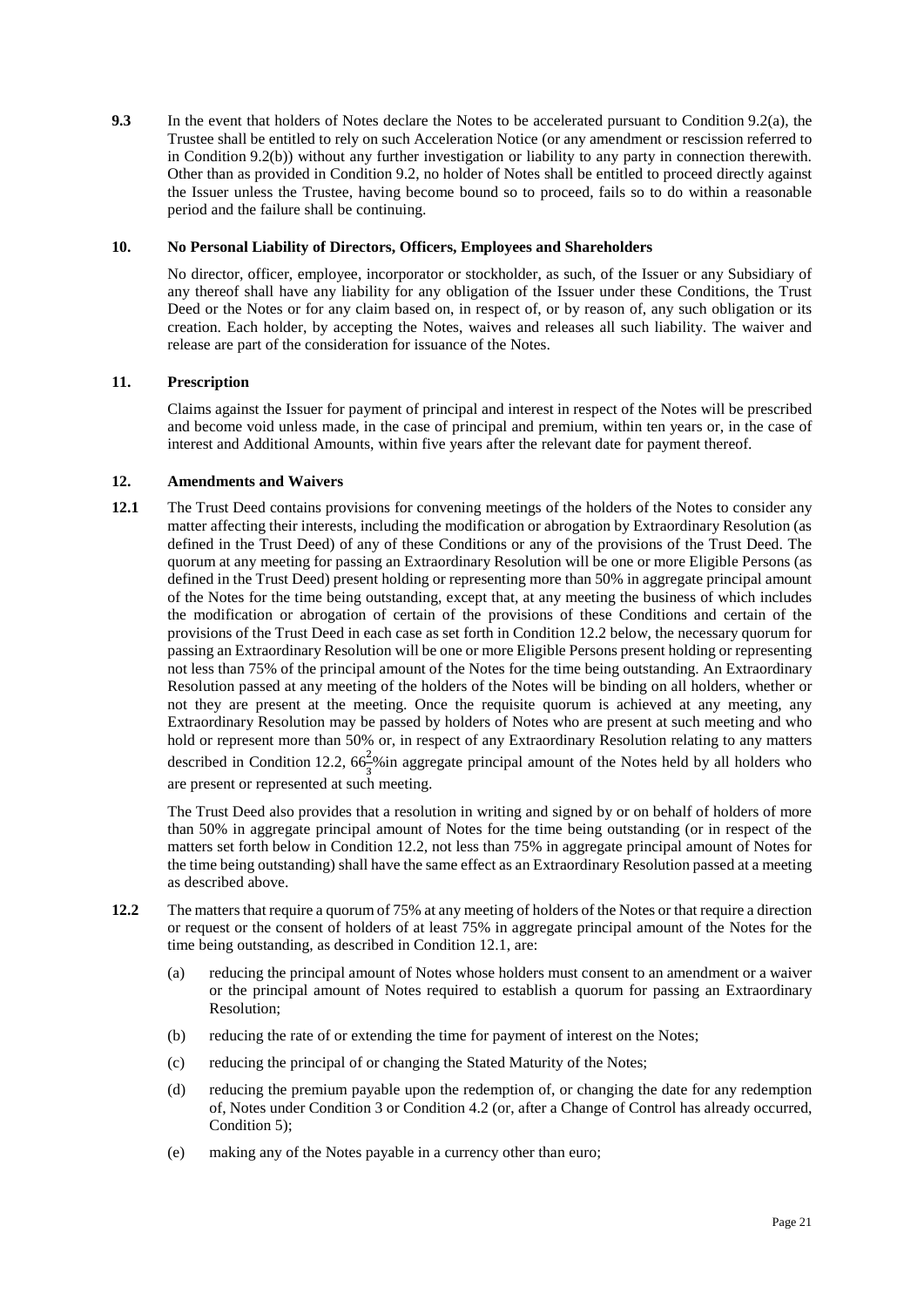- (f) impairing the right of any holder of the Notes to (i) receive payment of principal of and interest on such holder's Notes on or after the due dates therefor or (ii) institute suit for the enforcement of any payment on or with respect to such holder's Notes;
- (g) making any change in the list of matters specified in this Condition [12.2;](#page-22-1)
- (h) making any change in the ranking or priority of any of the Notes that would adversely affect the holders of the Notes;
- (i) making any change in the provisions of Conditio[n 4 t](#page-9-0)hat adversely affects the rights of the holders of the Notes or amending the terms of the Notes or the Trust Deed in each case in a manner that would result in the loss of an exemption from any of the Taxes described thereunder; or
- (j) waiving a default in the payment of principal of or premium or interest on any Notes (except a rescission of acceleration of the Notes by the holders of the Notes thereof as provided above in these Conditions and a waiver of the payment default that resulted from such acceleration).
- **12.3** The Trustee may agree, without the consent of the holders of the Notes, (i) to any modification (other than any modification concerning a matter listed in Condition [12.2\)](#page-22-1) of, or to the waiver or authorization of any breach or proposed breach of, any of these Conditions or any of the provisions of the Trust Deed or the Agency Agreement, or determine, without any such consent as aforesaid, that any Event of Default or Default shall not be treated as such *(provided* that, in any such case, it is not, in the opinion of the Trustee, materially prejudicial to the interests of the holders of the Notes) or (ii) to any modification of any of these Conditions or any of the provisions of the Trust Deed or the Agency Agreement which, in its opinion, is of a formal, minor or technical nature or to correct a manifest error.
- **12.4** In connection with the exercise by it of any of its trusts, powers, authorities and discretions (including, without limitation, any modification, waiver, authorization or determination), the Trustee shall have regard to the general interests of the holders of the Notes as a class but shall not have regard to any interests arising from circumstances particular to individual holders of the Notes (whatever their number) and, in particular but without limitation, shall not have regard to the consequences of any such exercise for individual Noteholders (whatever their number) resulting from their being for any purpose domiciled or resident in, or otherwise connected with, or subject to the jurisdiction of, any particular territory or any political subdivision thereof and the Trustee shall not be entitled to require, nor shall any holder of Notes be entitled to claim, from the Issuer, the Trustee or any other person any indemnification or payment in respect of any tax consequence of any such exercise upon individual Noteholders except to the extent already provided for in Condition [4](#page-9-0) and/or any undertaking given in addition to, or in substitution for, Condition [4 p](#page-9-0)ursuant to the Trust Deed.
- **12.5** Any modification, abrogation, waiver, authorization or determination shall be binding on the holders of the Notes and, unless the Trustee agrees otherwise, shall be notified by the Issuer to the holders as soon as practicable thereafter in accordance with Condition [16.](#page-24-0)
- **12.6** The Trust Deed contains provisions for the indemnification of the Trustee and for its relief from responsibility, including provisions relieving it from taking action unless indemnified and/or secured and/or prefunded to its satisfaction.
- **12.7** The Trust Deed also contains provisions pursuant to which the Trustee is entitled, *inter alia,* (a) to enter into business transactions with the Issuer and/or any of the Issuer's Subsidiaries and to act as trustee for the holders of any other securities issued or guaranteed by, or relating to, the Issuer and/or any of the Issuer's Subsidiaries, (b) to exercise and enforce its rights, comply with its obligations and perform its duties under or in relation to any such transactions or, as the case may be, any such trusteeship without regard to the interests of, or consequences for, the holders of the Notes and (c) to retain and not be liable to account for any profit made or any other amount or benefit received thereby or in connection therewith.
- **12.8** The Trustee may call for and rely upon an Officers' Certificate as to the amount of any defined term used in Conditions [6](#page-12-2) or [9](#page-20-4) as at any given time or for any specified period, as applicable, or as to compliance by the Issuer with any of the covenants contained in these Conditions, in which event such Officers' Certificate shall, in the absence of manifest error, be conclusive and binding on all parties and the Trustee shall not be bound in any such case to call for further evidence or be responsible for any liability that may be occasioned by it or any other person acting on such Officers' Certificate.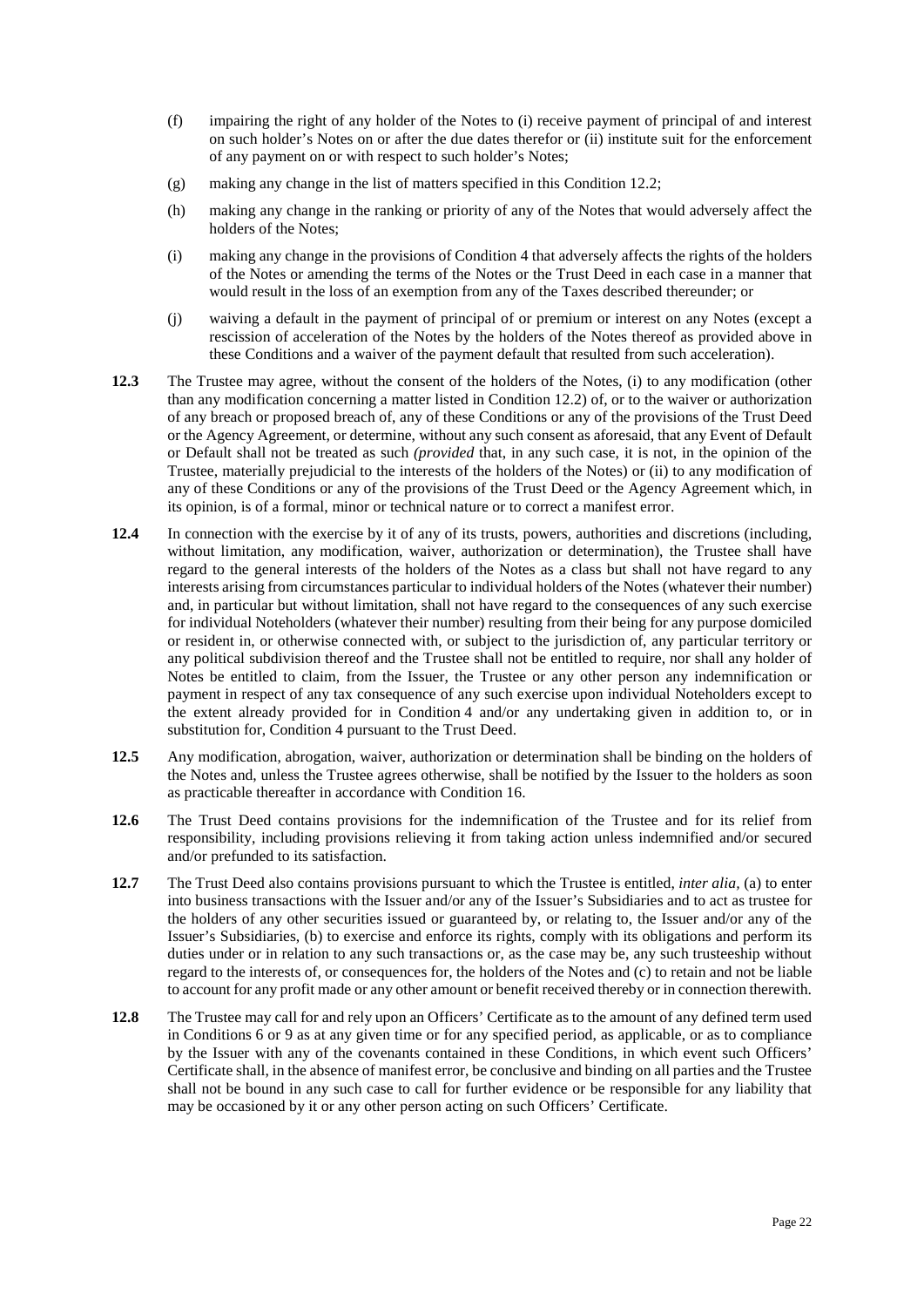# **13. Listing**

**13.1** The Issuer will use its commercially reasonable efforts to maintain the listing of the Notes on the Global Exchange Market of Euronext Dublin (the "**GEM**") for so long as such Notes are outstanding; *provided* that if at any time the Issuer determines that it is unable to list or it can no longer reasonably comply with the requirements for listing the Notes on the GEM or if maintenance of such listing becomes unduly onerous, it will not be obliged to maintain a listing of the Notes on the GEM and will use its commercially reasonable efforts to obtain and maintain a listing of such Notes on another recognized stock exchange in Europe.

#### **14. Agents**

- **14.1** The Agents, when acting in that capacity, are acting solely as agents of the Issuer pursuant to the Agency Agreement and (to the extent provided therein and in the Trust Deed) the Trustee, and the Agents do not assume any obligation towards or relationship of agency or trust for or with any Noteholder.
- **14.2** The names of the Agents and their specified offices are set out in the Agency Agreement. The Issuer reserves the right under the Agency Agreement at any time with the prior written approval of the Trustee to remove the Registrar and any Paying Agent and to appoint other or further Registrars and Paying Agents; *provided* that it will at all times maintain a Registrar with a specified office outside the United Kingdom. At least 5 Business Days' notice of any such removal or appointment and of any change in the specified office of the Registrar and any Paying Agent will be given to the holders of the Notes in accordance with Condition [16.](#page-24-0)

## <span id="page-24-2"></span>**15. Replacement of Notes**

If any Note is mutilated, defaced, destroyed, stolen or lost, it may be replaced at the specified office of the Registrar or any Paying Agent upon payment by the claimant of such costs as may be incurred in connection with such replacement and on such terms as to evidence, security, indemnity or otherwise as the Issuer may reasonably require. Mutilated or defaced Notes must be surrendered before replacements will be issued.

#### <span id="page-24-0"></span>**16. Notices**

All notices to the holders of the Notes regarding the Notes will be mailed to them at their respective addresses in the Register and will be deemed to have been given on the fourth Business Day after the date of mailing.

So long as the Notes are represented by a global certificate and such global certificate is held on behalf of a clearing system, notices to the holders of the Notes may be given by delivery of the relevant notice to that clearing system for communication by it to entitled accountholders. In addition, so long as the Notes are listed on Euronext Dublin and traded on the GEM, notices to the holders of the Notes will be published either in a daily newspaper of general circulation in Ireland or on the website of Euronext Dublin.

#### **17. Contracts (Rights of Third Parties) Act 1999**

No person shall have any right to enforce any term or condition of the Conditions under the Contracts (Rights of Third Parties) Act 1999.

#### <span id="page-24-1"></span>**18. Governing Law, Submission to Jurisdiction and Service of Process**

The Trust Deed and the Notes, including any non-contractual obligations arising out of or in connection with them, are governed by, and shall be construed in accordance with, English law.

The Issuer has agreed in the Trust Deed, for the benefit of the Trustee and the holders of the Notes, that the courts of England are to have exclusive jurisdiction to settle any disputes which may arise out of or in connection with the Trust Deed and the Notes and that accordingly any suit, action or proceedings (together referred to as "**Proceedings**") arising out of or in connection with the Trust Deed or the Notes may be brought in such courts.

The Issuer has irrevocably waived in the Trust Deed any objection which it may have now or hereafter to the laying of the venue of any such Proceedings in any such court and any claim that any such Proceedings have been brought in an inconvenient forum.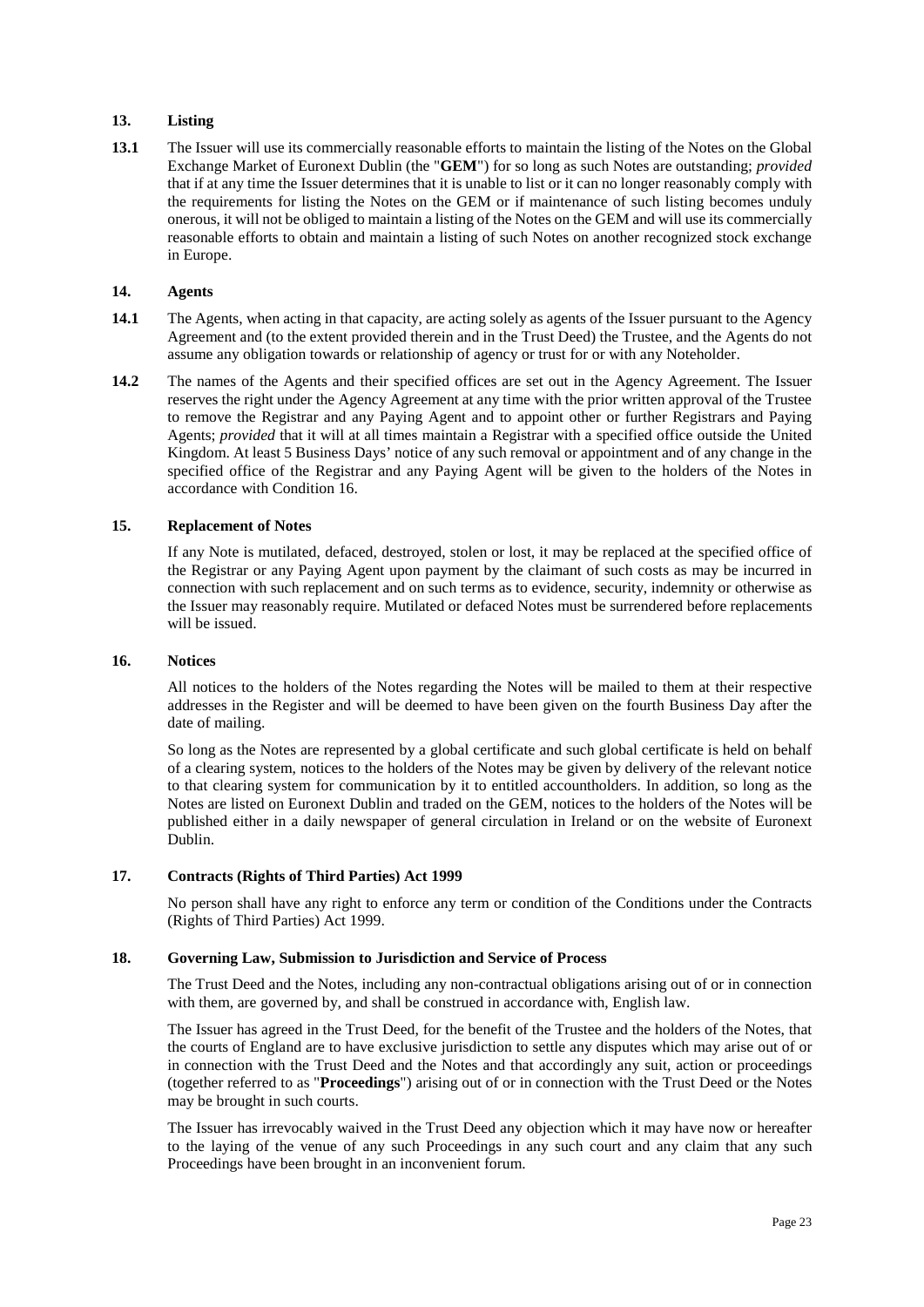The Issuer has agreed in the Trust Deed that the process by which any Proceedings are commenced in England pursuant to this Conditio[n 18](#page-24-1) may be served on it by being delivered to Law Debenture Corporate Services Limited, Fifth Floor, 100 Wood Street, London, EC2V 7EX, United Kingdom. If such person is not or ceases to be effectively appointed to accept service of process on behalf of the Issuer, the Issuer shall appoint a further person in England to accept service of process on its behalf and, failing such appointment within 15 days, the Trustee shall be entitled to appoint such a person by written notice to the Issuer. The Issuer has agreed that the failure of any process agent to notify it of any process will not invalidate the relevant proceedings. Nothing herein shall affect the right of the Trustee and the holders of the Notes to serve process in any other manner permitted by law.

## **19. Definitions**

"**Acquired Debt**" means, with respect to any specified Person:

- (i) Indebtedness of any other Person existing at the time such other Person is merged with or into or became a Subsidiary of such specified Person, whether or not such Indebtedness is Incurred in connection with, or in contemplation of, such other Person merging with or into, or becoming a Subsidiary; and
- (ii) Indebtedness secured by a Lien encumbering any asset acquired by such specified Person.

"**Additional Amounts**" has the meaning set forth in Condition [4.1.](#page-9-1)

"**Additional Notes**" has the meaning set forth in Condition [2.2.](#page-6-1)

"**Affiliate**" of any specified Person means any other Person, directly or indirectly, controlling or controlled by or under direct or indirect common control with such specified Person. For the purposes of this definition, "**control**" when used with respect to any Person means the possession, directly or indirectly, of the power to direct, or cause the direction of, the management and policies of such Person, directly or indirectly, whether through the ownership of voting securities, by contract or otherwise. For purposes of this definition, the terms "**controlling**", "**controlled by**" and "**under common control with**" have meanings correlative to the foregoing.

"**Attributable Indebtedness**" in respect of a Sale/Leaseback Transaction means, as at the time of determination, the present value (discounted at the interest rate borne by the Notes, compounded annually) of the total Obligations of the lessee for rental payments during the remaining term of the lease included in such Sale/Leaseback Transaction (including any period for which such lease has been extended); *provided, however,* that if such Sale/Leaseback Transaction results in a Capital Lease Obligation, the amount of Indebtedness represented thereby will be determined in accordance with the definition of "**Capital Lease Obligation**".

"**Average Life**" means, as of the date of determination, with respect to any Indebtedness, the quotient obtained by dividing:

- (i) the sum of the products of the numbers of years from the date of determination to the dates of each successive scheduled principal payment of or redemption or similar payment with respect to such Indebtedness, multiplied by the amount of such payment by
- (ii) the outstanding principal amount of such Indebtedness.

"**Bankruptcy Law**" means Title 11, U.S. Code, or any similar U.S. Federal, state or non-U.S. law for the relief of debtors, including any of the procedures referred to in Titles I to IV of Book VI of the French Commercial Code, and any analogous procedures in the jurisdiction of organization of the Issuer from time to time or of any present or future Significant Subsidiary.

"**Board of Directors**" means, for any Person, the board of directors or other governing body of such Person or, in either case, any committee thereof duly authorized to act on behalf of such board or other governing body. With respect to the Issuer, the "**Board of Directors**" means the Issuer's board of directors *(conseil d'administration)* or any committee thereof.

"**Business Day**" means a day other than a Saturday, Sunday or other day on which commercial banking institutions are authorized or required by law to close in London or Paris, and (in relation to any date for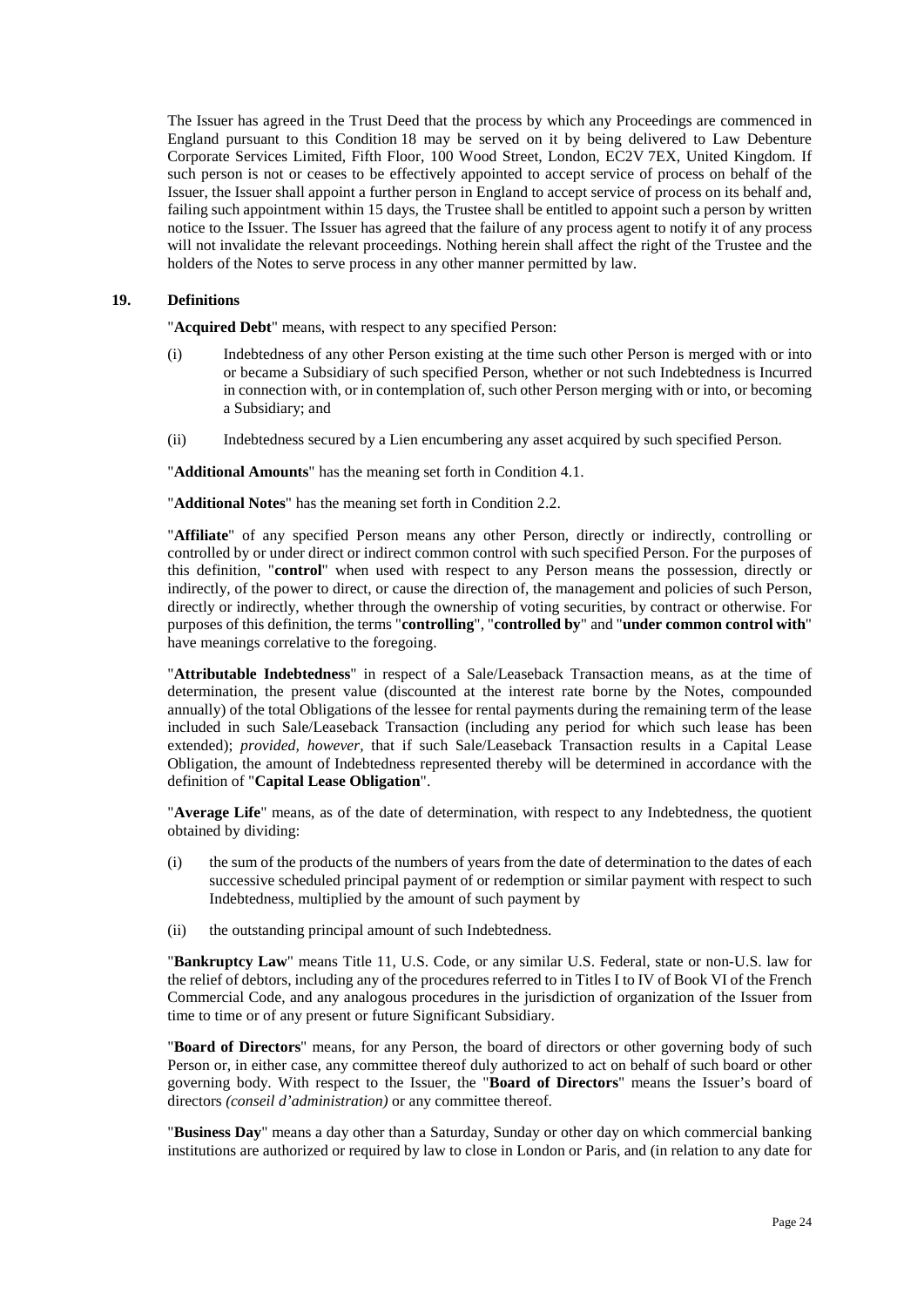payment or purchase of euros) other than any other day on which the Trans-European Automated Real Time Gross Settlement Express Transfer payment system is closed for settlement of payments in euros.

"**Capital Lease Obligation**" means an obligation that is required to be classified and accounted for as a capital or finance lease for financial reporting purposes in accordance with IFRS, and the amount of Indebtedness represented by such obligation shall be the capitalized amount of such obligation determined in accordance with IFRS; and the Stated Maturity thereof shall be the date of the last scheduled payment of rent or any other amount due under such lease without payment of a penalty.

"**Capital Stock**" of any Person means any and all shares, interests (including partnership interests), rights to purchase, warrants, options, participations or other equivalents of or interests in (however designated) equity of such Person, including any Preferred Stock, but excluding any debt securities convertible into such equity.

"**Cash Equivalents**" means any of the following: (i) securities issued or fully guaranteed or insured by the United States of America or a member state of the European Union or any agency or instrumentality of any thereof maturing within 360 days of the date of acquisition thereof; (ii) time deposit accounts, certificates of deposit, banker's acceptances and money market deposits (and similar instruments) with maturities of 12 months or less from the date of acquisition issued by a bank or trust company which is organized under, or authorized to operate as a bank or trust company under,  $(x)$  a member state of the European Union or of the United States of America or any state thereof, Canada or Switzerland *(provided* that such bank or trust company has capital, surplus and undivided profits aggregating in excess of US\$500.0 million (or the foreign currency equivalent thereof as of the date of the relevant investment) and whose long-term debt is rated at least "A3" by Moody's or at least "A-" by S&P or the equivalent rating category of another internationally recognized rating agency) or (y) any jurisdiction outside the European Union, the United States of America or any state thereof, Canada or Switzerland, *provided* that in the case of (y) such bank or trust company is either (a) a controlled Affiliate of a bank or trust company meeting the conditions of sub-clause  $(x)$  or  $(b)$  a bank or trust company (including successors thereto) which, at any time during the 12-month period preceding the Issue Date, has issued to the Issuer or any Subsidiary time deposit accounts, certificates of deposit, bankers' acceptance and money market deposits (and similar instruments) with maturities of 12 months or less from the date of acquisition; (iii) commercial paper of a corporation (other than the Issuer or its Affiliates), maturing not more than 270 days from the date of acquisition, rated at least "A2" or the equivalent thereof by S&P or at least "P2" or the equivalent thereof by Moody's (or, if at such time neither is issuing ratings, then a comparable rating of another nationally recognized rating agency), (iv) money market instruments, commercial paper or other short term obligations rated at least "A2" or the equivalent thereof by S&P or at least "P2" or the equivalent thereof by Moody's (or, if at such time neither is issuing ratings, then a comparable rating of another nationally recognized rating agency), (v) investments in money market funds subject to the risk limiting conditions of Rule 2a-7 or any successor rule of the SEC under the Investment Company Act of 1940, as amended and (vi) investments correlative in type, maturity and rating to any of the foregoing denominated in foreign currencies or at foreign institutions.

"**Commodities Agreement**" means, in respect of any Person, any commodity futures contract, forward contract, option or similar agreement or arrangement (including derivative agreements or arrangements), designed to protect such Person against, or manage such Person's exposure to, fluctuations in commodity or raw material prices.

"**Consolidated EBITDA**" means, with respect to the Issuer for any period, the Consolidated Net Income of the Issuer for such period, plus the following to the extent deducted in calculating such Consolidated Net Income, without duplication:

- (i) provision for all taxes based on income, profits or capital, for the Issuer and its Subsidiaries, as determined on a consolidated basis in accordance with IFRS, for such period; plus
- (ii) the Fixed Charges of the Issuer and its Subsidiaries which are Subsidiaries for such period; plus
- (iii) depreciation, amortization (including amortization of intangibles but excluding amortization of prepaid cash expenses that were paid in a prior period) and other non-cash charges and expenses (excluding any such non-cash charge or expense to the extent that it represents an accrual of or reserve for cash charges or expenses in any future period or amortization of a prepaid cash charge or expense that was paid in a prior period) of such Person and its Subsidiaries for such period; plus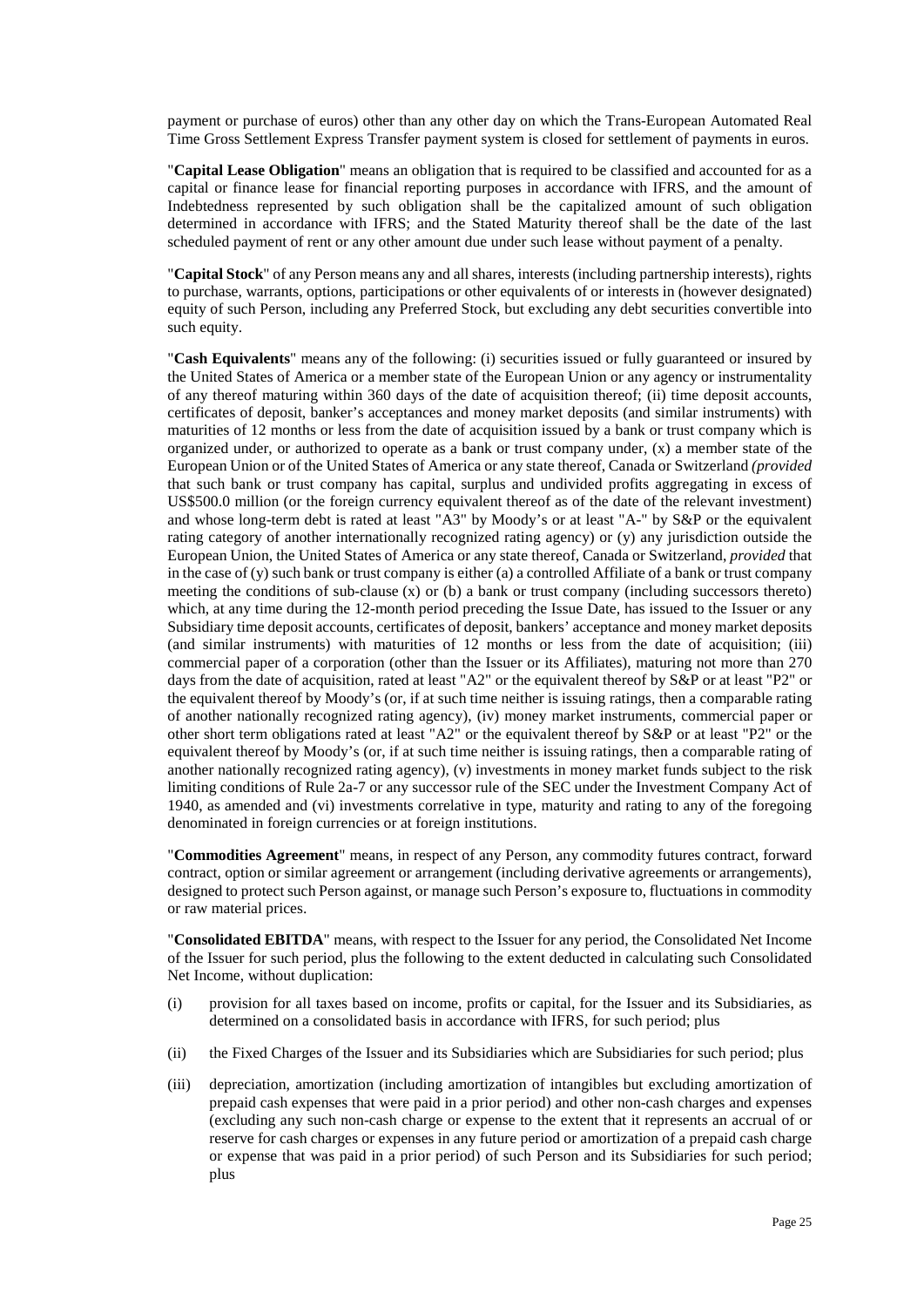- (iv) any expenses or charges of the Issuer and its Subsidiaries related to any equity offering or issuance or Incurrence of Indebtedness permitted by these Conditions (whether or not consummated or Incurred); plus
- (v) any unrealized foreign currency translation losses (including losses related to currency remeasurements of Indebtedness) of the Issuer and its Subsidiaries for such period, to the extent that such losses were taken into account in computing such Consolidated Net Income; minus
- (vi) any unrealized foreign currency translation gains (including gains related to currency remeasurements of Indebtedness) of the Issuer and its Subsidiaries for such period, to the extent that such gains were taken into account in computing such Consolidated Net Income; minus
- (vii) non-cash items increasing such Consolidated Net Income for such period, other than the accrual of revenue in the ordinary course of business,

in each case, on a consolidated basis and determined in accordance with IFRS.

"**Consolidated Net Income**" means, for any period, the net income (loss) of the Issuer and its Subsidiaries for such period, determined on a consolidated basis in accordance with IFRS and before any reduction in respect of Preferred Stock dividends; *provided* that there shall not be included in such Consolidated Net Income:

- (i) the net income (loss) of any Person that is not a Subsidiary or that is accounted for by the equity method of accounting, except to the extent of the amount of dividends or similar distributions paid in cash to the Issuer or a Subsidiary of the Issuer;
- (ii) any net after-tax gain or loss realized upon the sale or other disposition of any asset of the Issuer or any Subsidiary (including pursuant to any Sale/Leaseback Transaction) that is not sold or otherwise disposed of in the ordinary course of business (as determined in good faith by the Board of Directors or a member of the senior management of the Issuer);
- (iii) any item classified as an extraordinary, unusual or a nonrecurring gain, loss or charge (including fees, expenses and charges associated with any acquisition, merger or consolidation after the Issue Date);
- (iv) the cumulative effect of a change in accounting principles;
- (v) all deferred financing costs written off and premiums paid in connection with any early extinguishment of Indebtedness;
- (vi) the ineffective part of gains and losses from Hedging Obligations eligible for hedge accounting under IFRS, and the gains and losses from Hedging Obligations not eligible for hedge accounting under IFRS;
- (vii) any non-cash compensation charge arising from any grant of stock, stock options or other equity based awards to the extent otherwise included in Consolidated Net Income; and
- (viii) any impairment of goodwill.

"**Consolidated Senior Net Indebtedness**" means, with respect to the Issuer as of any date of determination, (1) the aggregate amount outstanding on such date of all Indebtedness Incurred by Subsidiaries of the Issuer (excluding Hedging Obligations entered into for *bona fide* hedging purposes and not for speculative purposes, as determined in good faith by a responsible financial or accounting Officer of the Issuer), less (2) (A) the amount of cash and Cash Equivalents that would be stated on the consolidated balance sheet of the Issuer and its Subsidiaries as of such date in accordance with IFRS and  $(B) \in 700.0$  million (being the maximum amount of additional liabilities that would have been recognised on the consolidated balance sheet of the Issuer as of 31 December 2018 had IFRS 16 *Leases* been in effect on such date.

"**Consolidated Senior Net Indebtedness Ratio**" means, as of any date of determination, the ratio of (1) the Consolidated Senior Net Indebtedness of the Issuer on such date to (2) the Consolidated EBITDA for the Issuer's most recently ended two fiscal half-years for which internal financial statements are available immediately preceding such date. In the event that the Issuer or any of its Subsidiaries incurs, assumes, guarantees, repays, repurchases, redeems, defeases or otherwise discharges any Indebtedness (other than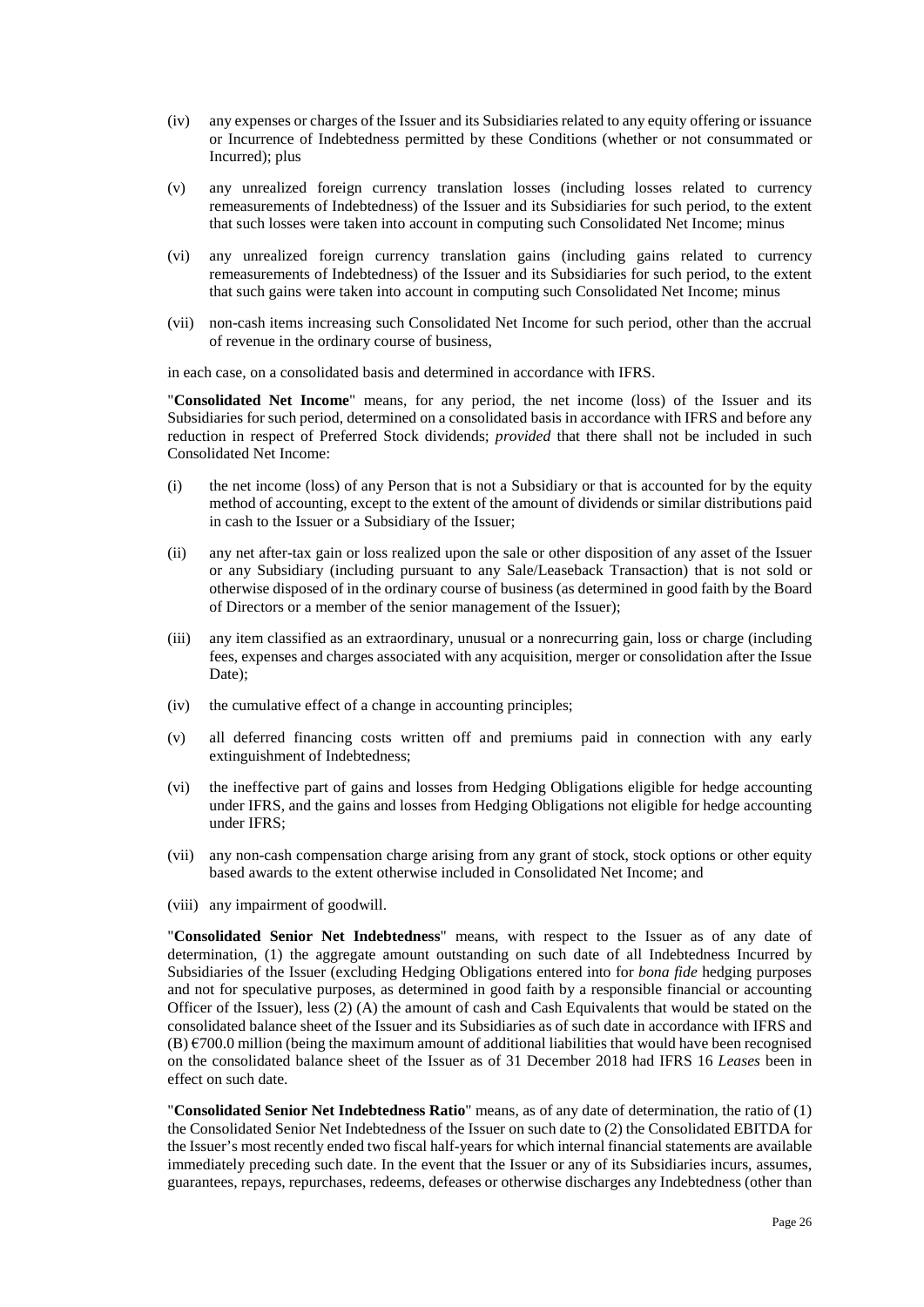ordinary working capital borrowings) or issues, repurchases or redeems Preferred Stock or Disqualified Stock subsequent to the commencement of the two-half-year reference period for which the Consolidated Senior Net Indebtedness Ratio is being calculated and on or prior to the date on which the event for which the calculation of the Consolidated Senior Net Indebtedness Ratio is made (the "**Calculation Date**"), then the Consolidated Senior Net Indebtedness Ratio will be calculated giving *pro forma* effect (determined in good faith by a responsible accounting or financial officer of the Issuer) to such incurrence, assumption, guarantee, repayment, repurchase, redemption, defeasance or other discharge of Indebtedness, or such issuance, repurchase or redemption of Preferred Stock or Disqualified Stock, and the use of the net proceeds therefrom, as if the same had occurred at the beginning of such two-half-year reference period; *provided, however,* that the *pro forma* calculation shall not give effect to (i) any Indebtedness Incurred on the Calculation Date pursuant to the provisions described in clause [\(b\)](#page-13-3) of Condition [6.1](#page-12-0) or (ii) the discharge on the Calculation Date of any Indebtedness to the extent that such discharge results from the proceeds Incurred pursuant to the provisions described in claus[e \(b\)](#page-13-3) of Condition [6.1.](#page-12-0)

In addition, for purposes of calculating the Consolidated Senior Net Indebtedness Ratio:

- (i) acquisitions that have been made by the Issuer or any of its Subsidiaries, including through mergers or consolidations, or by any Person or any of its Subsidiaries acquired by the Issuer or any of the Issuer's Subsidiaries, and including all related financing transactions and including increases in ownership of Subsidiaries, during the two-half-year reference period or subsequent to such reference period and on or prior to the Calculation Date, or that are to be made on the Calculation Date, will be given pro forma effect (determined in good faith by a responsible accounting or financial officer of the Issuer) as if they had occurred on the first day of the twohalf-year reference period;
- (ii) the Consolidated EBITDA attributable to discontinued operations, as determined in accordance with IFRS, and operations or businesses (and ownership interests therein) disposed of prior to the Calculation Date, will be excluded;
- (iii) any Person that is a Subsidiary on the Calculation Date will be deemed to have been a Subsidiary at all times during such two-half-year period; and
- (iv) any Person that is not a Subsidiary on the Calculation Date will be deemed not to have been a Subsidiary at any time during such two-half-year period.

"**Consolidated Total Assets**" means (i) the total amount of the consolidated assets of the Issuer and its consolidated subsidiaries, as set forth as "Total assets" in the consolidated balance sheet of the Issuer, as of the end of the most recently completed fiscal half-year or full-year period for which the Issuer's internal financial statements are available *less* (ii)  $\epsilon$ 700.0 million (being the maximum amount of additional assets that would have been recognised as "Total assets" on the consolidated balance sheet of the Issuer as of 31 December 2018 had IFRS 16 *Leases* been in effect on such date.

"**Credit Facilities**" means one or more facilities or arrangements, in each case with one or more banks or other lenders or institutions providing for revolving credit loans, term loans, receivables financings (including, without limitation, through the sale of receivables to such institutions or to special purpose entities formed to borrow from such institutions against such receivables or the creation of any Liens in respect of such receivables in favor of such institutions), letters of credit or other Indebtedness, in each case, including all agreements, instruments and documents executed and delivered pursuant to or in connection with any of the foregoing, including but not limited to any notes and letters of credit issued pursuant thereto and any guarantee agreement, letter of credit applications and other guarantees, in each case as the same may be amended, supplemented, waived or otherwise modified from time to time, or refunded, refinanced, restructured (including with respect to structural or contractual subordination), replaced, renewed, repaid, increased or extended from time to time (whether in whole or in part, whether with the original banks, lenders or institutions or other banks, lenders or institutions or otherwise, and whether provided under the Senior Credit Facility or one or more other credit agreements, commercial paper programs or facilities, indentures, financing agreements or other Credit Facilities or otherwise). Without limiting the generality of the foregoing, the term "Credit Facility" shall include any agreement (i) changing the maturity of any Indebtedness Incurred thereunder or contemplated thereby, (ii) adding Subsidiaries as additional borrowers or guarantors thereunder, (iii) increasing the amount of Indebtedness Incurred thereunder or available to be borrowed thereunder or (iv) otherwise altering the terms and conditions thereof.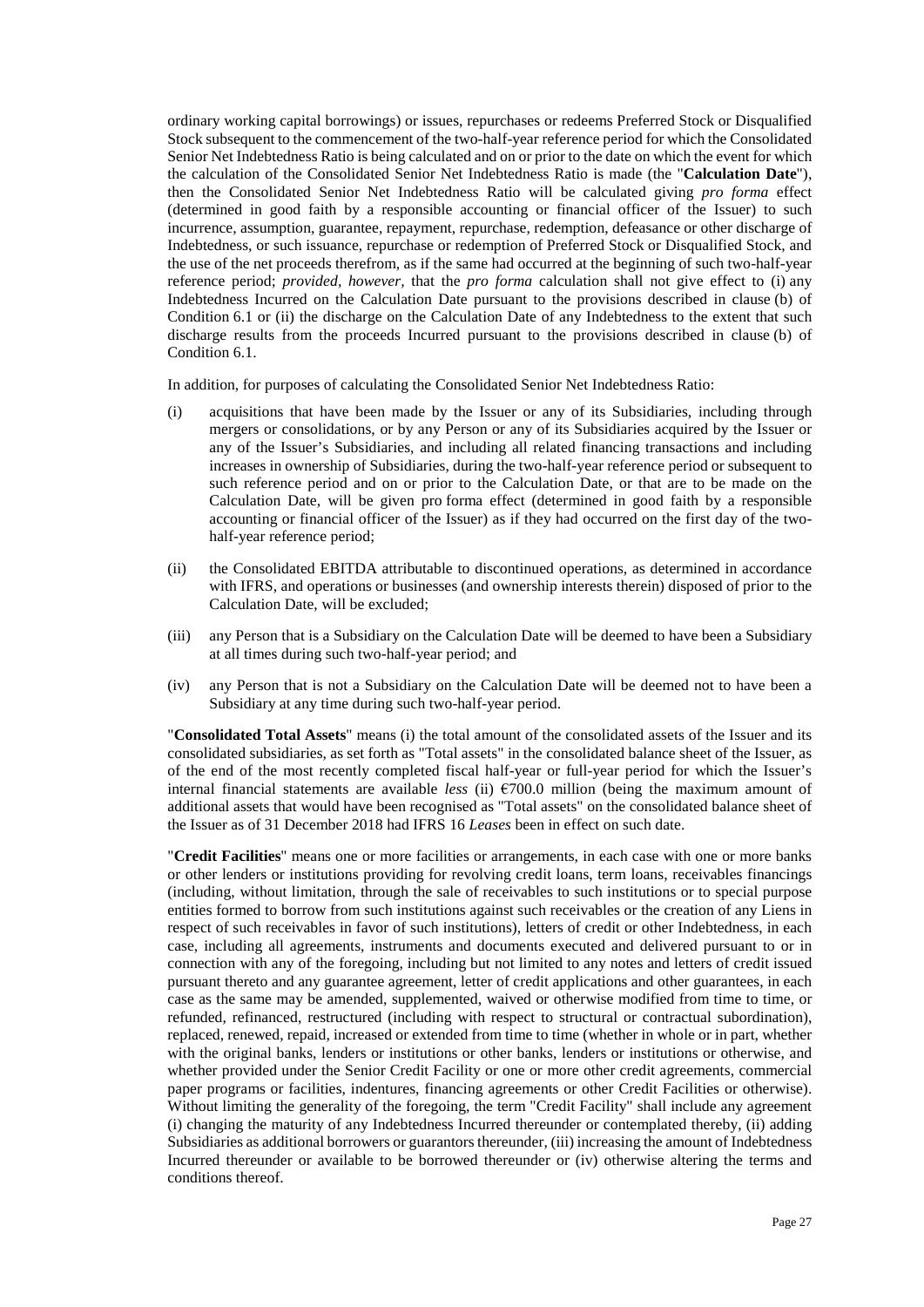"**Currency Agreement**" means, in respect of any Person, any foreign exchange contract, currency swap agreement or other similar agreement or arrangement (including derivative agreements or arrangements) Incurred in the ordinary course of business, as to which such Person is a party or beneficiary.

"**Custodian**" means any receiver, trustee, assignee, liquidator, custodian, voluntary administrator or similar official (including any "*administrateur judiciaire*", "*administrateur provisoire*", "*mandataire ad hoc*", "*conciliateur*" or "*mandataire liquidateur*") under any Bankruptcy Law. "**Default**" means any event that is, or after notice or passage of time or both would be, an Event of Default.

"**Disqualified Stock**" means, with respect to any Person, any Capital Stock which by its terms (or by the terms of any security into which it is convertible or for which it is exchangeable at the option of the holder) or upon the happening of any event:

- (i) matures or is mandatorily redeemable (other than redeemable only for Capital Stock of such Person which is not itself Disqualified Stock) pursuant to a sinking fund Obligation or otherwise;
- (ii) is convertible or exchangeable at the option of the holder for Indebtedness or Disqualified Stock; or
- (iii) is mandatorily redeemable or must be purchased upon the occurrence of certain events or otherwise, in whole or in part;

in each case on or prior to 91 days after the Stated Maturity of the Notes; *provided,* however, that any Capital Stock that would not constitute Disqualified Stock but for provisions thereof giving holders thereof the right to require such Person to purchase or redeem such Capital Stock upon the occurrence of a "change of control" occurring prior to 91 days after the Stated Maturity of the Notes shall not constitute Disqualified Stock if:

- (iv) the "change of control" provisions applicable to such Capital Stock are not more favorable to the holders of such Capital Stock than the terms applicable to the Notes under Conditio[n 5;](#page-11-0) and
- (v) any such requirement only becomes operative after compliance with such terms applicable to the Notes, including the purchase of any Notes tendered pursuant thereto.

The amount of any Disqualified Stock that does not have a fixed redemption, repayment or repurchase price will be calculated in accordance with the terms of such Disqualified Stock as if such Disqualified Stock were redeemed, repaid or repurchased on any date on which the amount of such Disqualified Stock is to be determined pursuant to these Conditions; *provided, however,* that if such Disqualified Stock could not be required to be redeemed, repaid or repurchased at the time of such determination, the redemption, repayment or repurchase price will be the book value of such Disqualified Stock as reflected in the most recent financial statements of such Person.

"**Equity Offering**" means any public or private sale of ordinary shares, preference shares or other Capital Stock of, or contribution to the capital of, the Issuer (excluding Disqualified Stock) (other than a registration statement on Form S-8 or otherwise relating to ordinary shares or common equity issued or issuable under any employee benefit plan).

"**Escrowed Proceeds**" means the proceeds from the offering of any debt securities or other Indebtedness paid into escrow accounts with an independent escrow agent on the date of the applicable offering or incurrence pursuant to escrow arrangements that permit the release of amounts on deposit in such escrow accounts upon satisfaction of certain conditions or the occurrence of certain events. The term "Escrowed Proceeds" shall include any interest earned on the amounts held in escrow.

"**Euro Equivalent**" means, with respect to any monetary amount in a currency other than the euro, at any time of a determination thereof by the Issuer or the Trustee, the amount of euro obtained by converting such foreign currency involved in such computation into euro at the spot rate for the purchase of euro at such time with the applicable foreign currency as published in The Financial Times in the "Currencies" section (or, if The Financial Times is no longer published, or if such information is no longer available in The Financial Times, such source as may be selected in good faith by the Issuer) on the date of such determination. Except as provided for in Condition [6.1,](#page-12-0) whenever it is necessary to determine whether the Issuer has complied with any covenant in these Conditions or a Default has occurred and an amount is expressed in a currency other than euros, such amount will be treated as the Euro Equivalent determined as of the date such amount is initially determined in such currency.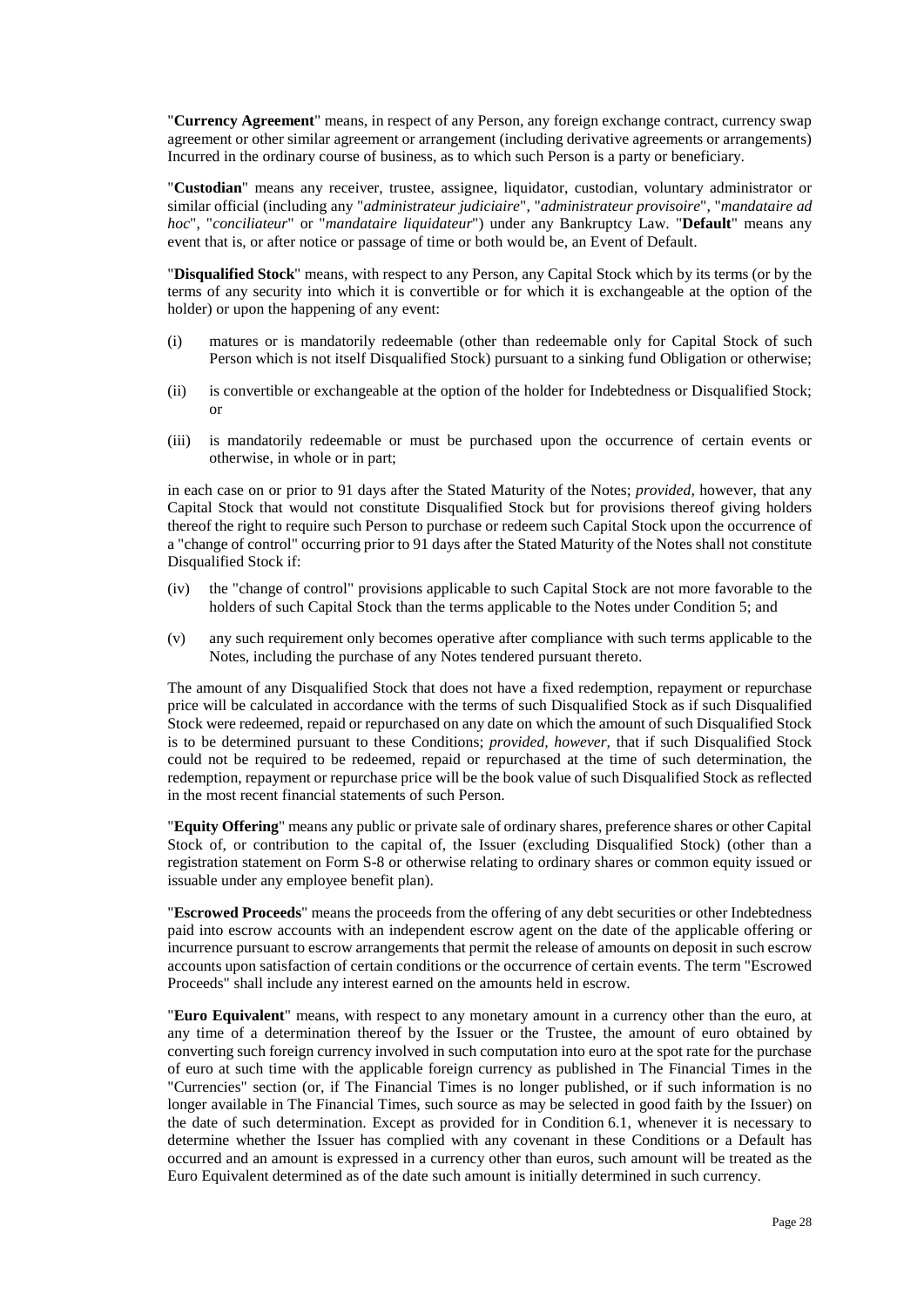"**European Union**" means the European Union, including member states prior to 1 May 2004 but excluding any country that became or becomes a member of the European Union on or after 1 May 2004.

"**Event of Default**" has the meaning set forth in Condition [9.1.](#page-20-2)

"**Exchange Act**" means the U.S. Securities Exchange Act of 1934, as amended.

"**Fair Market Value**" means the value that would be paid by a willing buyer to an unaffiliated willing seller in an arm's length transaction not involving distress of either party, as determined in good faith by the Board of Directors or a member of the senior management of the Issuer.

"**Fitch**" means Fitch Ratings and its successors.

"**Fixed Charge Coverage Ratio**" means, for any specified period, the ratio of (1) the Consolidated EBITDA of the Issuer for such period to (2) the Fixed Charges of the Issuer for such period. In the event that the Issuer or any of its Subsidiaries incurs, assumes, guarantees, repays, repurchases, redeems, defeases or otherwise discharges any Indebtedness (other than ordinary working capital borrowings) or issues, repurchases or redeems Preferred Stock subsequent to the commencement of the two-half-year reference period for which the Fixed Charge Coverage Ratio is being calculated and on or prior to the date on which the event for which the calculation of the Fixed Charge Coverage Ratio is made (the "**Calculation Date**"), then the Fixed Charge Coverage Ratio will be calculated giving *pro forma* effect (determined in good faith by a responsible accounting or financial officer of the Issuer) to such incurrence, assumption, guarantee, repayment, repurchase, redemption, defeasance or other discharge of Indebtedness, or such issuance, repurchase or redemption of Preferred Stock, and the use of the net proceeds therefrom, as if the same had occurred at the beginning of such two-half-year reference period; *provided, however,* that the *pro forma* calculation of Fixed Charges (other than for the purposes of calculation of the Fixed Charge Coverage Ratio under clause  $(b)(v)$  of Condition [6.1\)](#page-12-0) shall not give effect to (i) any Indebtedness Incurred on the Calculation Date pursuant to the provisions described in claus[e \(b\)](#page-13-3) of Condition [6.1](#page-12-0) or (ii) the discharge on the Calculation Date of any Indebtedness to the extent that such discharge results from the proceeds Incurred pursuant to the provisions described in claus[e \(b\)](#page-13-3) of Condition [6.1.](#page-12-0)

In addition, for purposes of calculating the Fixed Charge Coverage Ratio:

- (i) acquisitions that have been made by the Issuer or any of its Subsidiaries, including through mergers or consolidations, or by any Person or any of its Subsidiaries acquired by the Issuer or any of the Issuer's Subsidiaries, and including all related financing transactions and including increases in ownership of Subsidiaries, during the two-half-year reference period or subsequent to such reference period and on or prior to the Calculation Date, or that are to be made on the Calculation Date, will be given pro forma effect (determined in good faith by a responsible accounting or financial officer of the Issuer) as if they had occurred on the first day of the twohalf-year reference period;
- (ii) the Consolidated EBITDA attributable to discontinued operations, as determined in accordance with IFRS, and operations or businesses (and ownership interests therein) disposed of prior to the Calculation Date, will be excluded;
- (iii) the Fixed Charges attributable to discontinued operations, as determined in accordance with IFRS, and operations or businesses (and ownership interests therein) disposed of prior to the Calculation Date will be excluded, but only to the extent that the obligations giving rise to such Fixed Charges will not be obligations of the Issuer or any of its Subsidiaries following the Calculation Date;
- (iv) any Person that is a Subsidiary on the Calculation Date will be deemed to have been a Subsidiary at all times during such two-half-year period;
- (v) any Person that is not a Subsidiary on the Calculation Date will be deemed not to have been a Subsidiary at any time during such two-half-year period; and
- (vi) if any Indebtedness bears a floating rate of interest and such Indebtedness is to be given *pro forma*  effect, the interest expense on such Indebtedness will be calculated as if the rate in effect on the Calculation Date had been the applicable rate for the entire period (taking into account any Hedging Obligation applicable to such Indebtedness if such Hedging Obligation has a remaining term as at the Calculation Date in excess of 12 months).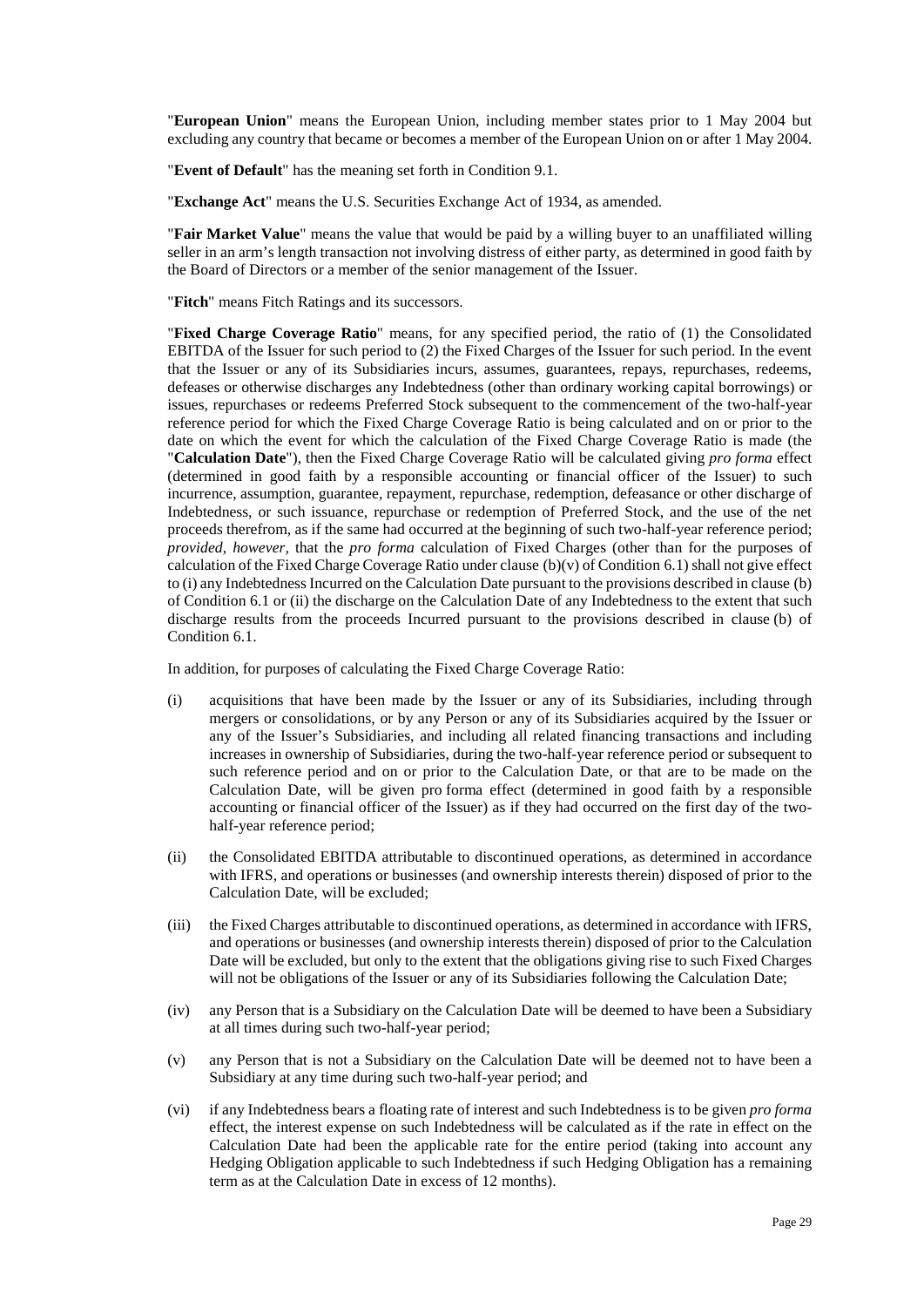"**Fixed Charges**" means, with respect to any specified Person for any period, the sum, without duplication, of:

- (i) the consolidated interest expense of such Person and its Subsidiaries for such period, whether paid or accrued, including, without limitation, amortisation of debt issuance costs and original issue discount, non-cash interest payments, the interest component of any deferred payment obligations, the interest component of all payments associated with Capital Lease Obligations (*minus,* with respect to Capital Lease Obligations, the amount of  $645.0$  million, being the maximum amount of the related interest component that would not have been recognized as interest expense on the consolidated income statement of the Issuer for the year ended 31 December 2019 but for the application of IFRS 16 *Leases*), Attributable Indebtedness and Purchase Money Indebtedness, commissions, discounts and other fees and charges incurred in respect of letter of credit or bankers' acceptance financings, and net of the effect of all payments made or received pursuant to Hedging Obligations in respect of interest rates; plus
- (ii) the consolidated interest expense of such Person and its Subsidiaries that was capitalized during such period; plus
- (iii) any interest on Indebtedness of another Person that is guaranteed by such Person or one of its Subsidiaries or secured by a Lien on assets of such Person or one of its Subsidiaries, whether or not such guarantee or Lien is called upon; plus
- (iv) the product of (a) all dividends, whether paid or accrued and whether or not in cash, on any series of Preferred Stock of such Person or any of its Subsidiaries, other than dividends on Capital Stock payable solely in Capital Stock of the Issuer (other than Disqualified Stock) or to the Issuer or a Subsidiary of the Issuer, and (b) a fraction, the numerator of which is one and the denominator of which is one minus the then current combined federal, state and local statutory tax rate of such Person, expressed as a decimal, in each case, determined on a consolidated basis in accordance with IFRS.

"**Group**" means the Issuer together with any entities which the Issuer accounts for under the full consolidation method of accounting under IFRS.

"**guarantee**" means a guarantee (other than by endorsement of negotiable instruments for collection in the ordinary course of business), direct or indirect, in any manner including, without limitation, by way of a pledge of assets or through letters of credit or reimbursement agreements in respect thereof, of all or any part of any Indebtedness (whether arising by virtue of partnership arrangements, or by agreements to keep-well, to purchase assets, goods, securities or services, to take or pay or to maintain financial statement conditions or otherwise). The term "**guarantee**" used as a verb has a correlative meaning. The term "**guarantor**" shall mean any Person guaranteeing any Obligation.

"**Hedging Obligations**" of any Person means the obligations of such Person pursuant to any Interest Rate Agreement, Currency Agreement or Commodities Agreement.

"**IFRS**" means International Financial Reporting Standards as in effect on the Issue Date, or, with respect to the reporting requirements set forth in Condition [6.7,](#page-18-0) as in effect from time to time.

"**Incur**" or "**incur**" means to create, issue, assume, enter into a guarantee of, incur or otherwise become liable for; *provided,* however, that any Indebtedness of a Person existing at the time such Person becomes a Subsidiary (whether by merger, consolidation, acquisition or otherwise) shall be deemed to be Incurred by such Person at the time it becomes a Subsidiary. The term "**Incurrence**" when used as a noun shall have a correlative meaning. Solely for purposes of determining compliance with Condition [6.1,](#page-12-0) the following will not be deemed to be the Incurrence of Indebtedness:

- (i) amortization of debt discount or the accretion of principal with respect to a non-interest bearing or other discount security;
- (ii) the payment of regularly scheduled interest in the form of additional Indebtedness of the same instrument or the payment of regularly scheduled dividends on Capital Stock in the form of additional Capital Stock of the same class and with the same terms; and
- (iii) the Obligation to pay a premium in respect of Indebtedness arising in connection with the issuance of a notice of redemption or the making of a mandatory offer to purchase such Indebtedness.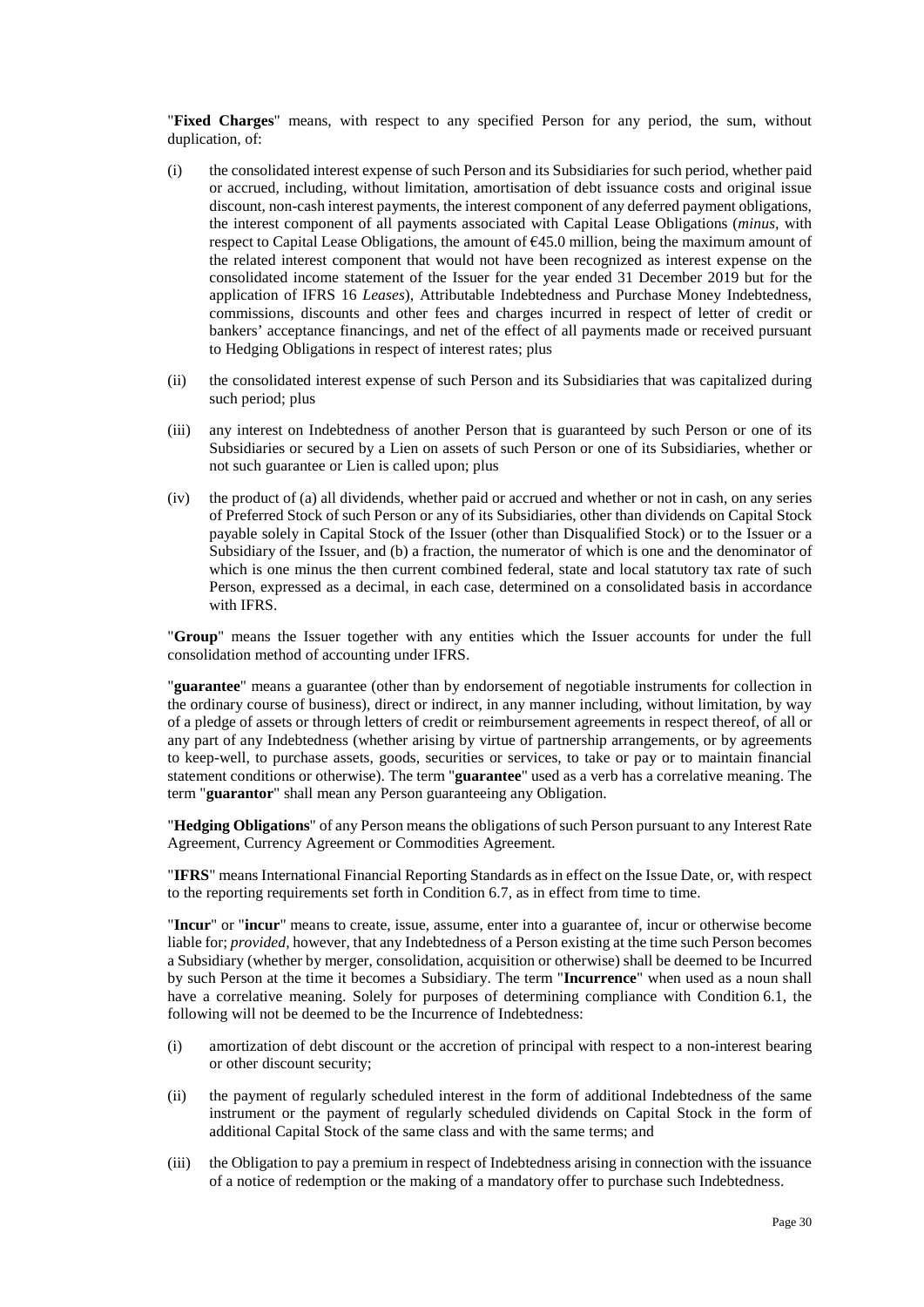"**Indebtedness**" means, with respect to any Person on any date of determination (without duplication):

- (i) the principal of indebtedness of such Person for borrowed money;
- (ii) the principal of obligations of such Person evidenced by bonds, debentures, notes or other similar instruments;
- <span id="page-32-1"></span>(iii) all reimbursement obligations of such Person in respect of letters of credit or other similar instruments (the amount of such obligations being equal at any time to the aggregate then undrawn and unexpired amount of such letters of credit or other instruments plus the aggregate amount of drawings thereunder that have not then been reimbursed);
- (iv) all obligations of such Person to pay the deferred and unpaid purchase price of property (except (x) trade payables and accrued expenses Incurred by such Person in the ordinary course of business, (y) customary reservations or retentions of title under agreements with suppliers entered into in the ordinary course of business and (z) deferred insurance premiums in the ordinary course of business), which purchase price is due more than one year after the date of placing such property in final service or taking final delivery and title thereto;
- (v) all Capital Lease Obligations of such Person;
- <span id="page-32-2"></span>(vi) all Attributable Indebtedness of such Person;
- (vii) the redemption, repayment or other repurchase amount of such Person with respect to any Disqualified Stock of such Person or any Preferred Stock of a Subsidiary of such Person (but excluding, in each case, any accrued dividends) (the amount of such obligation to be equal at any time to the maximum fixed involuntary redemption, repayment or repurchase price for such Capital Stock or, if less (or if such Capital Stock has no such fixed price), to the involuntary redemption, repayment or repurchase price therefor calculated in accordance with the terms thereof as if then redeemed, repaid or repurchased;
- <span id="page-32-3"></span>(viii) all Indebtedness of other Persons secured by a Lien on any asset of such Person, whether or not such Indebtedness is assumed by such Person; provided that the amount of Indebtedness of such Person shall be the lesser of (A) the Fair Market Value of such asset at such date of determination and (B) the amount of such Indebtedness of such other Persons;
- <span id="page-32-4"></span>(ix) all guarantees by such Person of Indebtedness of other Persons, to the extent so guaranteed by such Person; and
- <span id="page-32-0"></span>(x) to the extent not otherwise included in this definition, net Hedging Obligations (provided that, for purposes of this clause  $(x)$ , such term shall include Hedging Obligations entered into for speculative or non-speculative purposes) of such Person (the amount of any such obligation to be equal at any time to the greater of  $(x)$  the termination value of such agreement or arrangement giving rise to such Hedging Obligation that would be payable by such Person on such date and (y) the amount required under IFRS to be reflected on the balance sheet of such Person on such date),

if and to the extent any of the preceding items (other than items described under clauses [\(iii\),](#page-32-1) [\(vi\),](#page-32-2) [\(viii\),](#page-32-3) [\(ix\) a](#page-32-4)n[d \(x\) a](#page-32-0)bove) would appear as a liability on a balance sheet (excluding the footnotes thereto) of the specified Person prepared in accordance with IFRS.

The term "**Indebtedness**" shall not include:

- (i) in connection with the purchase by the Issuer or any of its Subsidiaries of any business, any postclosing payment adjustments to which the seller may become entitled to the extent such payment is determined by a final closing balance sheet or such payment depends on the performance of such business after the closing; provided, however, that, at the time of closing, the amount of any such payment is not determinable and, to the extent such payment thereafter becomes fixed and determined, the amount is paid within 30 days thereafter;
- (ii) any contingent obligations in respect of workers' compensation claims, early retirement or termination obligations, pension fund obligations or contributions or similar claims, obligations or contributions or social security or wage Taxes;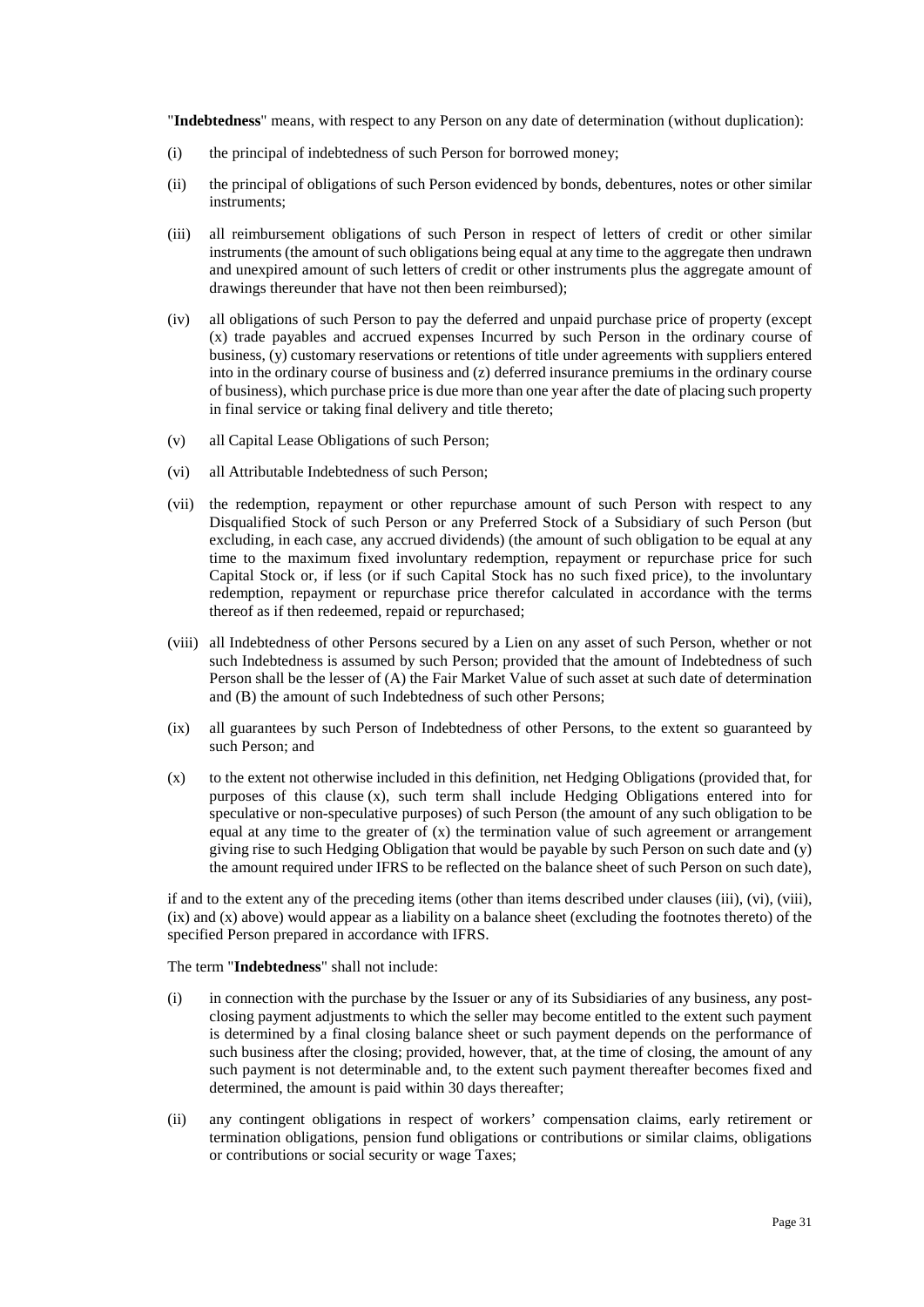- (iii) anything accounted for as an operating lease in accordance with IFRS; and
- (iv) obligations under or in respect of any Qualified Receivables Financing.

"**Interest Rate Agreement**" means any non-speculative interest rate swap agreement, interest rate cap agreement or other financial agreement or arrangement with respect to exposure to interest rates Incurred in the ordinary course of business.

"**Issue Date**" means 27 November 2019, which is the date of original issuance of the Original Notes.

"**Lien**" means any mortgage, pledge, security interest, encumbrance, lien or charge of any kind over one or more assets of any Person securing any Obligation of such Person (including any title transfer or other title retention agreement having a similar effect).

"**Maturity Date**" has the meaning set forth in Condition [2.1.](#page-6-2) 

"**Moody's**" means Moody's Investors Service, Inc. and its successors.

"**Noteholder**" or "**holder**" means the Person in whose name a Note is registered on the Registrar's books.

"**Obligations**" means, with respect to any Indebtedness, all obligations for principal, premium, interest, penalties, fees, indemnifications, reimbursements and other amounts payable pursuant to the documentation governing such Indebtedness.

"**Officer**" means the Chairman of the Board of Directors, the Chief Executive Officer (*Directeur Général*), the Chief Financial Officer (*Directeur Financier*) or any other member of the Executive Committee of the Issuer.

"**Officers' Certificate**" means a certificate signed by two Officers.

"**Opinion of Counsel**" means a written opinion from legal counsel who is reasonably acceptable to the Trustee. Such counsel may be an employee of or counsel to the Issuer.

"**outstanding**" means in relation to the Notes all the Notes (including Additional Notes, if any) issued other than:

- (i) those Notes which have been redeemed or purchased and cancelled;
- (ii) those Notes in respect of which the date for redemption in accordance with the Conditions has occurred and the redemption moneys (including premium (if any) and all interest payable thereon) have been duly paid to the Trustee or to the relevant Paying Agent in the manner provided in the Agency Agreement (and where appropriate notice to that effect has been given to the holders of the Notes in accordance with Conditio[n 16\)](#page-24-0) and remain available for payment (against presentation of the relevant Note, if required) in accordance with Conditions;
- (iii) those Notes which have become void under Condition [11;](#page-22-2)
- (iv) those mutilated or defaced Notes which have been surrendered and cancelled and in respect of which replacements have been issued pursuant to Condition [15;](#page-24-2)
- (v) (for the purpose only of ascertaining the principal amount of the Notes outstanding and without prejudice to the status for any other purpose of the relevant Notes) those Notes which are alleged to have been lost, stolen or destroyed and in respect of which replacements have been issued pursuant to Conditio[n 15;](#page-24-2) and
- (vi) a Global Certificate (within the meaning of the Trust Deed) to the extent that it shall have been exchanged for Notes in definitive form pursuant to its provisions;

provided that for each of the following purposes, namely:

- (i) the right to attend and vote at any meeting of the Noteholders, or any of them, an Extraordinary Resolution or any written consent and any direction or request by the holders of the Notes;
- (ii) the determination of how many and which Notes are for the time being outstanding for the purposes of Conditions [9 a](#page-20-4)n[d 12](#page-22-3) and Schedule 3 of the Trust Deed;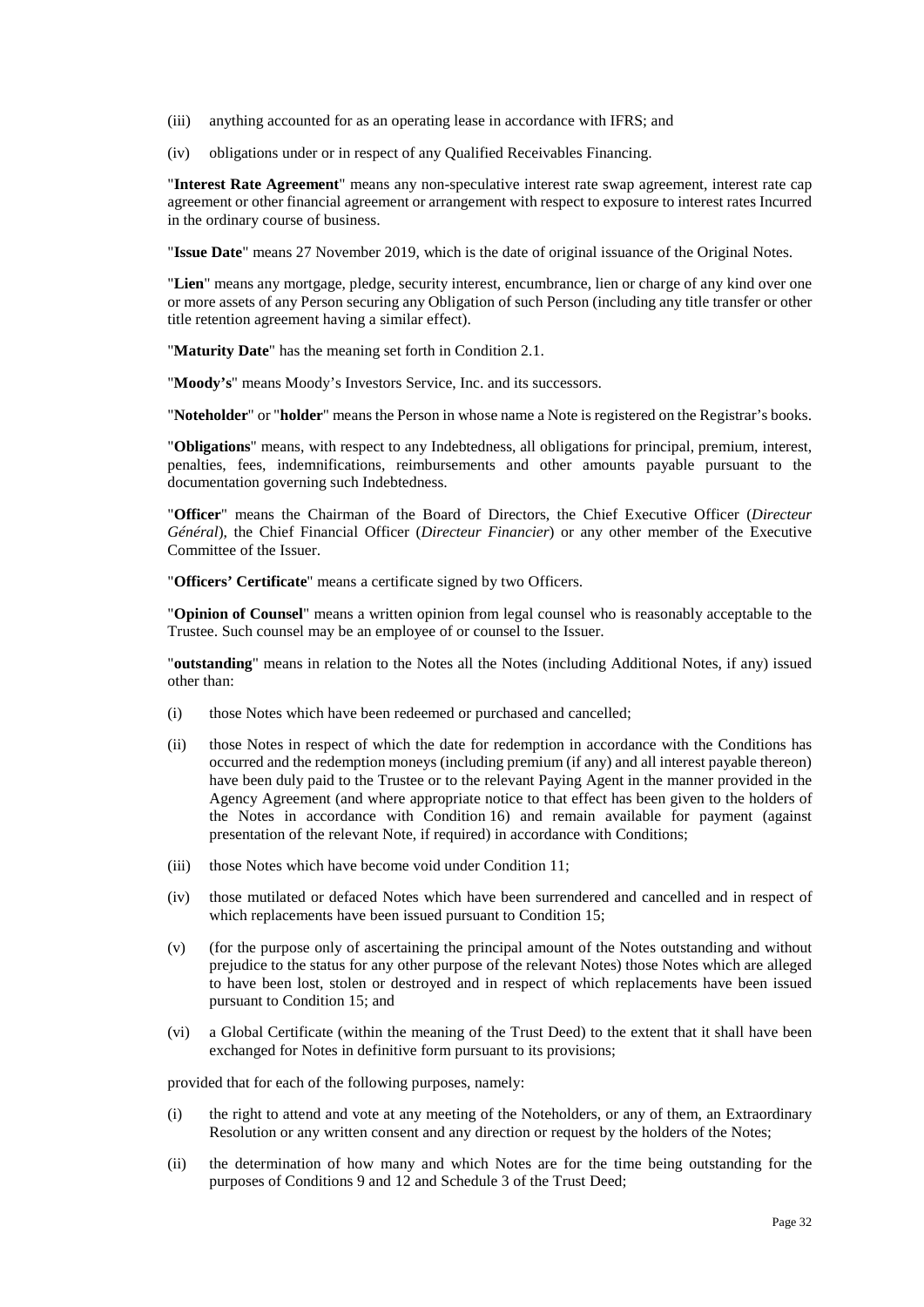- (iii) any discretion, power or authority (whether contained in these presents or vested by operation of law) which the Trustee is required, expressly or impliedly, to exercise in or by reference to the interests of the holders of the Notes or any of them; and
- (iv) the determination by the Trustee whether any event, circumstance, matter or thing is, in its opinion, materially prejudicial to the interests of the holders of the Notes or any of them,

those Notes (if any) which are for the time being held or beneficially owned by the Issuer, any Subsidiary of the Issuer or any of the their respective Affiliates and not cancelled shall (unless and until ceasing to be so held) be deemed not to be outstanding.

"**Permitted Business**" means (i) any business, services or activities engaged in by the Issuer or any of its Subsidiaries on the Issue Date and any other business, services or activities in the transportation industry and (ii) any businesses, services and activities that are related, complementary, incidental, ancillary or similar to any of those described in clause (i) or are extensions or developments of any thereof.

"**Permitted Liens**" means, with respect to any Person:

- <span id="page-34-0"></span>(i) pledges, deposits or Liens in connection with pensions, workers' compensation, unemployment insurance and other social security and other similar legislation or other insurance-related obligations (including, without limitation, pledges or deposits securing liability to insurance carriers under insurance or self-insurance arrangements);
- (ii) pledges, deposits or Liens to secure the performance of bids, tenders, trade, government or other contracts (other than for borrowed money), obligations for utilities, leases, licenses, statutory obligations, completion guarantees, surety, judgment, appeal or performance bonds, other similar bonds, instruments or obligations, and other obligations of a like nature incurred in the ordinary course of business;
- (iii) Liens imposed by law, such as carriers', warehousemen's, mechanics', landlords', material men's, repair men's or other like Liens, in each case for sums not overdue for a period of more than 60 days or that are bonded or that are being contested in good faith by appropriate proceedings and, with respect to which, to the extent required by IFRS, appropriate reserve or other provisions have been made, or other Liens arising out of judgments or awards against such Person with respect to which such Person shall then be proceeding with a good faith appeal or other proceedings for review and, to the extent required by IFRS, with respect to which appropriate reserve or other provisions have been made in respect thereof, and Liens arising solely by virtue of any statutory or common law provision relating to banker's Liens, rights of set off or similar rights and remedies as to deposit accounts or other funds maintained with a creditor depository institution;
- (iv) Liens for taxes, assessments or other governmental charges not yet delinquent or the non-payment of which in the aggregate would not reasonably be expected to have a material adverse effect on the Issuer and its Subsidiaries or that are being contested in good faith and by appropriate proceedings if adequate reserves with respect thereto are maintained on the books of the Issuer or a Subsidiary thereof, as the case may be, in accordance with IFRS;
- (v) Liens in favor of issuers of surety bonds or letters of credit issued pursuant to the request of and for the account of such Person in the ordinary course of its business; provided, however, that such letters of credit do not constitute Indebtedness for borrowed money;
- (vi) filing of Uniform Commercial Code financing statements under U.S. state law (or similar filings under other applicable jurisdictions) in connection with operating leases in the ordinary course of business;
- (vii) bankers' Liens, rights of setoff or similar rights and remedies as to deposit accounts, Liens arising out of judgments or awards not constituting an Event of Default and notices of *lis pendens* and associated rights related to litigation being contested in good faith by appropriate proceedings and for which adequate reserves have been made;
- (viii) Liens on cash, Cash Equivalents or other property arising in connection with the defeasance, discharge or redemption of Indebtedness;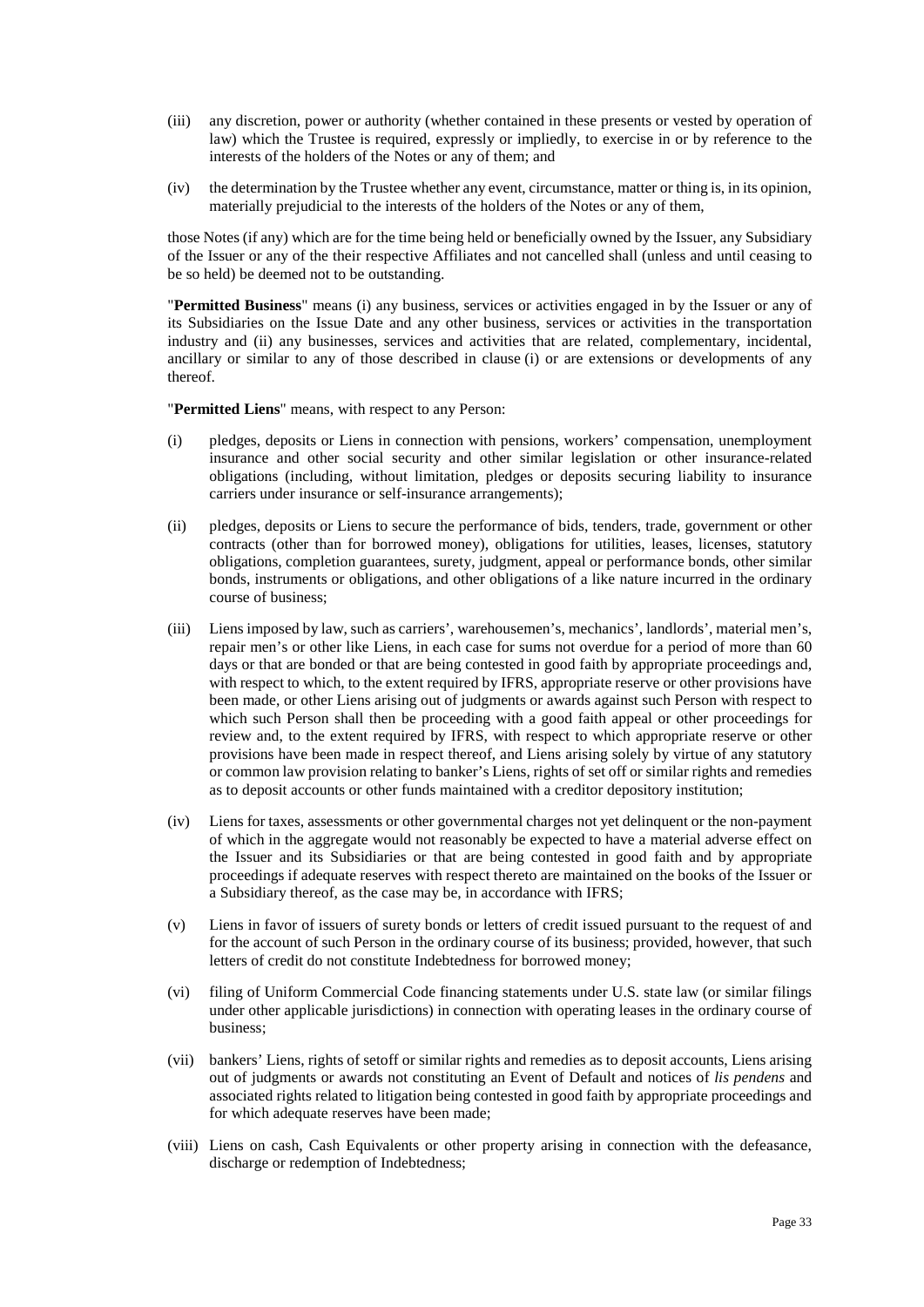- (ix) Liens securing or arising by reason of any netting or set-off arrangement entered into in the ordinary course of banking or other trading activities;
- (x) any interest or title of a lessor under any operating lease;
- (xi) easements (including reciprocal easement agreements), rights of way, building, zoning and similar restrictions, utility agreements, covenants, reservations, restrictions, encroachments, charges and other similar encumbrances or title defects incurred, or leases or subleases granted to others, in the ordinary course of business, which do not in the aggregate materially interfere with the ordinary conduct of the business of the Issuer and its Subsidiaries, taken as a whole;
- (xii) Liens on property or shares of Capital Stock of another Person at the time such other Person becomes a Subsidiary of such Person; provided, however, that such Liens were not Incurred in contemplation of such acquisition and the Liens may not extend to any other property owned by such Person or any of its Subsidiaries (other than assets and property affixed or appurtenant thereto);
- (xiii) Liens on property at the time such Person or any of its Subsidiaries acquires the property, including any acquisition by means of a merger or consolidation with or into such Person or a Subsidiary of such Person; provided, however, that such Liens were not Incurred in contemplation of such acquisition and the Liens may not extend to any other property owned by such Person or any of its Subsidiaries (other than assets and property affixed or appurtenant thereto);
- (xiv) Liens securing (a) Hedging Obligations incurred in accordance with Condition [\(vii\),](#page-13-7) (b) Purchase Money Indebtedness or Capital Lease Obligations incurred in accordance with Condition [\(xi\) a](#page-14-0)nd covering only the assets acquired or leased with or financed by the proceeds of such Purchase Money Indebtedness or Capital Lease Obligations and (c) Indebtedness of a Subsidiary incurred in accordance with Conditio[n \(xiv\)](#page-14-3) and covering only the assets of such Subsidiary;
- (xv) Liens on property or assets of a Subsidiary to secure Indebtedness of such Subsidiary only, and that is permitted to be Incurred pursuant to Condition [6.1;](#page-12-0)
- (xvi) Liens existing on, or provided for under written arrangements existing on, the Issue Date;
- (xvii) Liens (a) arising out of judgments, decrees, orders or awards (not otherwise giving rise to a Default) in respect of which the Issuer shall in good faith be prosecuting an appeal or proceedings for review, which appeal or proceedings shall not have been finally terminated, or if the period within which such appeal or proceedings may be initiated shall not have expired; and (b) leases, subleases, licenses or sublicenses of property and assets to third parties;
- (xviii) Liens (a) created for the benefit of (or to secure) the Notes or (b) in favour of the Issuer or any Subsidiary;
- (xix) [Reserved];
- (xx) any encumbrance or restriction (including, but not limited to, put and call agreements) with respect to Capital Stock of any joint venture, including any Qualified Joint Venture, or similar arrangement pursuant to any joint venture or similar agreement;
- (xxi) Liens securing Refinancing Indebtedness Incurred in respect of any Indebtedness secured by, or securing any refinancing, refunding, extension, renewal or replacement (in whole or in part) of any other obligation secured by, any other Permitted Liens, provided that any such new Lien is limited to all or part of the same property or assets (plus improvements, accessions, proceeds or dividends or distributions in respect thereof) that secured (or, under the written arrangements under which the original Lien arose, could secure) the obligations to which such Liens relate;
- (xxii) Liens on specific items of inventory or other goods (and the proceeds thereof) of any Person securing such Person's obligations in respect of bankers' acceptances issued or created in the ordinary course of business for the account of such Person to facilitate the purchase, shipment or storage of such inventory or other goods;
- (xxiii) Liens arising out of conditional sale, title retention, consignment or similar arrangements for the sale of goods or assets entered into in the ordinary course of business;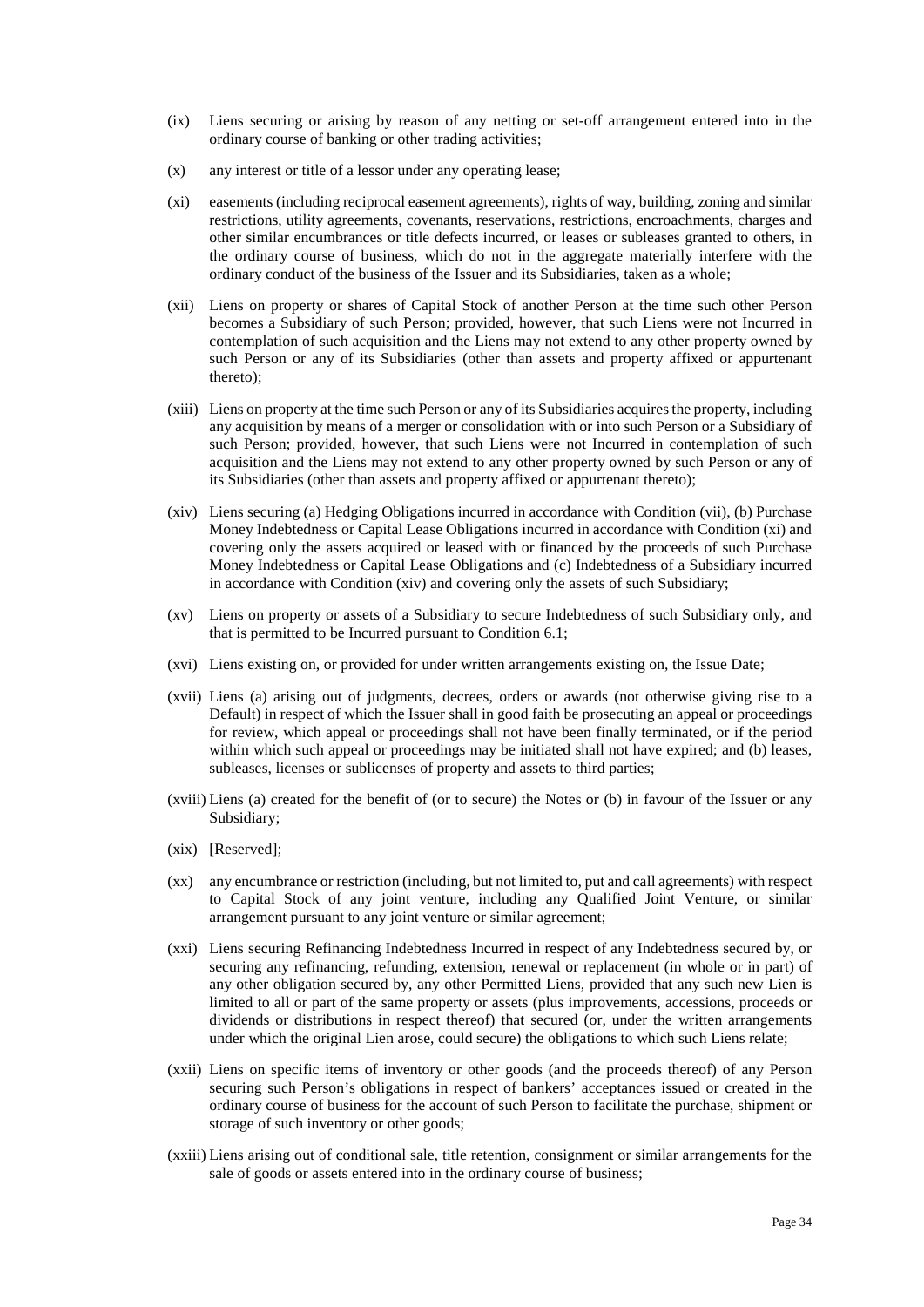- (xxiv) Liens on Securitisation Assets and related assets Incurred in connection with any Qualified Receivables Financing;
- <span id="page-36-0"></span>(xxv) Liens on insurance policies and proceeds thereof, or other deposits, to secure insurance premium financings;
- (xxvi) any extension, renewal, refinancing or replacement, in whole or in part, of any Lien described in the foregoing clauses [\(i\)](#page-34-0) through [\(xxv\),](#page-36-0) provided that any such Lien is limited to all or part of the same property or assets (plus improvements, accessions, proceeds or dividends or distributions in respect thereof) that secured (or, under the written arrangements under which the original Lien arose, could secure) the Indebtedness being refinanced;
- (xxvii) Liens on Escrowed Proceeds for the benefit of the related holders of debt securities or other Indebtedness (or the underwriters or arrangers thereof) or on cash set aside at the time of the incurrence of any Indebtedness or government securities purchased with such cash, in either case to the extent such cash or government securities prefund the payment of interest on such Indebtedness and are held in escrow accounts or similar arrangement to be applied for such purpose; and
- (xxviii) Liens on property or assets of the Issuer to secure obligations of the Issuer in an aggregate amount at any time outstanding not to exceed the greater of  $\epsilon$ 575.0 million and 4.0% of Consolidated Total Assets.

For purposes of this definition, the term "Indebtedness" shall be deemed to include interest on such Indebtedness.

"**Person**" means any individual, corporation, partnership, limited liability company, joint venture, association, joint-stock company, trust, unincorporated organization, government or any agency or political subdivision thereof or any other entity.

"**Preferred Stock**", as applied to the Capital Stock of any Person, means Capital Stock of any class or classes (however designated), including *'actions de préférence'* issued under French law, that by its terms is preferred as to the payment of dividends or distributions, or as to the distribution of assets upon any voluntary or involuntary liquidation or dissolution of such Person, over shares of Capital Stock of any other class of such Person.

"**principal**" of a Note means the principal amount of the Note plus (unless the context requires otherwise) the premium, if any, payable on the Note that is due or overdue or is to become due at the relevant time.

"**Purchase Money Indebtedness**" means any Indebtedness (including Capital Lease Obligations) Incurred to finance the acquisition, leasing, construction, addition or improvement of property (real or personal) or assets, and whether acquired through the direct acquisition of such property or assets or the acquisition of the Capital Stock of any Person owning such property or assets or otherwise.

"**Qualified Joint Venture**" means any entity in which the Issuer or any Subsidiary owns 50.0% or less of the Capital Stock and that, directly or through Subsidiaries, is engaged in a Permitted Business.

"**Qualified Receivables Financing**" means any financing pursuant to which the Issuer or any of its Subsidiaries may sell, convey or otherwise transfer to any other Person or grant a security interest in, any accounts receivable (and related assets) in any aggregate principal amount equal to the Fair Market Value of such accounts receivable (and related assets), whether now existing or arising in the future, of the Issuer or any of its Subsidiaries; *provided* that (a) the covenants, events of default and other provisions applicable to such financing shall be customary for such transactions and shall be on market terms (as determined in good faith by a responsible accounting officer of the Issuer) at the time such financing is entered into, (b) the interest rate applicable to such financing shall be a market interest rate (as determined in good faith by a responsible accounting officer of the Issuer) at the time such financing is entered into and (c) such financing shall be non-recourse to the Issuer or any of its Subsidiaries except to the extent customary for such transactions.

"**refinance**" means, in respect of any Indebtedness, to refinance, extend, renew, refund, repay, prepay, purchase, redeem, substitute, supplement, reissue, restate, amend, defease or retire, or to issue other Indebtedness in exchange or replacement for, such Indebtedness. The terms "**refinanced**" and "**refinancing**" shall have correlative meanings.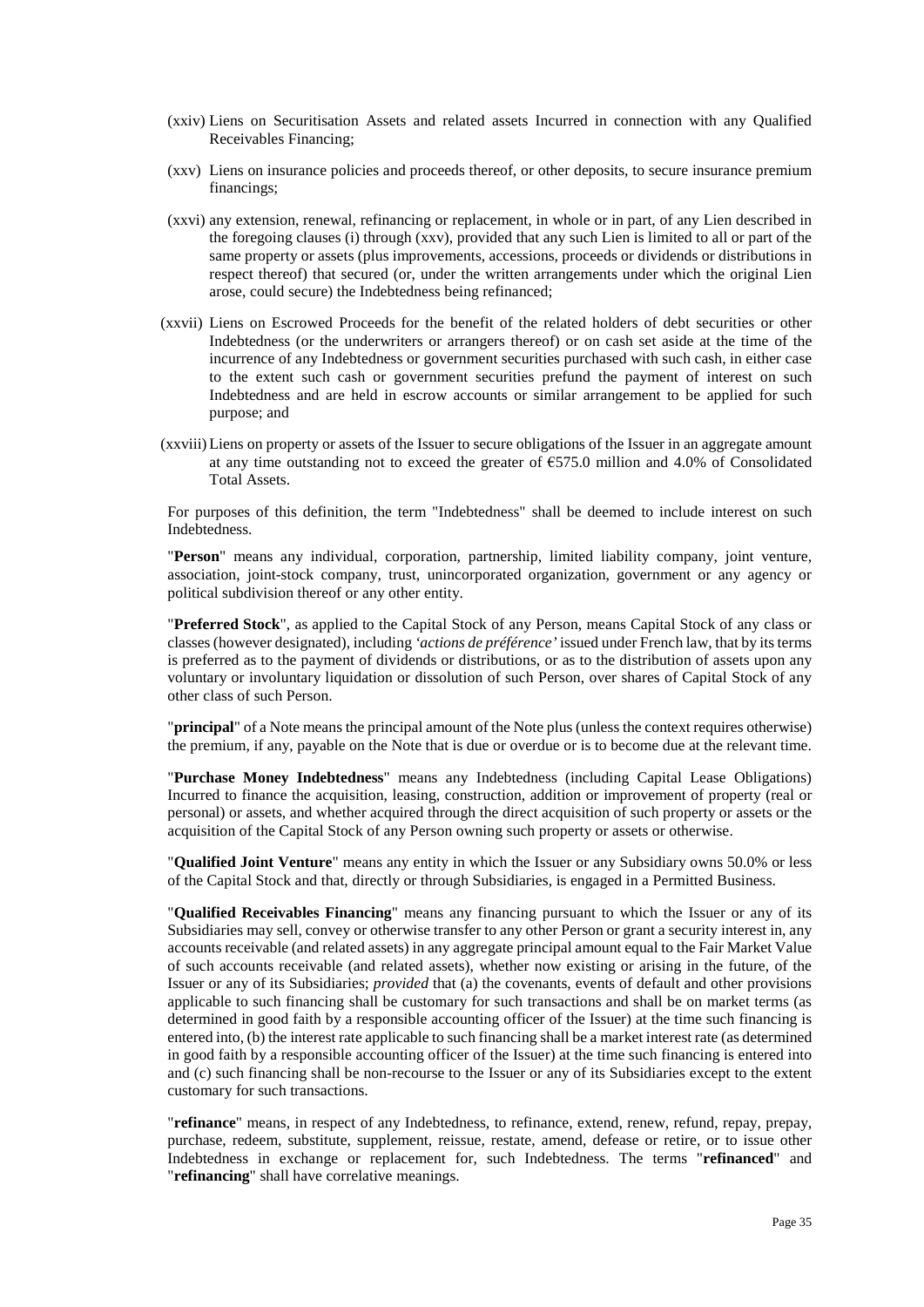"**Refinancing Indebtedness**" means Indebtedness that is Incurred to refinance any Indebtedness existing on the Issue Date or Incurred in compliance with these Conditions (including Indebtedness of the Issuer that refinances Indebtedness of any Subsidiary, to the extent permitted in these Conditions); *provided* that (1) if the Indebtedness being refinanced (the **"Refinanced Indebtedness**") is Subordinated Indebtedness, then such Refinancing Indebtedness, by its terms, shall be subordinate in right of payment to the Notes, as applicable, at least to the same extent as the Refinanced Indebtedness was so subordinated, (2) such Refinancing Indebtedness is Incurred in an aggregate principal amount (or if issued with original issue discount, an aggregate issue price) that is equal to or less than the sum of (x) the aggregate principal amount (or if issued with original issue discount, the aggregate accreted value) then outstanding of the Refinanced Indebtedness, plus (y) accrued and unpaid interest thereon plus (z) fees, underwriting discounts, premiums and other costs and expenses incurred in connection with such Refinancing Indebtedness, (3) such Refinancing Indebtedness (x) has a final maturity date that is either (i) no earlier than the final maturity date of the Indebtedness being refinanced or (ii) after the final maturity date of the Notes and (y) has an Average Life as of the date of its Incurrence that is equal to or greater than the Average Life of the Refinanced Indebtedness and (4) Refinancing Indebtedness shall not include Indebtedness of a Subsidiary that refinances Indebtedness of the Issuer.

"**S&P**" means S&P Global Ratings and its successors.

"**Sale/Leaseback Transaction**" means a financing arrangement relating to property owned by the Issuer or a Subsidiary on the Issue Date or thereafter acquired by the Issuer or a Subsidiary whereby the Issuer or a Subsidiary transfers such property to a Person and the Issuer or a Subsidiary leases it from such Person.

"**SEC**" means the U.S. Securities and Exchange Commission.

**"Securitisation Assets**" means any accounts receivable (and related assets), whether now existing or arising in the future, that are subject to a Qualified Receivables Financing.

"**Senior Credit Facility**" means the €1,200.0 million syndicated multi-currency revolving credit facility dated 15 December 2014 between the Issuer and BNP Paribas, Crédit Agricole Corporate and Investment Bank, Natixis and Société Générale, among others, as amended and restated on 24 June 2016 and further amended and restated on 15 June 2018.

"**Significant Subsidiary**" means any Subsidiary of the Issuer which meets any of the following conditions:

- (i) the Issuer's and its other Subsidiaries' investments in and advances to the Subsidiary exceed 10.0% of the total assets of the Issuer and its Subsidiaries consolidated as of the end of the most recently completed fiscal year;
- (ii) the Issuer's and its other Subsidiaries' proportionate share of the total assets (after intercompany eliminations) of the Subsidiary exceeds 10.0% of the total assets of the Issuer and its Subsidiaries consolidated as of the end of the most recently completed fiscal year; or
- (iii) the Issuer's and its other Subsidiaries' share of the income from continuing operations before income taxes, extraordinary items and cumulative effect of a change in accounting principle of the subsidiary exclusive of amounts attributable to any non-controlling interests exceeds 10.0% of such income of the Issuer and its Subsidiaries consolidated for the most recently completed fiscal year;

*provided,* however, that any Subsidiary of the Issuer, which, when aggregated with all other Subsidiaries of the Issuer that are not otherwise Significant Subsidiaries and as to which any event described in clauses [\(f\),](#page-20-0) [\(g\)](#page-20-1) and/or [\(h\)](#page-21-0) of Condition [9.1](#page-20-2) has occurred, shall be deemed to constitute a Significant Subsidiary in accordance with the criteria set forth above.

"**Stated Maturity**" means, with respect to any security or indebtedness, the date specified in such security or indebtedness as the fixed date on which the payment of principal of such security or indebtedness is due and payable, including pursuant to any mandatory redemption provision (but excluding any provision providing for the repurchase or repayment of such security at the option of the holder thereof upon the happening of any contingency).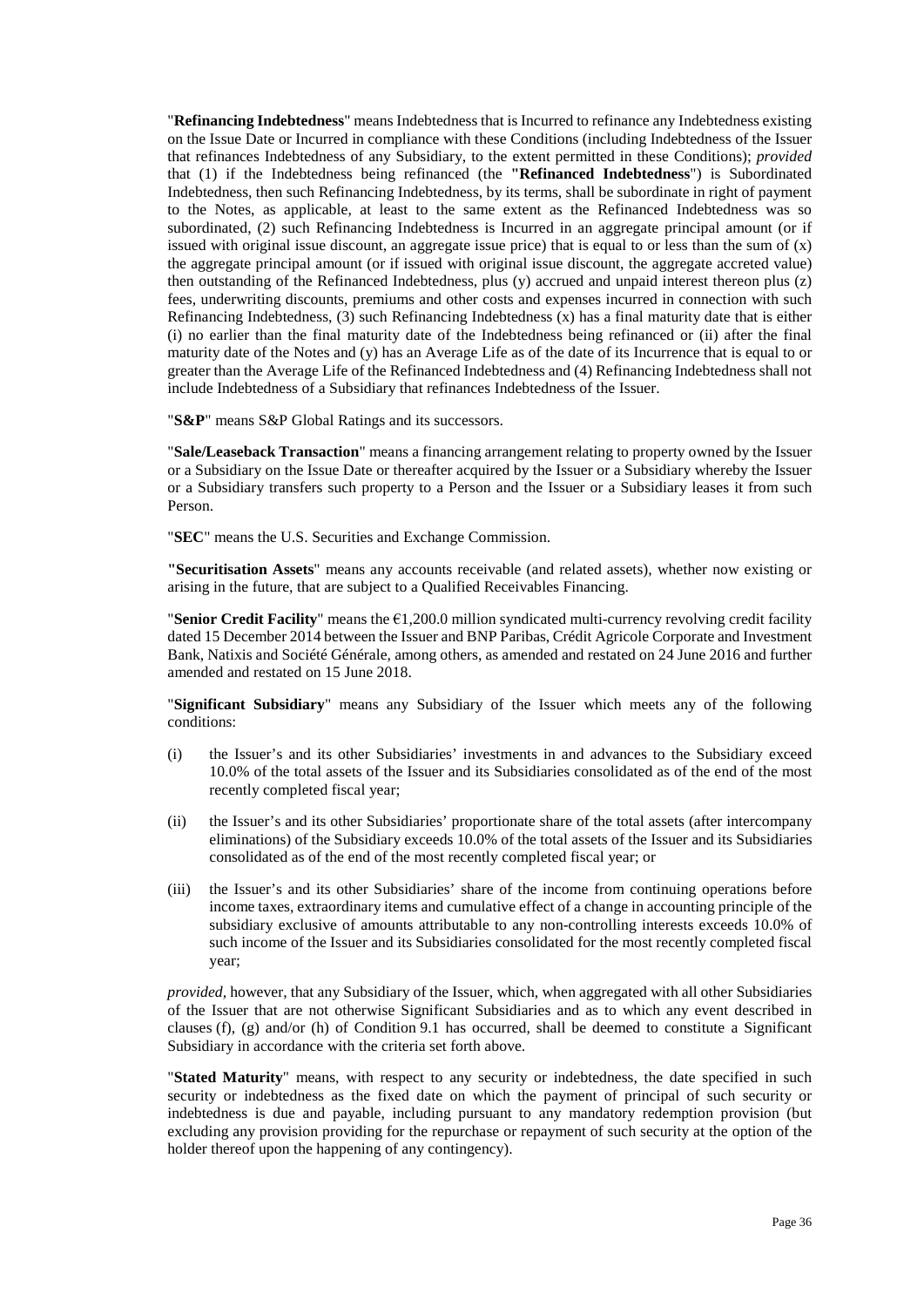"**Subordinated Indebtedness**" means, any Indebtedness of the Issuer (whether outstanding on the Issue Date or thereafter Incurred) that is expressly subordinated in right of payment to Indebtedness under the Notes pursuant to a written agreement.

"**Subsidiary**" means, with respect to any specified Person:

- <span id="page-38-0"></span>(i) any corporation, association, *société d'exercice libéral* or other business entity of which more than 50% of the total voting power of shares of Capital Stock entitled (without regard to the occurrence of any contingency and after giving effect to any voting agreement or stockholders' agreement that effectively transfers voting power) to vote in the election of directors, managers or trustees of the corporation, association or other business entity is at the time owned or controlled, directly or indirectly, by that Person or one or more of the other Subsidiaries of that Person (or a combination thereof); provided that any corporation, association or other business entity shall also be deemed to be a Subsidiary if and for so long as such corporation, association or other business entity is consolidated in the financial statements of such Person according to the full consolidation method in accordance with IFRS; and
- (ii) any partnership or limited liability company (other than entities covered by clause [\(i\)](#page-38-0) of this definition) of which (a) more than 50% of the capital accounts, distribution rights, total equity and voting interests or general and limited partnership interests, as applicable, are owned or controlled, directly or indirectly, by such Person or one or more of the other Subsidiaries of that Person or a combination thereof, whether in the form of membership, general, special or limited partnership interests or otherwise, and (b) such Person or any Subsidiary of such Person is a controlling general partner or otherwise controls such entity.

Unless the context specifies otherwise, the term "Subsidiary" refers to a Subsidiary, whether direct or indirect, of the Issuer.

"**Voting Stock**" means, at any time, all classes of Capital Stock of the Issuer then outstanding and normally entitled to vote in the Issuer's general shareholders' meetings.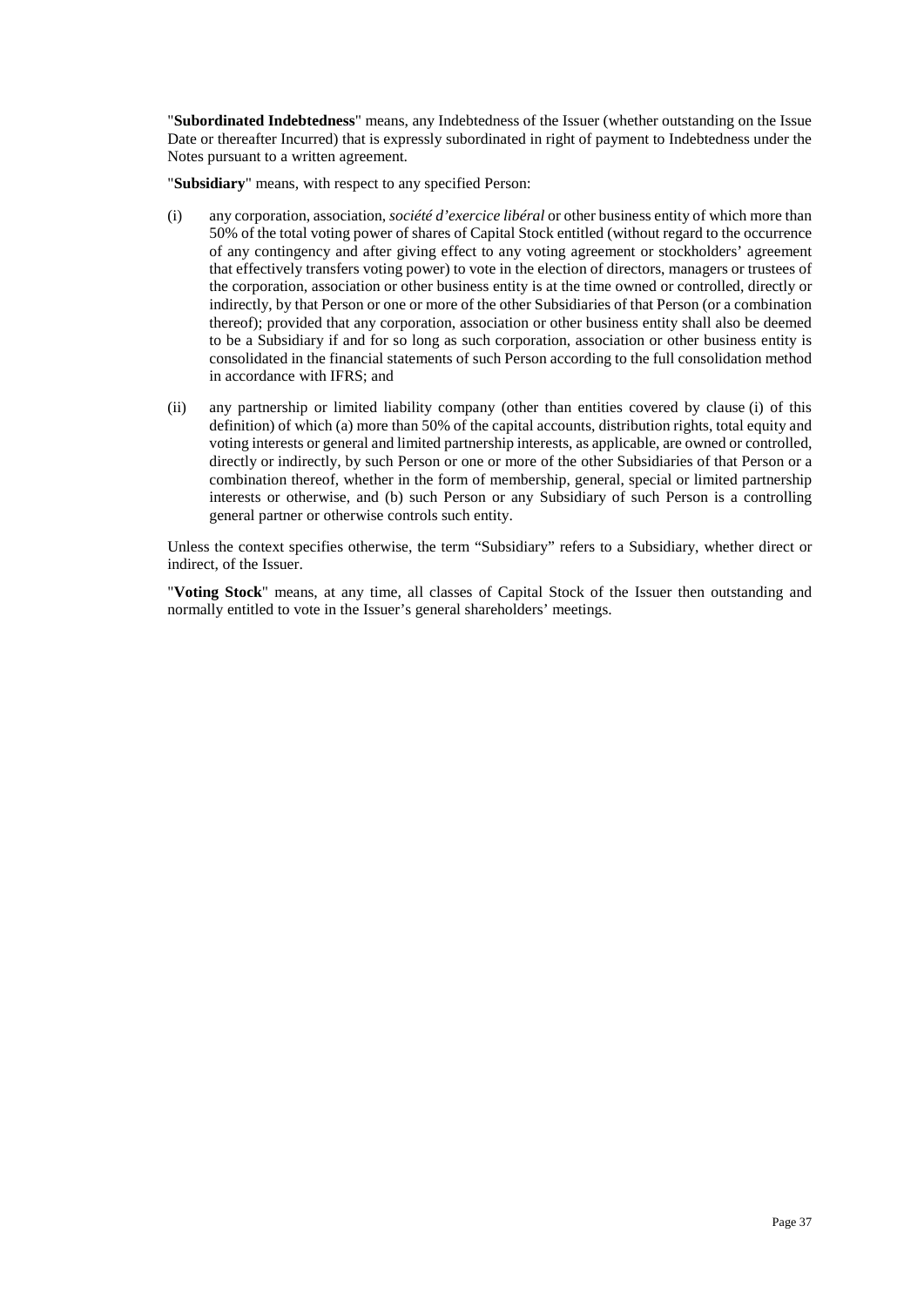## **Listing and general information**

# <span id="page-39-0"></span>*Listing*

The Original Notes are listed on the Official List of Euronext Dublin and admitted to trading on the Global Exchange Market. Application has been made to Euronext Dublin for the approval of this document as listing particulars. Application has been made to Euronext Dublin for the New Notes to be admitted to listing on the Official List and to be admitted to trading on the Global Exchange Market in accordance with the rules of that exchange.

For so long as the Notes are listed on the Global Exchange Market and the rules of Euronext Dublin require, copies of the following documents may be inspected and will be available in physical form at the specified office of the Trustee in London during normal business hours on any weekday:

- Faurecia's organizational documents;
- its 2019 Consolidated Financial Statements and 2018 Consolidated Financial Statements;
- the Trust Deed; and
- the Agency Agreement.

The current paying and transfer agent is Citibank, N.A., London Branch. The Issuer reserves the right to vary such appointment and will publish notice of such change of appointment.

# *Clearing Information*

The Notes have been accepted for clearance through Euroclear and Clearstream. The address of Euroclear is Euroclear Bank SA/NV, 1 Boulevard du Roi Albert II, B 1210 Brussels, Belgium; and the address of Clearstream is Clearstream Banking S.A., 42 Avenue JF Kennedy, L 1855 Luxembourg.

The New Notes have been accepted for clearance through the facilities of Clearstream and Euroclear under a temporary common code 229055666. The temporary international securities information number ("ISIN") for the New Notes is XS2290556666. On or about 15 March 2021, after which date the New Notes will be consolidated, form a single series and trade interchangeably with the Original Notes, the New Notes will have the same ISIN number (XS2081474046) and common code (208147404) as the Original Notes.

# *Legal Information*

The Issuer's financial year runs from 1 January to 31 December. The Issuer is required by its primary regulator, the *Autorité des marchés financiers*, to publish financial results twice a year, on an annual and semi-annual basis.

The creation and issuance of the New Notes was authorized by a decision of the Issuer's Board of Directors on 10 December 2020 and the decision of the Chief Executive Officer dated 20 January 2021.

# *Main Subsidiaries*

The Issuer is the parent company of its Group, which, at 31 December 2019, included 212 fully consolidated subsidiaries and 30 entities consolidated under the equity method. None of its subsidiaries accounts for more than 10% of its total consolidated EBITDA or sales, but one of its subsidiaries accounts for more than 10% of assets. The Issuer's consolidated subsidiaries for each respective year are set out in the notes to its audited consolidated financial statements for the years ended 31 December 2019, 2018 and 2017.

# *Significant change*

Except as disclosed in the sections of the 2020 Listing Particulars headed "*Summary – Recent Developments*" and "*Risk Factors – Risks Related to Our Operations – The Covid-19 pandemic has had a material adverse effect on our business, affecting sales, production and supply chains, and employees. Further, the spread of the Covid-19 pandemic has caused and may continue to cause severe disruptions in the global economy and financial markets and could potentially create widespread business continuity issues*", (i) there has been no significant change in the Issuer's financial or trading position since 30 June 2020, and (ii) there has been no material adverse change in its prospects since 31 December 2019.

# *Litigation*

Except as disclosed in the section of the 2020 Listing Particulars headed "*Business – Litigation*", in the previous twelve months, the Issuer has not been involved in and has no knowledge of any threatened legal, governmental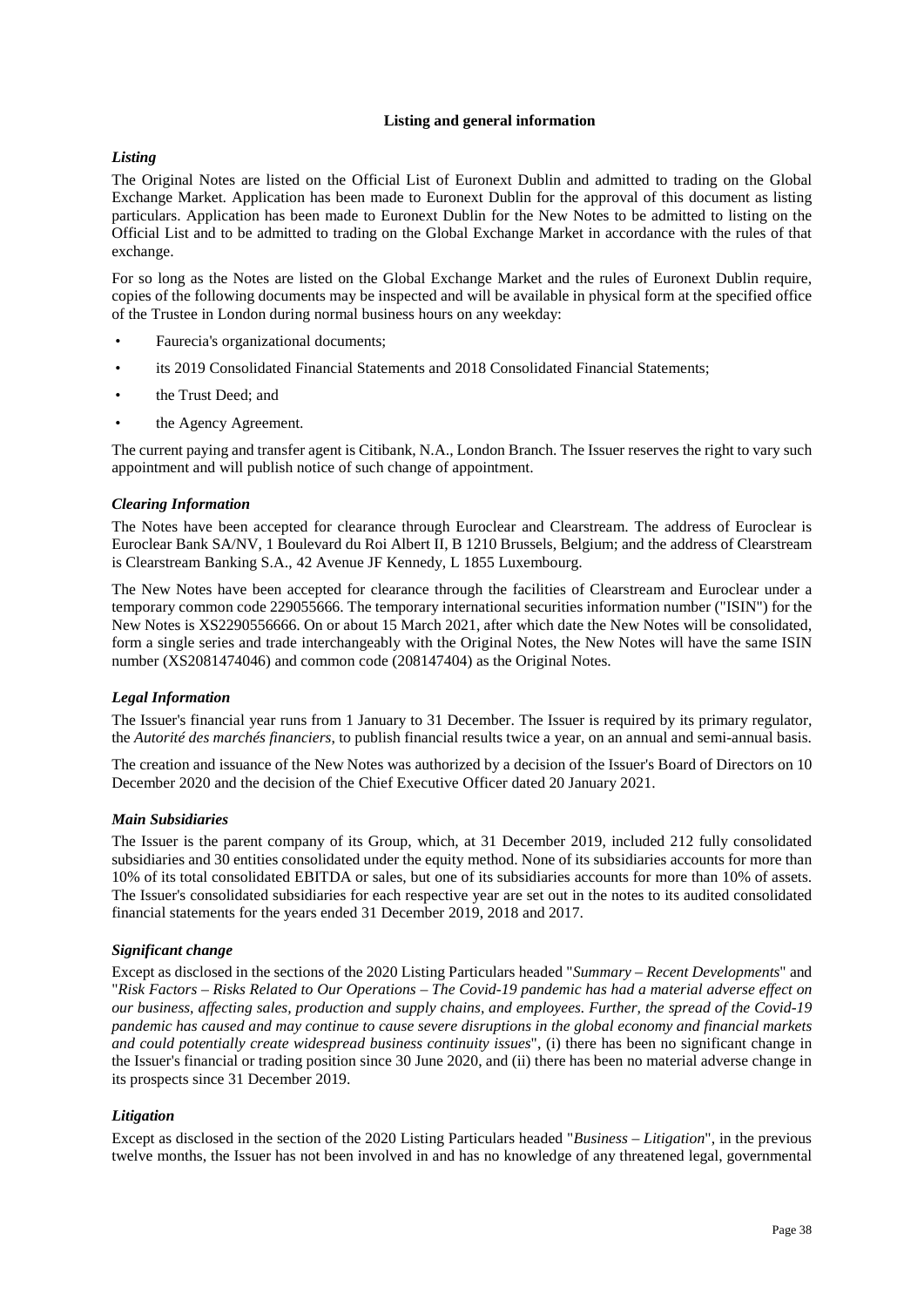or administrative proceedings or arbitration which would have a material adverse impact on its financial position or profitability or on the issue of the New Notes.

## *Material Contracts*

Except as disclosed in the 2020 Listing Particulars, there are, at the date of these Listing Particulars, no material contracts entered into other than in the ordinary course of Faurecia's business, which could result in Faurecia being under an obligation or entitlement that is material to its ability to meet its obligations to Noteholders in respect of the New Notes being issued.

Faurecia are managed independently and transactions with its former majority shareholder, the PSA Peugeot Citroën group, were conducted at arm's length terms. These transactions (including transactions with companies accounted for by the equity method by the PSA Peugeot Citroën group) are recognized in its audited consolidated financial statements. See note 34 of the audited 2019 Consolidated Financial Statements. On 29 October 2020, the PSA Peugeot Citroën group sold approximately 7 per cent. of its shares in Faurecia and on 12 January 2021, the PSA Peugeot Citroën group waived its double voting rights in Faurecia. The merger of the PSA Peugeot Citroën group and Fiat Chrysler Automobiles into Stellantis N.V. came into effect on 16 January 2021, and as a result Stellantis N.V. now owns 39.34 per cent. of the capital stock and 38.91 per cent. of the voting rights in Faurecia. On 25 January 2021, Stellantis N.V. published a notice to convene an Extraordinary General Meeting of its shareholders on 8 March 2021 to approve the distribution of up to 54,297,006 ordinary shares in Faurecia to its shareholders.

## *Conflicts of Interest*

Except as disclosed in the 2020 Listing Particulars, there are, at the date of these Listing Particulars, no conflicts of interest which are material to the issue of the New Notes between the duties of the members of the Issuer's Board of Directors and their private interests and/or their other duties. For information on the Issuer's relationships with its majority shareholder, see note 22 to its audited 2019 Consolidated Financial Statements.

## *Irish Listing Agent*

Walkers Listing Services Ltd is acting solely in its capacity as listing agent for the Issuer in connection with the New Notes and is not itself seeking admission of the New Notes to trading on the Global Exchange Market of Euronext Dublin.